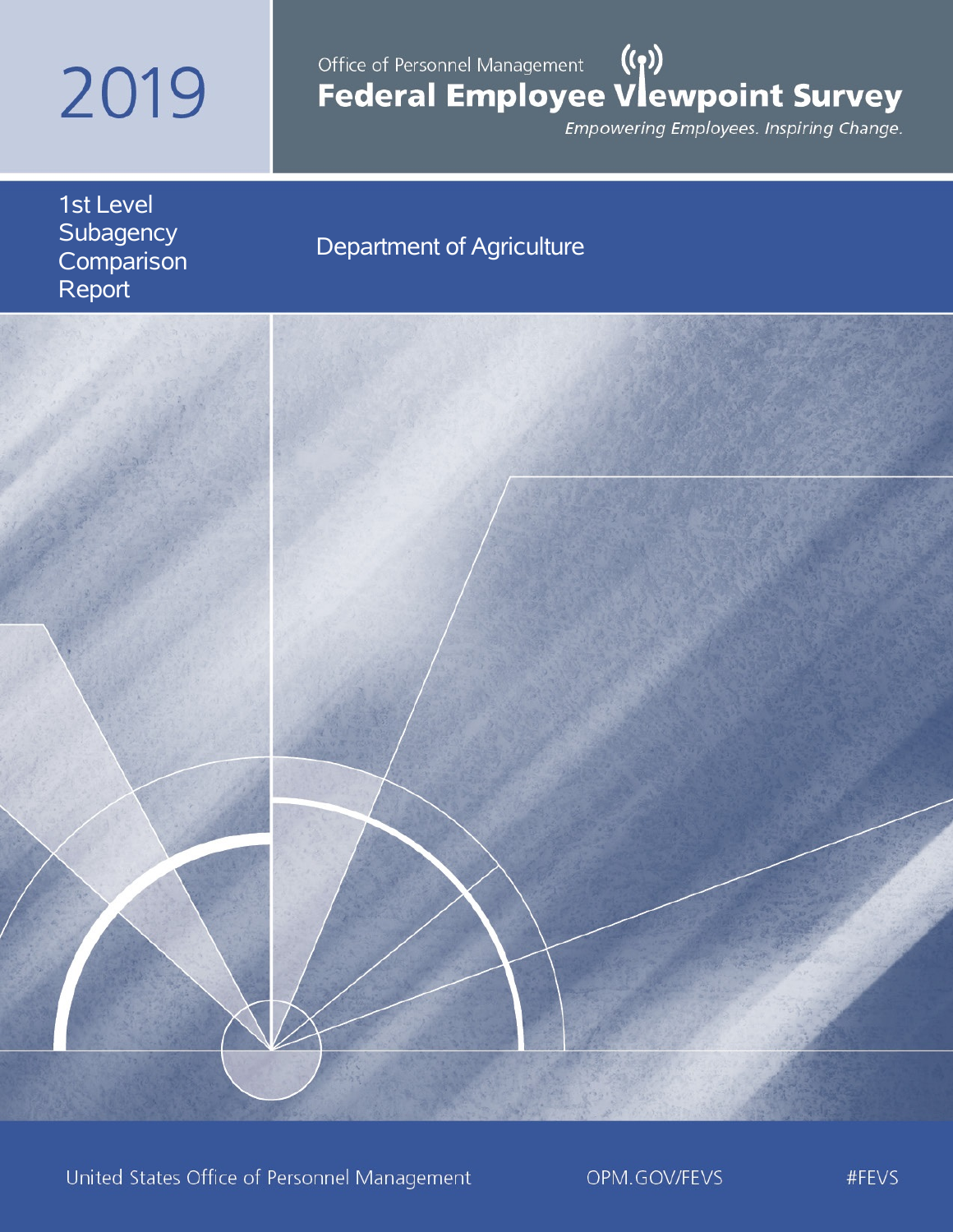This 2019 OPM Federal Employee Viewpoint Survey Report provides summary results for your subagencies, including comparisons to your department or agency.

#### **Response Summary**

|                                           | <b>Surveys</b><br>Completed | <b>Response</b><br>Rate |
|-------------------------------------------|-----------------------------|-------------------------|
| Governmentwide                            | 615,395                     | 42.6%                   |
| <b>Department of Agriculture</b>          | 36,529                      | 50.7%                   |
| Departmental Administration - ASA         | 630                         | 47.2%                   |
| Farm Production and Conservation          | 12,016                      | 60.9%                   |
| Food Nutrition and Consumer Services      | 787                         | 57.5%                   |
| Food Safety                               | 1,420                       | 59.4%                   |
| <b>Headquarters Agencies</b>              | 1,065                       | 46.4%                   |
| Marketing and Regulatory Programs         | 3,418                       | 43.9%                   |
| Natural Resources and Environment         | 8,890                       | 39.6%                   |
| Research, Education, and Economics        | 4,002                       | 64.1%                   |
| Rural Development (Agencies 07, 15, & 32) | 2,308                       | 56.0%                   |
| Trade and Foreign Agricultural Affairs    | 256                         | 46.0%                   |

#### **Your Data**

A Microsoft® Excel® file containing your results is embedded in this document. To access the workbook, double click on the 'pin' in the upper left corner of this page. Alternatively, you may access the workbook through the vertical navigation pane on the left side of the Adobe® Reader® window by clicking on the image of the paper clip.

#### **Main Report Results**

The results include response percentages for each survey item. The definitions for the Positive, Neutral, and Negative response percentages vary in the following ways across the three primary response scales used in the survey:

Positive: *"Strongly Agree* and *Agree"* or *"Very Satisfied* and *Satisfied"* or *"Very Good* and *Good"*

Neutral: *"Neither Agree nor Disagree"* or *"Neither Satisfied nor Dissatisfied"* or *"Fair"*

Negative: *"Disagree* and *Strongly Disagree"* or *"Dissatisfied* and *Very Dissatisfied"* or *"Poor* and *Very Poor"*

Positive, Neutral, and Negative percentages are based on the total number of responses (N) that are in these three categories. The number of *Do Not Know (DNK), No Basis to Judge (NBJ), Choose Not to Participate, Not Available to Me, Unaware of Programs,* or *No Support Required* responses, where applicable, is listed separately.

*Note*: Response rates are not displayed in the Response Summary table when there are fewer than 10 completed surveys. The report tables that follow do not include results for any subagency that had fewer than 10 completed surveys.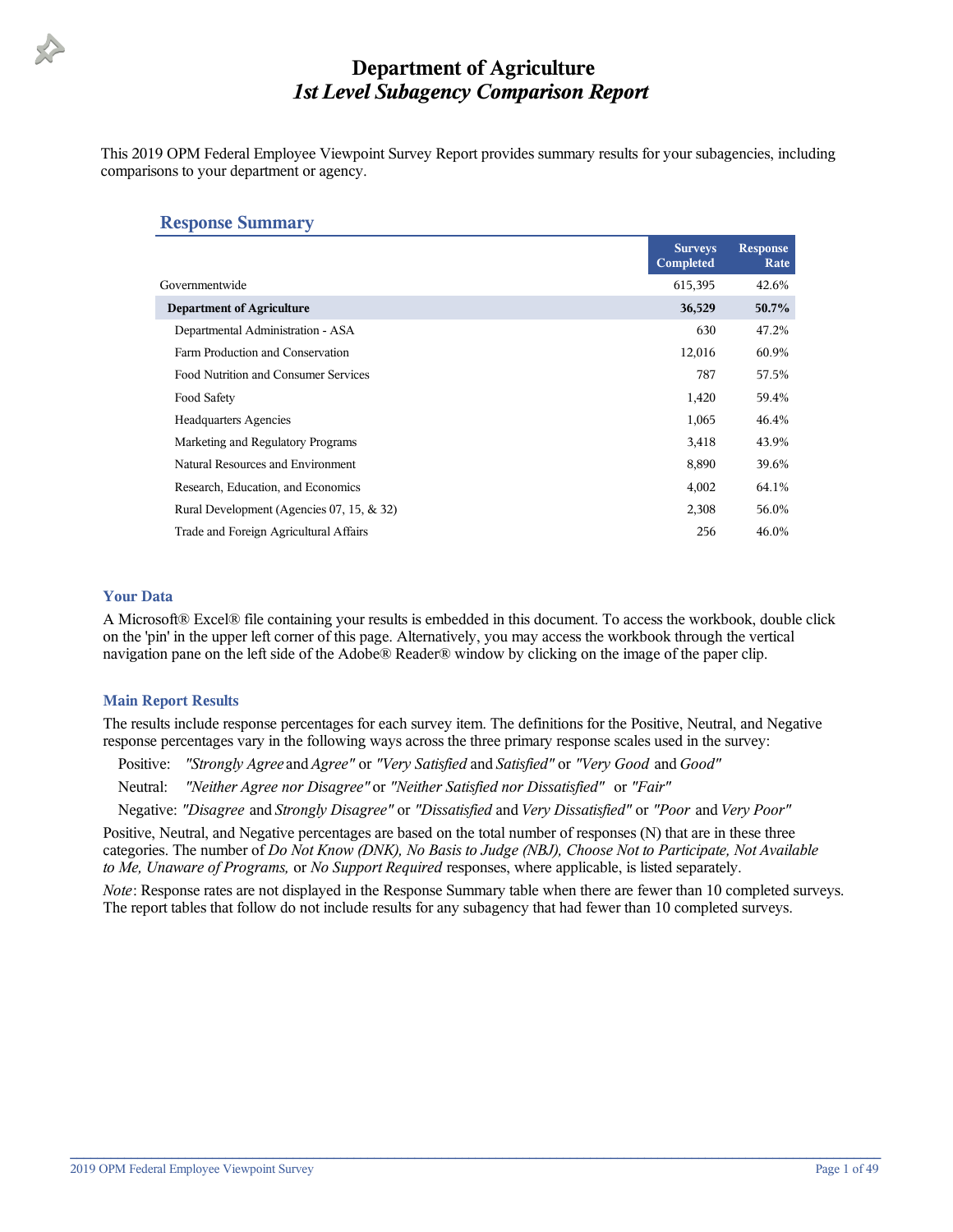# **My Work Experience**

#### *1. I am given a real opportunity to improve my skills in my organization.*

|                                           | N       | <b>Positive</b> | <b>Neutral</b> | <b>Negative</b> |
|-------------------------------------------|---------|-----------------|----------------|-----------------|
| Governmentwide                            | 611,219 | 67.2%           | 15.0%          | 17.8%           |
| <b>Department of Agriculture</b>          | 36,284  | 63.7%           | 17.3%          | 18.9%           |
| Departmental Administration - ASA         | 627     | 59.1%           | 17.8%          | 23.1%           |
| Farm Production and Conservation          | 11,952  | 64.1%           | 18.8%          | 17.1%           |
| Food Nutrition and Consumer Services      | 786     | 62.5%           | 16.7%          | 20.8%           |
| Food Safety                               | 1,408   | 64.3%           | 17.4%          | 18.3%           |
| <b>Headquarters Agencies</b>              | 1,050   | 58.1%           | 16.0%          | 25.9%           |
| Marketing and Regulatory Programs         | 3,391   | 63.7%           | 15.9%          | 20.3%           |
| Natural Resources and Environment         | 8,829   | 64.0%           | 15.9%          | 20.1%           |
| Research, Education, and Economics        | 3,973   | 67.4%           | 16.5%          | 16.1%           |
| Rural Development (Agencies 07, 15, & 32) | 2,298   | 54.7%           | 21.5%          | 23.7%           |
| Trade and Foreign Agricultural Affairs    | 255     | 65.1%           | 16.2%          | 18.7%           |
|                                           |         |                 |                |                 |

#### *2. I have enough information to do my job well.*

|                                           | $\mathbf N$ | <b>Positive</b> | <b>Neutral</b> | <b>Negative</b> |
|-------------------------------------------|-------------|-----------------|----------------|-----------------|
|                                           | 611,571     | 71.7%           | 14.2%          | 14.1%           |
|                                           | 36,244      | 65.3%           | 17.5%          | $17.2\%$        |
| Departmental Administration - ASA         | 623         | 65.9%           | 16.9%          | 17.2%           |
| Farm Production and Conservation          | 11,924      | 60.7%           | 19.8%          | 19.5%           |
| Food Nutrition and Consumer Services      | 782         | 67.8%           | 15.5%          | 16.7%           |
|                                           | 1,410       | 71.4%           | 16.1%          | 12.5%           |
| <b>Headquarters Agencies</b>              | 1,056       | 67.7%           | 14.8%          | 17.5%           |
| Marketing and Regulatory Programs         | 3,393       | 70.5%           | 14.6%          | 14.9%           |
| Natural Resources and Environment         | 8,817       | 62.9%           | 18.0%          | 19.1%           |
| Research, Education, and Economics        | 3,975       | 73.6%           | 14.0%          | 12.3%           |
| Rural Development (Agencies 07, 15, & 32) | 2,292       | 59.4%           | 19.4%          | 21.3%           |
| Trade and Foreign Agricultural Affairs    | 253         | 56.4%           | 17.9%          | 25.7%           |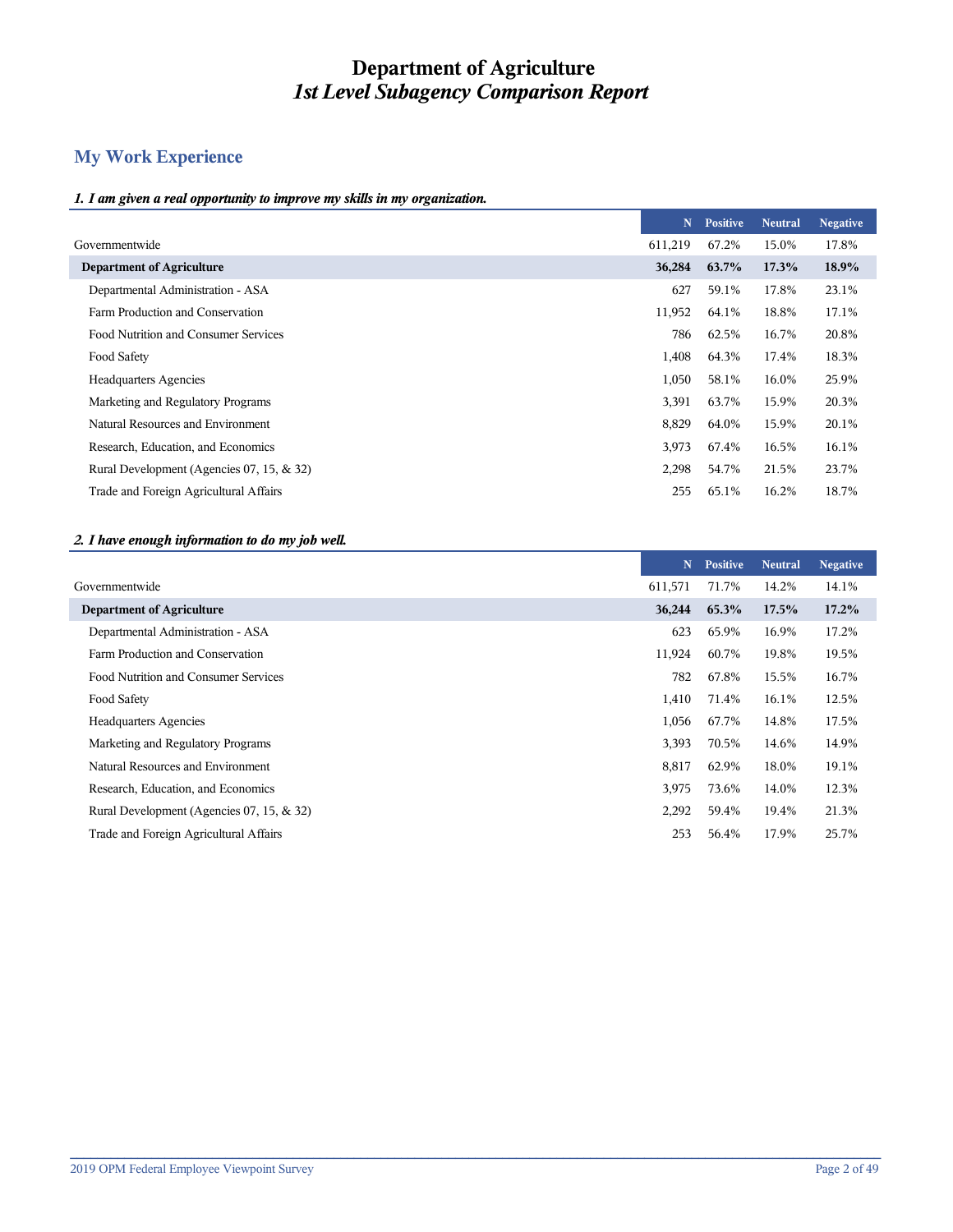# **My Work Experience (continued)**

#### *3. I feel encouraged to come up with new and better ways of doing things.*

|                                           | N       | <b>Positive</b> | <b>Neutral</b> | <b>Negative</b> |
|-------------------------------------------|---------|-----------------|----------------|-----------------|
| Governmentwide                            | 609,335 | 61.8%           | 17.2%          | 21.0%           |
| <b>Department of Agriculture</b>          | 36,116  | 57.7%           | 19.8%          | 22.6%           |
| Departmental Administration - ASA         | 623     | 63.5%           | 17.7%          | 18.8%           |
| Farm Production and Conservation          | 11,873  | 54.0%           | 23.1%          | 22.9%           |
| Food Nutrition and Consumer Services      | 780     | 62.9%           | 17.1%          | 20.0%           |
| Food Safety                               | 1,406   | 55.1%           | 21.7%          | 23.3%           |
| <b>Headquarters Agencies</b>              | 1,057   | 59.8%           | 16.6%          | 23.6%           |
| Marketing and Regulatory Programs         | 3,385   | 58.2%           | 17.7%          | 24.1%           |
| Natural Resources and Environment         | 8,792   | 58.4%           | 17.4%          | 24.2%           |
| Research, Education, and Economics        | 3,964   | 67.5%           | 16.2%          | 16.2%           |
| Rural Development (Agencies 07, 15, & 32) | 2,279   | 57.0%           | 20.0%          | 23.1%           |
| Trade and Foreign Agricultural Affairs    | 253     | 50.1%           | 18.2%          | 31.7%           |

#### *4. My work gives me a feeling of personal accomplishment.*

|                                           | N       | <b>Positive</b> | <b>Neutral</b> | <b>Negative</b> |
|-------------------------------------------|---------|-----------------|----------------|-----------------|
| Governmentwide                            | 612,601 | 72.1%           | 14.5%          | 13.4%           |
| <b>Department of Agriculture</b>          | 36,331  | 72.0%           | 14.9%          | $13.2\%$        |
| Departmental Administration - ASA         | 627     | 67.2%           | 17.7%          | 15.1%           |
| Farm Production and Conservation          | 11,939  | 73.4%           | 15.0%          | 11.6%           |
| Food Nutrition and Consumer Services      | 787     | 73.1%           | 13.9%          | 12.9%           |
| Food Safety                               | 1,410   | 70.6%           | 15.2%          | 14.2%           |
| <b>Headquarters Agencies</b>              | 1,060   | 69.8%           | 16.0%          | 14.3%           |
| Marketing and Regulatory Programs         | 3,399   | 69.9%           | 16.3%          | 13.8%           |
| Natural Resources and Environment         | 8,854   | 68.9%           | 15.2%          | 15.8%           |
| Research, Education, and Economics        | 3,979   | 77.1%           | 12.6%          | 10.3%           |
| Rural Development (Agencies 07, 15, & 32) | 2,295   | 73.4%           | 14.1%          | 12.5%           |
| Trade and Foreign Agricultural Affairs    | 252     | 71.6%           | 13.8%          | 14.6%           |
|                                           |         |                 |                |                 |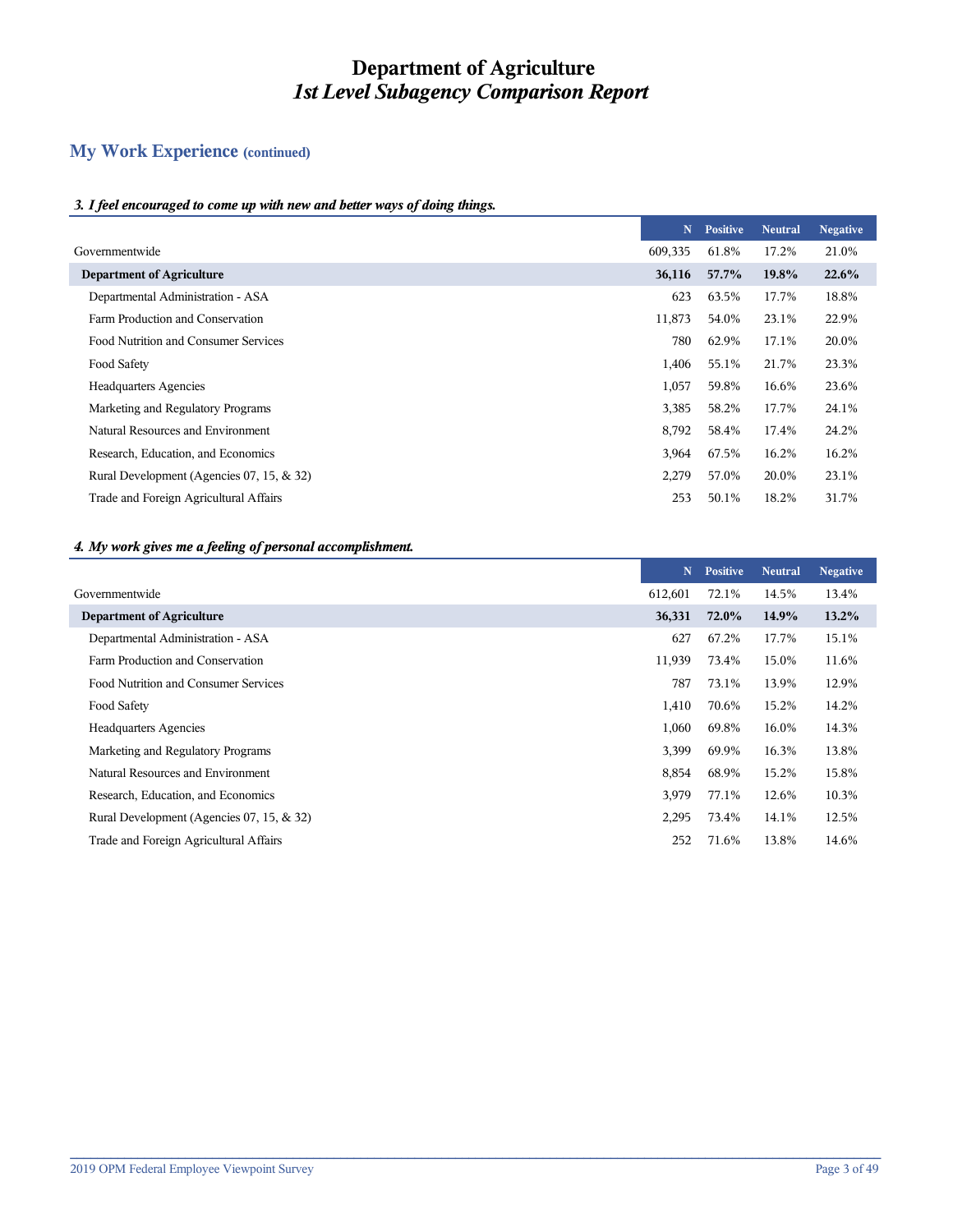# **My Work Experience (continued)**

#### *5. I like the kind of work I do.*

|                                           | N       | <b>Positive</b> | <b>Neutral</b> | <b>Negative</b> |
|-------------------------------------------|---------|-----------------|----------------|-----------------|
|                                           | 612,232 | 82.7%           | 11.2%          | 6.1%            |
| <b>Department of Agriculture</b>          | 36,335  | 84.2%           | 10.5%          | 5.2%            |
| Departmental Administration - ASA         | 629     | 81.1%           | 13.6%          | 5.2%            |
| Farm Production and Conservation          | 11,963  | 85.2%           | 10.0%          | 4.7%            |
| Food Nutrition and Consumer Services      | 783     | 81.8%           | 11.2%          | 7.0%            |
|                                           | 1,410   | 79.5%           | 13.0%          | 7.5%            |
| <b>Headquarters Agencies</b>              | 1,060   | 80.3%           | 12.1%          | 7.6%            |
| Marketing and Regulatory Programs         | 3,398   | 83.4%           | 11.4%          | 5.2%            |
| Natural Resources and Environment         | 8,845   | 83.7%           | 10.6%          | 5.6%            |
| Research, Education, and Economics        | 3,977   | 87.0%           | 9.0%           | 4.0%            |
| Rural Development (Agencies 07, 15, & 32) | 2,296   | 81.7%           | 12.4%          | 5.9%            |
| Trade and Foreign Agricultural Affairs    | 255     | 80.6%           | 9.3%           | 10.1%           |
|                                           |         |                 |                |                 |

#### *6. I know what is expected of me on the job.*

|                                           | N       | <b>Positive</b> | <b>Neutral</b> | <b>Negative</b> |
|-------------------------------------------|---------|-----------------|----------------|-----------------|
| Governmentwide                            | 612,111 | 80.6%           | 10.6%          | 8.8%            |
| <b>Department of Agriculture</b>          | 36,351  | 77.9%           | 12.1%          | $10.0\%$        |
| Departmental Administration - ASA         | 628     | 77.8%           | 10.3%          | 11.8%           |
| Farm Production and Conservation          | 11,962  | 78.7%           | 12.6%          | 8.8%            |
| Food Nutrition and Consumer Services      | 781     | 77.6%           | 12.6%          | 9.8%            |
| Food Safety                               | 1,408   | 80.4%           | 11.1%          | 8.5%            |
| <b>Headquarters Agencies</b>              | 1,062   | 78.7%           | 10.2%          | 11.1%           |
| Marketing and Regulatory Programs         | 3,409   | 77.5%           | 11.2%          | 11.3%           |
| Natural Resources and Environment         | 8,847   | 74.2%           | 13.8%          | 12.0%           |
| Research, Education, and Economics        | 3,982   | 82.3%           | 9.7%           | 8.0%            |
| Rural Development (Agencies 07, 15, & 32) | 2,296   | 75.7%           | 13.5%          | 10.8%           |
| Trade and Foreign Agricultural Affairs    | 255     | 70.4%           | 15.3%          | 14.4%           |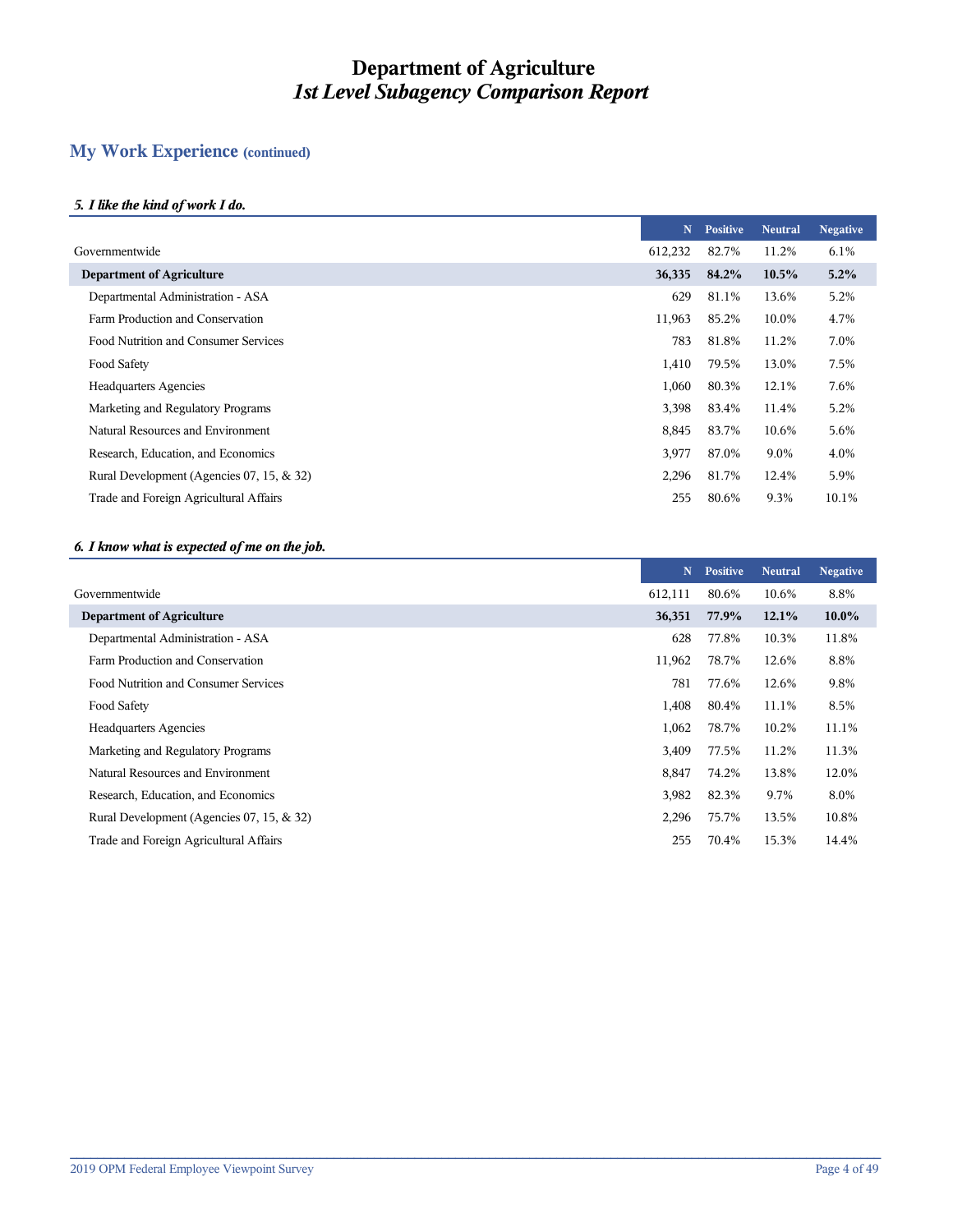# **My Work Experience (continued)**

#### *7. When needed I am willing to put in the extra effort to get a job done.*

|                                           | N       | <b>Positive</b> | <b>Neutral</b> | <b>Negative</b> |
|-------------------------------------------|---------|-----------------|----------------|-----------------|
| Governmentwide                            | 612,974 | 95.6%           | 2.9%           | 1.6%            |
| <b>Department of Agriculture</b>          | 36,394  | 95.4%           | $3.0\%$        | 1.7%            |
| Departmental Administration - ASA         | 628     | 94.6%           | 3.0%           | 2.4%            |
| Farm Production and Conservation          | 11,973  | 96.6%           | 2.4%           | 1.0%            |
| Food Nutrition and Consumer Services      | 783     | 95.4%           | 3.0%           | 1.6%            |
| Food Safety                               | 1,412   | 95.1%           | 2.9%           | 2.0%            |
| <b>Headquarters Agencies</b>              | 1,060   | 95.6%           | 2.0%           | 2.4%            |
| Marketing and Regulatory Programs         | 3,409   | 94.9%           | 3.0%           | 2.1%            |
| Natural Resources and Environment         | 8,855   | 94.2%           | 3.7%           | 2.1%            |
| Research, Education, and Economics        | 3,988   | 95.7%           | 2.7%           | 1.5%            |
| Rural Development (Agencies 07, 15, & 32) | 2,306   | 95.9%           | 2.7%           | 1.5%            |
| Trade and Foreign Agricultural Affairs    | 256     | 94.6%           | 3.4%           | 1.9%            |
|                                           |         |                 |                |                 |

#### *8. I am constantly looking for ways to do my job better.*

|                                           | N       | <b>Positive</b> | <b>Neutral</b> | <b>Negative</b> |
|-------------------------------------------|---------|-----------------|----------------|-----------------|
|                                           | 613,544 | 90.9%           | 7.3%           | 1.8%            |
| <b>Department of Agriculture</b>          | 36,428  | $90.5\%$        | 7.8%           | $1.7\%$         |
| Departmental Administration - ASA         | 627     | 92.3%           | 5.6%           | 2.1%            |
| Farm Production and Conservation          | 11,985  | 91.5%           | 7.3%           | 1.2%            |
| Food Nutrition and Consumer Services      | 785     | 89.3%           | 8.8%           | 1.9%            |
|                                           | 1,413   | 89.3%           | 8.4%           | 2.4%            |
| <b>Headquarters Agencies</b>              | 1,059   | 90.0%           | 7.5%           | 2.5%            |
| Marketing and Regulatory Programs         | 3,411   | 89.2%           | 8.7%           | 2.1%            |
| Natural Resources and Environment         | 8,871   | 90.6%           | 7.6%           | 1.8%            |
| Research, Education, and Economics        | 3,993   | 90.4%           | 8.0%           | 1.5%            |
| Rural Development (Agencies 07, 15, & 32) | 2,304   | 91.1%           | 7.1%           | 1.8%            |
| Trade and Foreign Agricultural Affairs    | 253     | 88.5%           | 8.2%           | 3.3%            |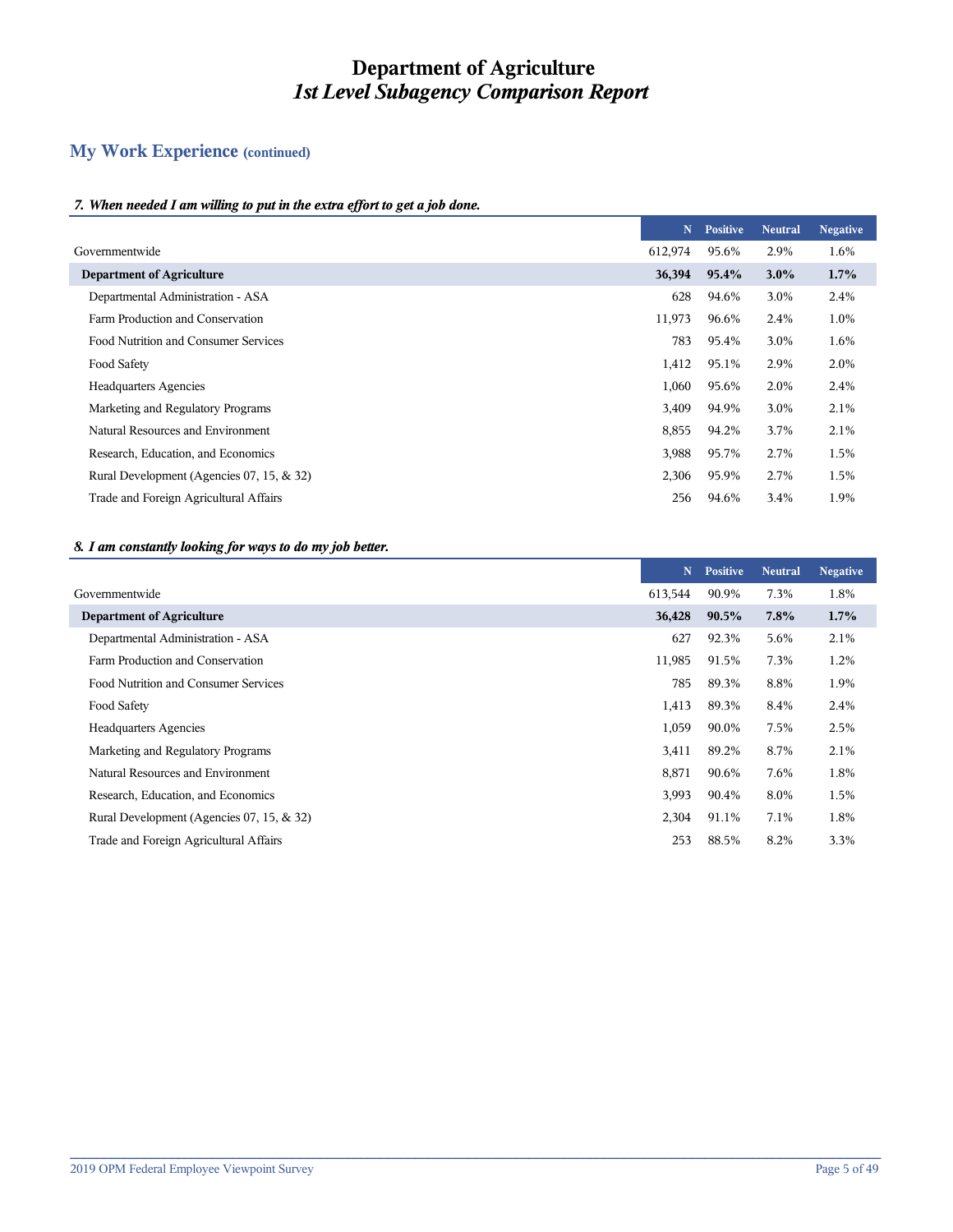# **My Work Experience (continued)**

#### *9. I have sufficient resources (for example, people, materials, budget) to get my job done.*

|                                           | N       | <b>Positive</b> | <b>Neutral</b> | <b>Negative</b> | <b>DNK</b> |
|-------------------------------------------|---------|-----------------|----------------|-----------------|------------|
| Governmentwide                            | 608,706 | 48.9%           | 15.7%          | 35.3%           | 1,283      |
| <b>Department of Agriculture</b>          | 36,145  | 40.3%           | 15.7%          | 43.9%           | 58         |
| Departmental Administration - ASA         | 626     | 46.1%           | 16.2%          | 37.7%           | $\theta$   |
| Farm Production and Conservation          | 11,926  | 39.0%           | 17.8%          | 43.3%           | 12         |
| Food Nutrition and Consumer Services      | 779     | 50.1%           | 14.2%          | 35.8%           | 2          |
| Food Safety                               | 1,398   | 51.6%           | 15.7%          | 32.8%           | 5          |
| <b>Headquarters Agencies</b>              | 1,050   | 47.2%           | 14.5%          | 38.3%           | 2          |
| Marketing and Regulatory Programs         | 3,374   | 52.2%           | 14.9%          | 32.9%           | 10         |
| Natural Resources and Environment         | 8,789   | 28.3%           | 14.1%          | 57.6%           | 16         |
| Research, Education, and Economics        | 3,964   | 44.5%           | 16.5%          | 39.0%           |            |
| Rural Development (Agencies 07, 15, & 32) | 2,282   | 35.9%           | 15.2%          | 48.9%           | 4          |
| Trade and Foreign Agricultural Affairs    | 253     | 37.7%           | 18.2%          | 44.1%           | $\theta$   |

#### *10. My workload is reasonable.*

|                                           | N       | <b>Positive</b> | <b>Neutral</b> | <b>Negative</b> | <b>DNK</b>       |
|-------------------------------------------|---------|-----------------|----------------|-----------------|------------------|
| Governmentwide                            | 609.883 | 59.2%           | 15.8%          | 24.9%           | 1,025            |
| <b>Department of Agriculture</b>          | 36,199  | 48.7%           | $17.6\%$       | 33.7%           | 52               |
| Departmental Administration - ASA         | 622     | 55.6%           | 15.3%          | 29.1%           | $\mathbf{0}$     |
| Farm Production and Conservation          | 11,918  | 46.0%           | 18.6%          | 35.3%           | 21               |
| Food Nutrition and Consumer Services      | 780     | 55.5%           | 14.5%          | 30.0%           | $\boldsymbol{0}$ |
| Food Safety                               | 1,405   | 58.2%           | 17.9%          | 23.9%           | 3                |
| <b>Headquarters Agencies</b>              | 1,055   | 56.6%           | 15.8%          | 27.6%           | 2                |
| Marketing and Regulatory Programs         | 3,384   | 56.1%           | 17.3%          | 26.7%           | 5                |
| Natural Resources and Environment         | 8,803   | 39.8%           | 18.1%          | 42.2%           | 15               |
| Research, Education, and Economics        | 3,969   | 55.4%           | 17.0%          | 27.6%           | $\overline{c}$   |
| Rural Development (Agencies 07, 15, & 32) | 2,287   | 43.9%           | 17.4%          | 38.7%           | 2                |
| Trade and Foreign Agricultural Affairs    | 254     | 47.0%           | 20.1%          | 33.0%           |                  |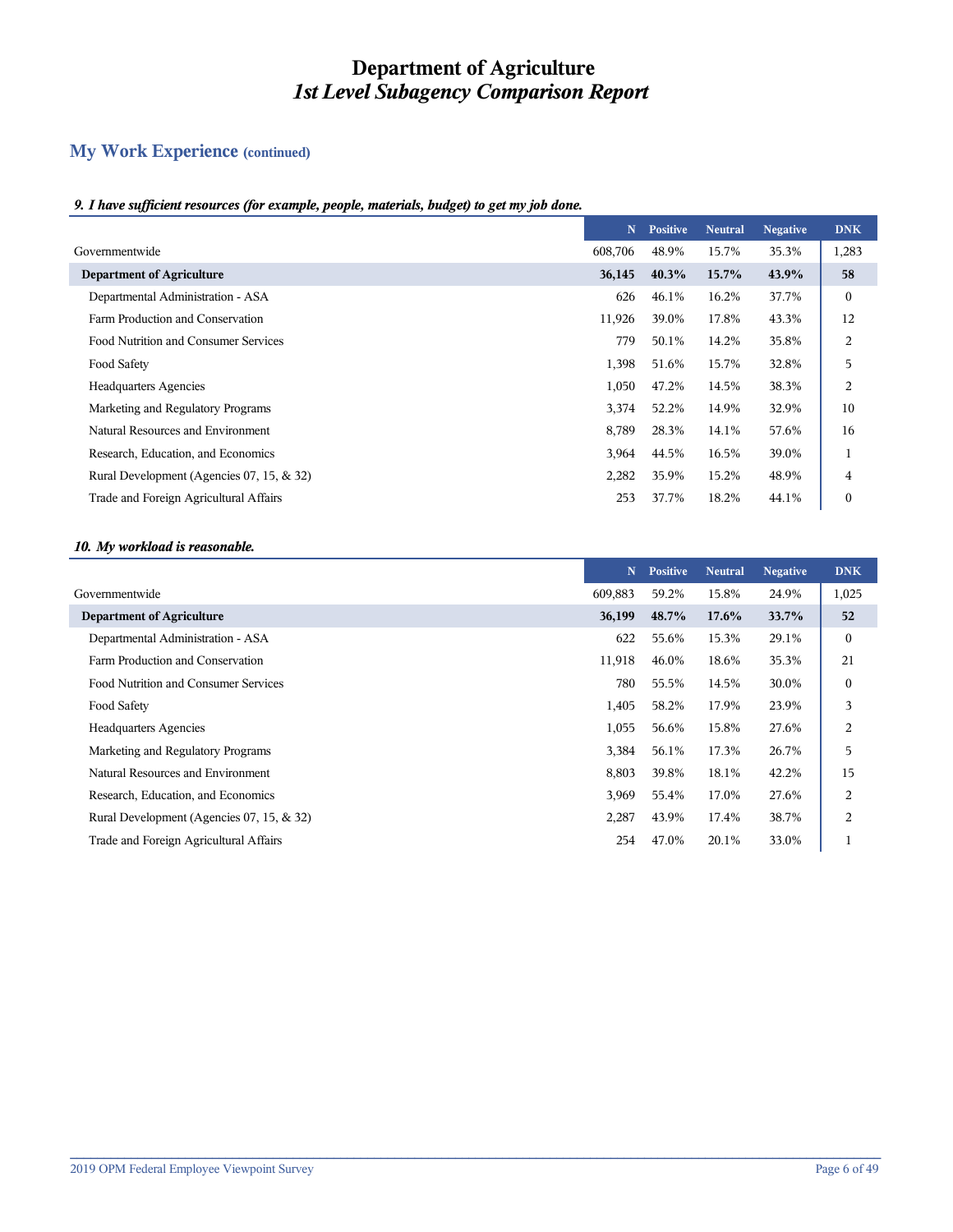# **My Work Experience (continued)**

#### *11. My talents are used well in the workplace.*

|                                           | N       | <b>Positive</b> | <b>Neutral</b> | <b>Negative</b> | <b>DNK</b> |
|-------------------------------------------|---------|-----------------|----------------|-----------------|------------|
| Governmentwide                            | 605,029 | 61.1%           | 16.4%          | 22.5%           | 2,511      |
| <b>Department of Agriculture</b>          | 35,892  | 59.4%           | 17.8%          | 22.9%           | 108        |
| Departmental Administration - ASA         | 621     | 59.4%           | 16.9%          | 23.8%           | н          |
| Farm Production and Conservation          | 11,836  | 62.1%           | 19.1%          | 18.8%           | 21         |
| Food Nutrition and Consumer Services      | 771     | 56.9%           | 15.5%          | 27.6%           | 4          |
| Food Safety                               | 1,398   | 57.7%           | 17.6%          | 24.7%           | 4          |
| <b>Headquarters Agencies</b>              | 1,042   | 56.1%           | 17.0%          | 26.8%           | 4          |
| Marketing and Regulatory Programs         | 3,344   | 58.3%           | 15.7%          | 25.9%           | 21         |
| Natural Resources and Environment         | 8,713   | 56.2%           | 17.4%          | 26.4%           | 37         |
| Research, Education, and Economics        | 3,946   | 62.5%           | 16.1%          | 21.4%           | 9          |
| Rural Development (Agencies 07, 15, & 32) | 2,270   | 56.4%           | 19.0%          | 24.6%           | 2          |
| Trade and Foreign Agricultural Affairs    | 254     | 53.5%           | 14.0%          | 32.5%           |            |
|                                           |         |                 |                |                 |            |

#### *12. I know how my work relates to the agency's goals.*

|                                           | N       | <b>Positive</b> | <b>Neutral</b> | <b>Negative</b> | <b>DNK</b>       |
|-------------------------------------------|---------|-----------------|----------------|-----------------|------------------|
| Governmentwide                            | 610,249 | 85.1%           | 9.0%           | 6.0%            | 1,793            |
| <b>Department of Agriculture</b>          | 36,247  | 83.2%           | 10.3%          | $6.6\%$         | 89               |
| Departmental Administration - ASA         | 623     | 82.1%           | 10.8%          | 7.1%            | 3                |
| Farm Production and Conservation          | 11,933  | 84.8%           | 10.1%          | 5.1%            | 29               |
| Food Nutrition and Consumer Services      | 786     | 86.8%           | 7.9%           | 5.3%            | $\boldsymbol{0}$ |
| Food Safety                               | 1,408   | 89.7%           | 6.7%           | 3.5%            |                  |
| <b>Headquarters Agencies</b>              | 1,053   | 82.9%           | 8.4%           | 8.7%            | 5                |
| Marketing and Regulatory Programs         | 3,384   | 83.3%           | 9.7%           | 7.0%            | 11               |
| Natural Resources and Environment         | 8,815   | 79.2%           | 12.1%          | 8.7%            | 26               |
| Research, Education, and Economics        | 3,974   | 84.2%           | 9.5%           | 6.2%            | 6                |
| Rural Development (Agencies 07, 15, & 32) | 2,296   | 83.2%           | 10.0%          | 6.8%            | 3                |
| Trade and Foreign Agricultural Affairs    | 256     | 83.3%           | 5.5%           | 11.2%           | $\overline{0}$   |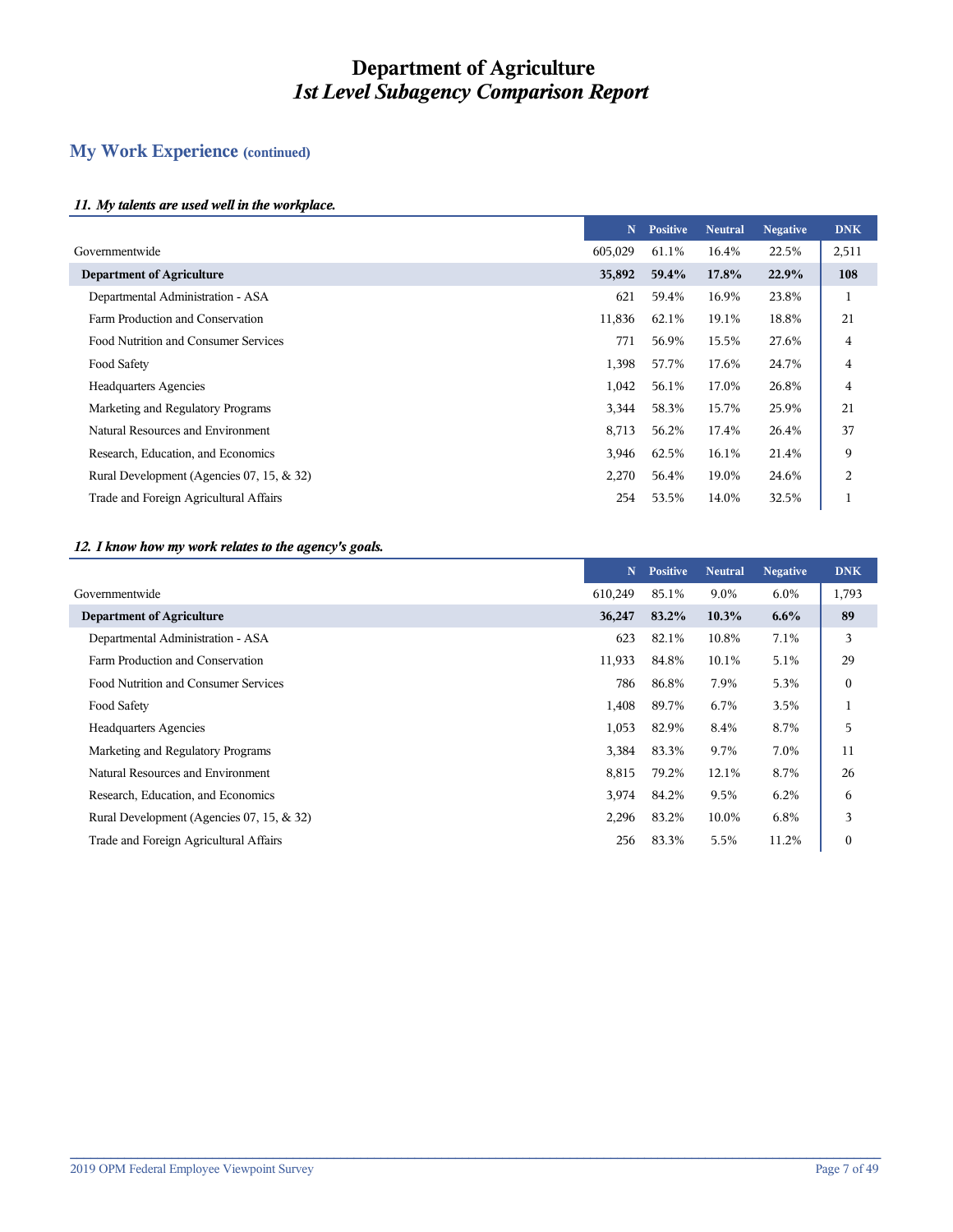## **My Work Experience (continued)**

#### *13. The work I do is important.*

|                                           | N       | <b>Positive</b> | <b>Neutral</b> | <b>Negative</b> | <b>DNK</b> |
|-------------------------------------------|---------|-----------------|----------------|-----------------|------------|
| Governmentwide                            | 610,355 | 90.0%           | 6.8%           | 3.2%            | 1,426      |
| <b>Department of Agriculture</b>          | 36,241  | 89.8%           | 7.1%           | 3.1%            | 77         |
| Departmental Administration - ASA         | 624     | 89.0%           | 8.0%           | 3.0%            |            |
| Farm Production and Conservation          | 11,938  | 90.7%           | 6.7%           | 2.6%            | 23         |
| Food Nutrition and Consumer Services      | 783     | 89.8%           | 7.4%           | 2.8%            | 0          |
| Food Safety                               | 1,409   | 91.8%           | 5.8%           | 2.5%            | 2          |
| <b>Headquarters Agencies</b>              | 1,054   | 88.6%           | 6.9%           | 4.5%            | 4          |
| Marketing and Regulatory Programs         | 3,388   | 88.9%           | 7.4%           | 3.7%            | 7          |
| Natural Resources and Environment         | 8,824   | 88.5%           | 7.7%           | 3.8%            | 19         |
| Research, Education, and Economics        | 3,967   | 88.2%           | 8.8%           | 3.0%            | 11         |
| Rural Development (Agencies 07, 15, & 32) | 2,283   | 90.8%           | 7.1%           | 2.1%            | 7          |
| Trade and Foreign Agricultural Affairs    | 255     | 88.7%           | 6.8%           | 4.5%            | 0          |

#### *14. Physical conditions (for example, noise level, temperature, lighting, cleanliness in the workplace) allow employees to perform their jobs well.*

|                                           | N       | <b>Positive</b> | <b>Neutral</b> | <b>Negative</b> | <b>DNK</b>     |
|-------------------------------------------|---------|-----------------|----------------|-----------------|----------------|
| Governmentwide                            | 610,747 | 66.4%           | 14.0%          | 19.5%           | 2,784          |
| <b>Department of Agriculture</b>          | 36,263  | 65.8%           | $15.4\%$       | 18.9%           | 149            |
| Departmental Administration - ASA         | 624     | 64.7%           | 17.1%          | 18.2%           | 4              |
| Farm Production and Conservation          | 11,958  | 69.2%           | 13.9%          | 16.9%           | 26             |
| Food Nutrition and Consumer Services      | 776     | 60.7%           | 17.3%          | 21.9%           | 9              |
| Food Safety                               | 1,408   | 59.1%           | 17.8%          | 23.1%           | 6              |
| <b>Headquarters Agencies</b>              | 1,054   | 57.6%           | 13.0%          | 29.4%           | 4              |
| Marketing and Regulatory Programs         | 3,376   | 70.2%           | 15.3%          | 14.4%           | 31             |
| Natural Resources and Environment         | 8,822   | 62.5%           | 16.5%          | 21.0%           | 36             |
| Research, Education, and Economics        | 3,988   | 68.0%           | 14.5%          | 17.6%           | $\overline{2}$ |
| Rural Development (Agencies 07, 15, & 32) | 2,284   | 58.4%           | 15.2%          | 26.4%           | 19             |
| Trade and Foreign Agricultural Affairs    | 252     | 59.7%           | 12.4%          | 28.0%           | 3              |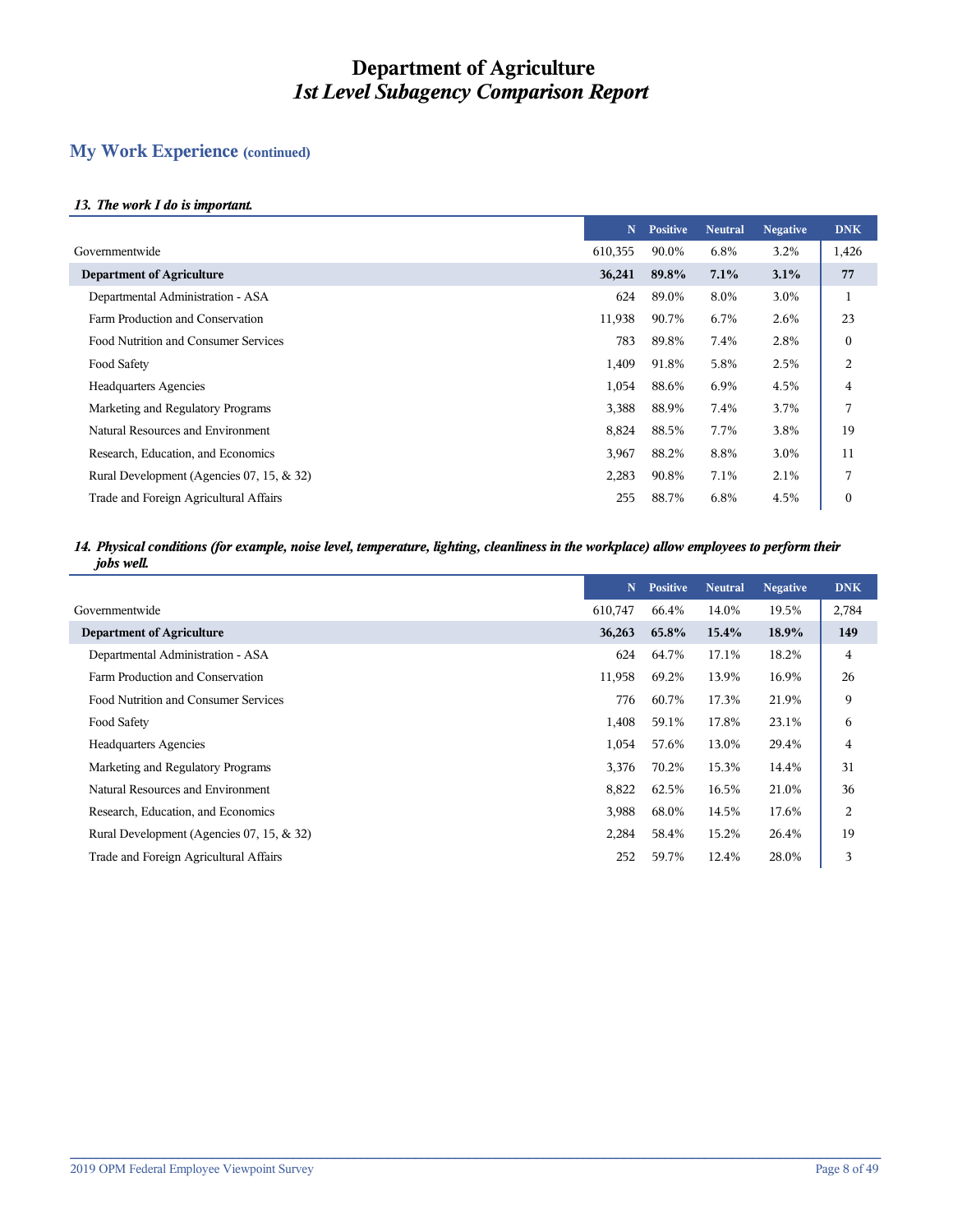# **My Work Experience (continued)**

#### *15. My performance appraisal is a fair reflection of my performance.*

|                                           | N       | <b>Positive</b> | <b>Neutral</b> | <b>Negative</b> | <b>DNK</b> |
|-------------------------------------------|---------|-----------------|----------------|-----------------|------------|
| Governmentwide                            | 605,420 | 71.2%           | 13.8%          | 14.9%           | 7,312      |
| <b>Department of Agriculture</b>          | 36,067  | 66.2%           | 16.3%          | 17.6%           | 323        |
| Departmental Administration - ASA         | 622     | 71.7%           | 14.2%          | 14.1%           | 5          |
| Farm Production and Conservation          | 11,910  | 69.6%           | 15.8%          | 14.6%           | 73         |
| Food Nutrition and Consumer Services      | 776     | 62.4%           | 13.8%          | 23.8%           | 7          |
| Food Safety                               | 1,386   | 72.2%           | 13.9%          | 13.8%           | 27         |
| <b>Headquarters Agencies</b>              | 1,054   | 69.0%           | 13.2%          | 17.7%           | 9          |
| Marketing and Regulatory Programs         | 3,371   | 59.9%           | 16.8%          | 23.3%           | 33         |
| Natural Resources and Environment         | 8,739   | 63.5%           | 17.2%          | 19.3%           | 116        |
| Research, Education, and Economics        | 3,961   | 68.1%           | 16.1%          | 15.8%           | 20         |
| Rural Development (Agencies 07, 15, & 32) | 2,283   | 65.6%           | 16.1%          | 18.2%           | 14         |
| Trade and Foreign Agricultural Affairs    | 251     | 57.2%           | 17.9%          | 24.9%           | 5          |

#### *16. I am held accountable for achieving results.*

|                                           | N       | <b>Positive</b> | <b>Neutral</b> | <b>Negative</b> | <b>DNK</b>     |
|-------------------------------------------|---------|-----------------|----------------|-----------------|----------------|
| Governmentwide                            | 609,583 | 83.1%           | 11.3%          | 5.6%            | 2,493          |
| <b>Department of Agriculture</b>          | 36,223  | 83.1%           | 11.7%          | 5.1%            | 145            |
| Departmental Administration - ASA         | 620     | 86.5%           | 10.3%          | 3.2%            | $\overline{2}$ |
| Farm Production and Conservation          | 11,927  | 86.0%           | 10.3%          | 3.7%            | 39             |
| Food Nutrition and Consumer Services      | 781     | 87.5%           | 8.3%           | 4.1%            | 2              |
| Food Safety                               | 1,406   | 86.2%           | 9.8%           | 3.9%            | 8              |
| <b>Headquarters Agencies</b>              | 1,057   | 84.9%           | 9.3%           | 5.8%            | 6              |
| Marketing and Regulatory Programs         | 3,383   | 81.8%           | 12.5%          | 5.8%            | 17             |
| Natural Resources and Environment         | 8,816   | 78.7%           | 13.9%          | 7.4%            | 43             |
| Research, Education, and Economics        | 3,973   | 87.8%           | 8.8%           | 3.4%            | 13             |
| Rural Development (Agencies 07, 15, & 32) | 2,292   | 84.6%           | 11.2%          | 4.2%            | 6              |
| Trade and Foreign Agricultural Affairs    | 253     | 72.9%           | 15.2%          | 12.0%           | $\overline{2}$ |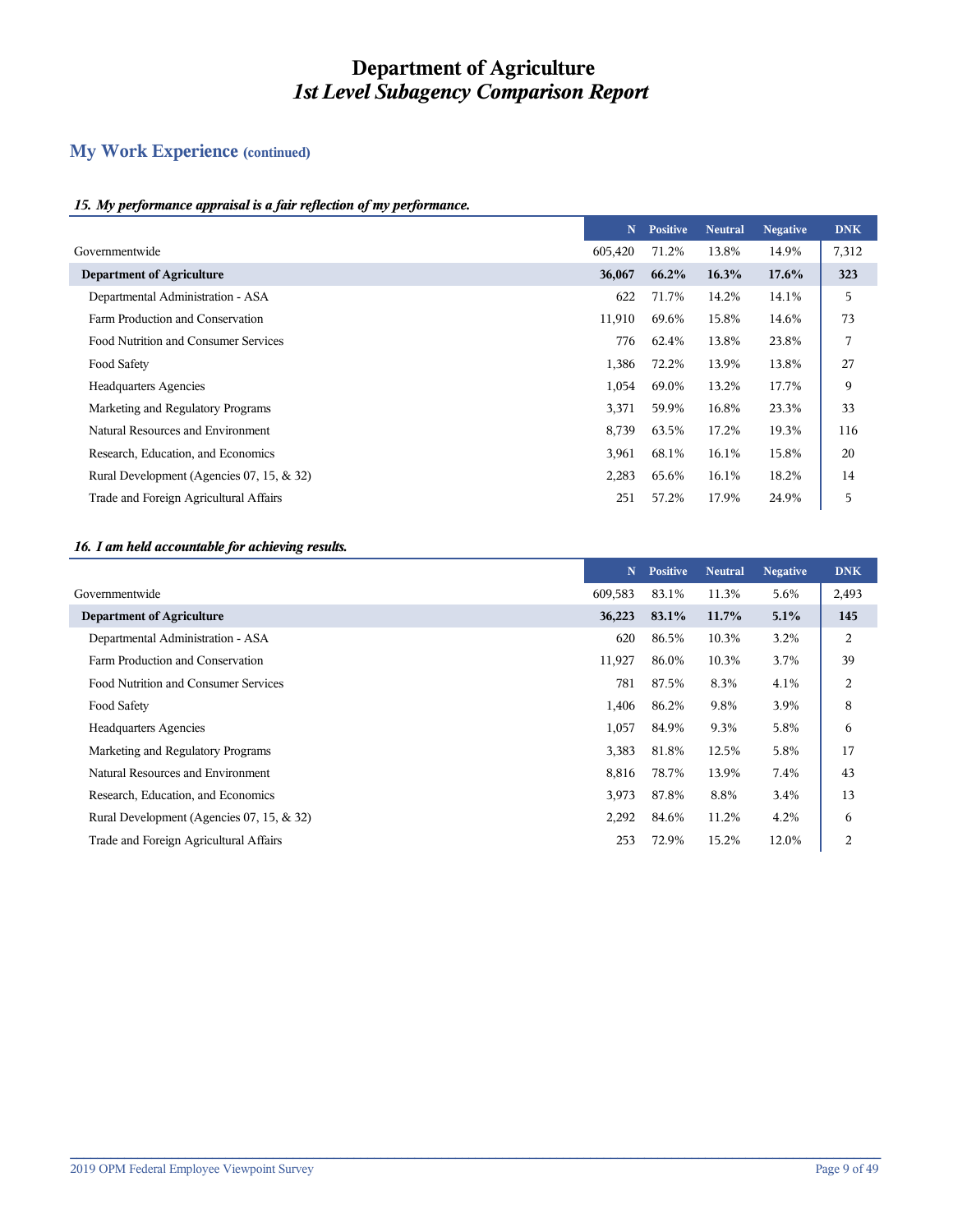# **My Work Experience (continued)**

#### *17. I can disclose a suspected violation of any law, rule or regulation without fear of reprisal.*

|                                           | N       | <b>Positive</b> | <b>Neutral</b> | <b>Negative</b> | <b>DNK</b> |
|-------------------------------------------|---------|-----------------|----------------|-----------------|------------|
| Governmentwide                            | 589,502 | 67.2%           | 16.6%          | 16.2%           | 23,195     |
| <b>Department of Agriculture</b>          | 34,967  | 60.3%           | 19.5%          | 20.3%           | 1,412      |
| Departmental Administration - ASA         | 577     | 60.5%           | 21.1%          | 18.4%           | 48         |
| Farm Production and Conservation          | 11,619  | 62.9%           | 20.2%          | 16.9%           | 364        |
| Food Nutrition and Consumer Services      | 747     | 61.0%           | 18.2%          | 20.9%           | 39         |
| Food Safety                               | 1,370   | 64.7%           | 17.6%          | 17.7%           | 46         |
| <b>Headquarters Agencies</b>              | 1,002   | 55.6%           | 18.5%          | 25.9%           | 58         |
| Marketing and Regulatory Programs         | 3,232   | 60.4%           | 18.9%          | 20.6%           | 171        |
| Natural Resources and Environment         | 8,520   | 55.5%           | 19.5%          | 25.0%           | 330        |
| Research, Education, and Economics        | 3,761   | 62.1%           | 20.1%          | 17.8%           | 216        |
| Rural Development (Agencies 07, 15, & 32) | 2,208   | 57.9%           | 21.3%          | 20.8%           | 92         |
| Trade and Foreign Agricultural Affairs    | 237     | 49.4%           | 22.0%          | 28.6%           | 19         |

#### *18. My training needs are assessed.*

|                                           | N       | <b>Positive</b> | <b>Neutral</b> | <b>Negative</b> | <b>DNK</b> |
|-------------------------------------------|---------|-----------------|----------------|-----------------|------------|
| Governmentwide                            | 607,831 | 56.5%           | 22.0%          | 21.4%           | 5,336      |
| <b>Department of Agriculture</b>          | 36,121  | 51.7%           | 24.7%          | 23.5%           | 274        |
| Departmental Administration - ASA         | 619     | 48.4%           | 23.7%          | 27.9%           | 7          |
| Farm Production and Conservation          | 11,926  | 54.3%           | 25.4%          | 20.4%           | 63         |
| Food Nutrition and Consumer Services      | 778     | 46.1%           | 23.1%          | 30.7%           | 5          |
| Food Safety                               | 1,403   | 53.8%           | 23.6%          | 22.6%           | 8          |
| <b>Headquarters Agencies</b>              | 1,048   | 48.0%           | 22.1%          | 29.8%           | 12         |
| Marketing and Regulatory Programs         | 3,378   | 51.3%           | 24.8%          | 23.9%           | 28         |
| Natural Resources and Environment         | 8,797   | 48.9%           | 23.7%          | 27.4%           | 73         |
| Research, Education, and Economics        | 3,942   | 53.7%           | 26.6%          | 19.6%           | 37         |
| Rural Development (Agencies 07, 15, & 32) | 2,282   | 44.9%           | 26.6%          | 28.4%           | 20         |
| Trade and Foreign Agricultural Affairs    | 253     | 42.8%           | 20.0%          | 37.2%           | 3          |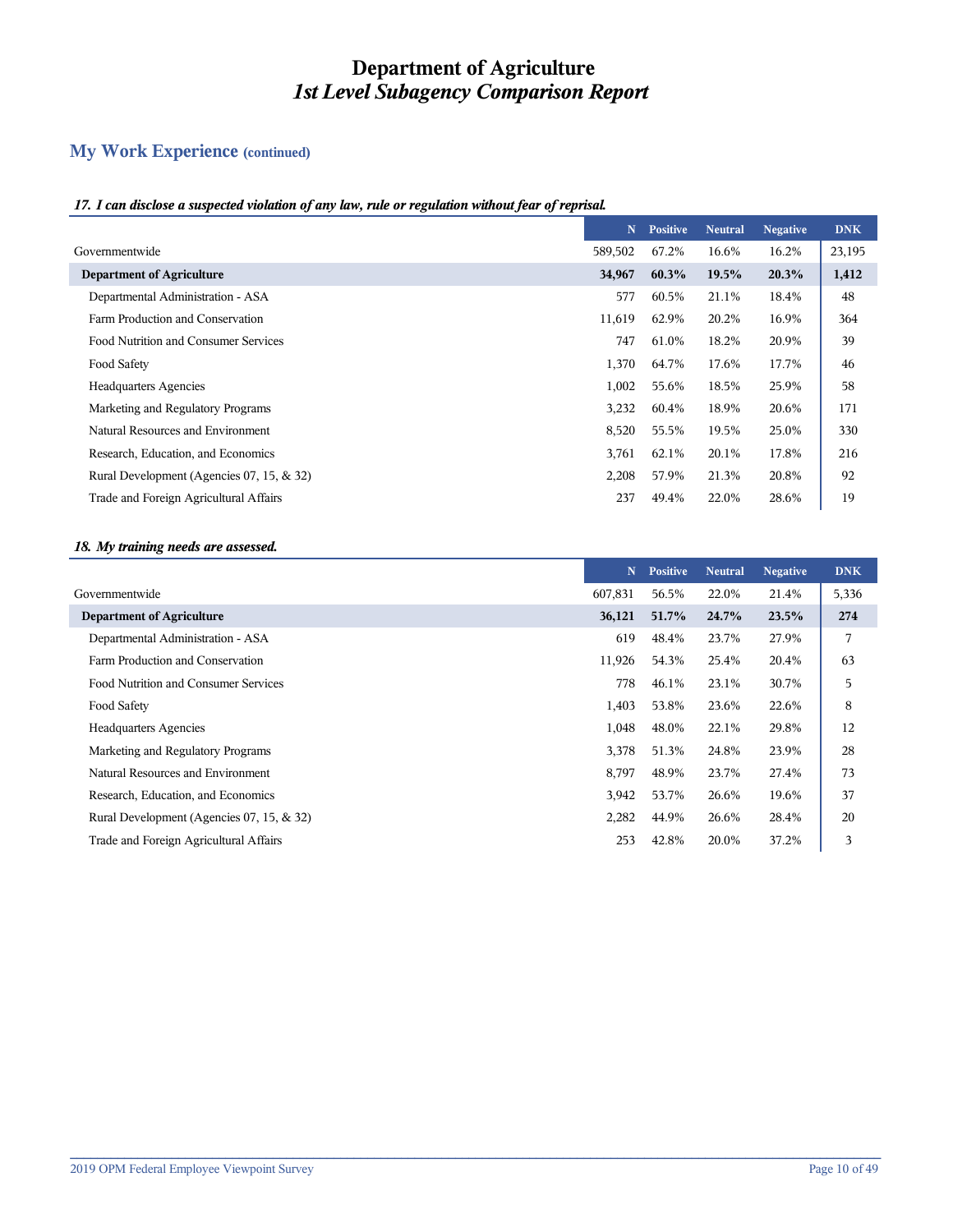## **My Work Experience (continued)**

*19. In my most recent performance appraisal, I understood what I had to do to be rated at different performance levels (for example, Fully Successful, Outstanding).*

|                                           | N       | <b>Positive</b> | <b>Neutral</b> | <b>Negative</b> | <b>NBJ</b> |
|-------------------------------------------|---------|-----------------|----------------|-----------------|------------|
| Governmentwide                            | 601,212 | 72.0%           | 12.7%          | 15.3%           | 11,466     |
| <b>Department of Agriculture</b>          | 35,993  | 69.5%           | $13.6\%$       | $16.9\%$        | 391        |
| Departmental Administration - ASA         | 616     | 77.0%           | 10.6%          | 12.4%           | 8          |
| Farm Production and Conservation          | 11,872  | 70.8%           | 13.8%          | 15.4%           | 111        |
| Food Nutrition and Consumer Services      | 779     | 66.9%           | 12.6%          | 20.5%           | 7          |
| Food Safety                               | 1,379   | 74.9%           | 11.0%          | 14.1%           | 31         |
| <b>Headquarters Agencies</b>              | 1,050   | 70.8%           | 10.9%          | 18.3%           | 8          |
| Marketing and Regulatory Programs         | 3,376   | 65.5%           | 14.4%          | 20.1%           | 27         |
| Natural Resources and Environment         | 8,720   | 66.7%           | 14.2%          | 19.2%           | 128        |
| Research, Education, and Economics        | 3,959   | 72.6%           | 12.8%          | 14.6%           | 35         |
| Rural Development (Agencies 07, 15, & 32) | 2,281   | 71.5%           | 13.0%          | 15.5%           | 19         |
| Trade and Foreign Agricultural Affairs    | 248     | 55.9%           | 12.6%          | 31.5%           | 6          |

# **My Work Unit**

#### *20. The people I work with cooperate to get the job done.*

|                                           | N       | <b>Positive</b> | <b>Neutral</b> | <b>Negative</b> |
|-------------------------------------------|---------|-----------------|----------------|-----------------|
| Governmentwide                            | 611,209 | 77.3%           | 12.1%          | 10.6%           |
| <b>Department of Agriculture</b>          | 36,270  | 77.2%           | 12.3%          | $10.6\%$        |
| Departmental Administration - ASA         | 622     | 80.3%           | 9.7%           | 10.0%           |
| Farm Production and Conservation          | 11,948  | 81.3%           | 10.4%          | 8.3%            |
| Food Nutrition and Consumer Services      | 781     | 76.4%           | 11.8%          | 11.7%           |
| Food Safety                               | 1,406   | 77.3%           | 13.2%          | 9.5%            |
| <b>Headquarters Agencies</b>              | 1,056   | 77.9%           | 10.1%          | 12.0%           |
| Marketing and Regulatory Programs         | 3,396   | 77.0%           | 12.8%          | 10.2%           |
| Natural Resources and Environment         | 8,820   | 74.2%           | 13.2%          | 12.6%           |
| Research, Education, and Economics        | 3,980   | 79.9%           | 11.1%          | 9.0%            |
| Rural Development (Agencies 07, 15, & 32) | 2,290   | 73.7%           | 13.8%          | 12.5%           |
| Trade and Foreign Agricultural Affairs    | 253     | 69.9%           | 18.3%          | 11.8%           |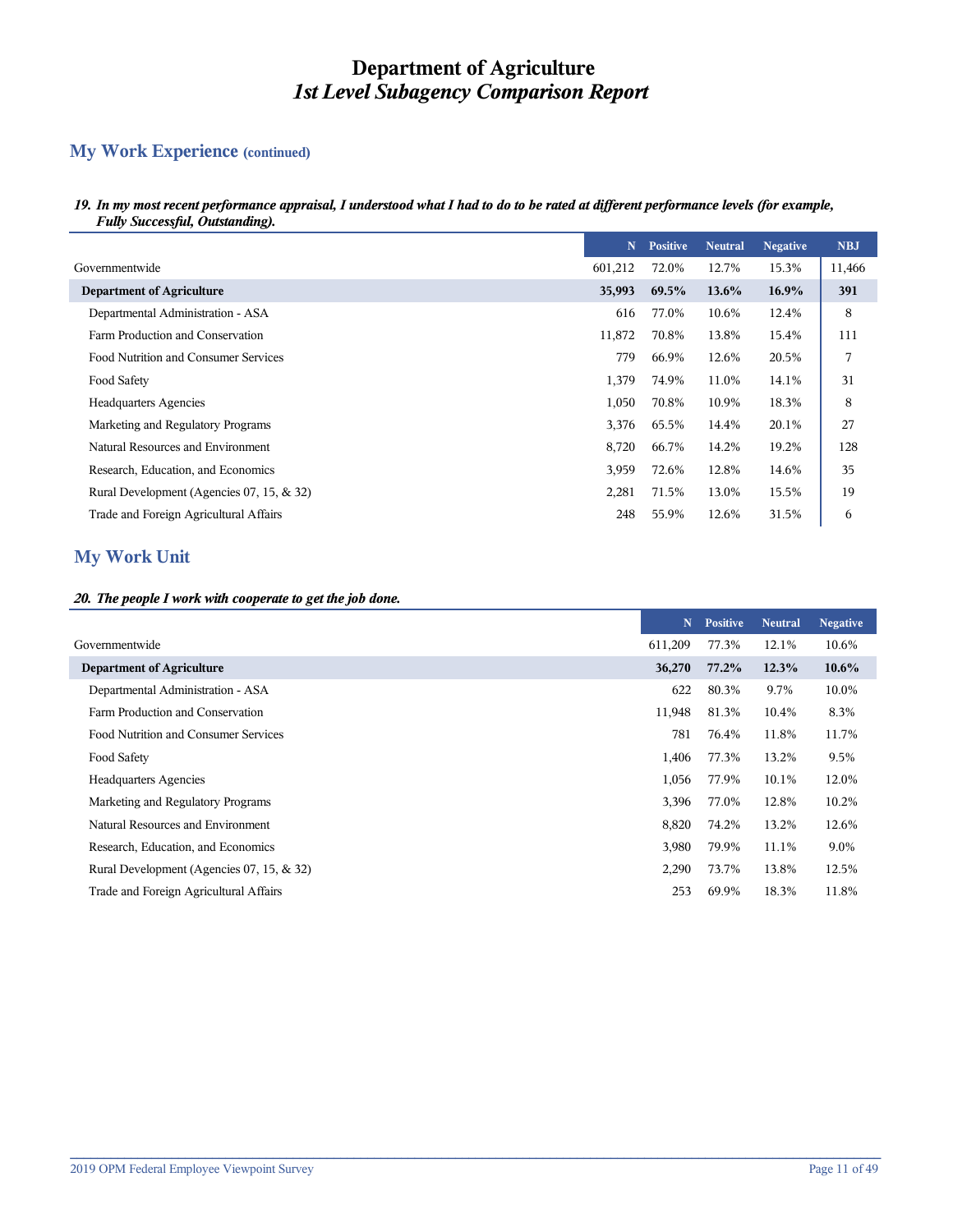## **My Work Unit (continued)**

#### *21. My work unit is able to recruit people with the right skills.*

|                                           | N       | <b>Positive</b> | <b>Neutral</b> | <b>Negative</b> | <b>DNK</b> |
|-------------------------------------------|---------|-----------------|----------------|-----------------|------------|
| Governmentwide                            | 587,463 | 43.9%           | 25.2%          | 30.8%           | 20,037     |
| <b>Department of Agriculture</b>          | 34,990  | 32.4%           | $26.1\%$       | 41.5%           | 1,063      |
| Departmental Administration - ASA         | 586     | 42.9%           | 28.7%          | 28.4%           | 32         |
| Farm Production and Conservation          | 11,543  | 32.6%           | 28.7%          | 38.6%           | 350        |
| Food Nutrition and Consumer Services      | 751     | 34.3%           | 26.8%          | 38.8%           | 26         |
| Food Safety                               | 1,354   | 41.9%           | 27.6%          | 30.5%           | 45         |
| <b>Headquarters Agencies</b>              | 998     | 32.9%           | 22.4%          | 44.7%           | 39         |
| Marketing and Regulatory Programs         | 3,272   | 38.1%           | 24.7%          | 37.2%           | 98         |
| Natural Resources and Environment         | 8,601   | 27.7%           | 22.9%          | 49.4%           | 163        |
| Research, Education, and Economics        | 3,831   | 34.6%           | 24.9%          | 40.6%           | 124        |
| Rural Development (Agencies 07, 15, & 32) | 2,189   | 26.0%           | 26.0%          | 48.0%           | 87         |
| Trade and Foreign Agricultural Affairs    | 247     | 40.2%           | 24.2%          | 35.6%           | 2          |

#### *22. Promotions in my work unit are based on merit.*

|                                           | N       | <b>Positive</b> | <b>Neutral</b> | <b>Negative</b> | <b>DNK</b> |
|-------------------------------------------|---------|-----------------|----------------|-----------------|------------|
| Governmentwide                            | 568,300 | 39.2%           | 27.7%          | 33.1%           | 38,099     |
| <b>Department of Agriculture</b>          | 33,931  | 34.3%           | 29.4%          | 36.3%           | 2,018      |
| Departmental Administration - ASA         | 557     | 35.2%           | 33.2%          | 31.6%           | 54         |
| Farm Production and Conservation          | 11,270  | 35.1%           | 30.6%          | 34.3%           | 578        |
| Food Nutrition and Consumer Services      | 708     | 40.5%           | 25.9%          | 33.6%           | 67         |
| Food Safety                               | 1,306   | 42.5%           | 28.4%          | 29.2%           | 88         |
| <b>Headquarters Agencies</b>              | 977     | 32.3%           | 26.4%          | 41.3%           | 65         |
| Marketing and Regulatory Programs         | 3,139   | 33.9%           | 28.8%          | 37.3%           | 224        |
| Natural Resources and Environment         | 8,234   | 28.8%           | 29.2%          | 42.0%           | 510        |
| Research, Education, and Economics        | 3,752   | 44.2%           | 26.6%          | 29.2%           | 207        |
| Rural Development (Agencies 07, 15, & 32) | 2,145   | 33.1%           | 28.4%          | 38.5%           | 117        |
| Trade and Foreign Agricultural Affairs    | 239     | 38.4%           | 24.3%          | 37.3%           | 9          |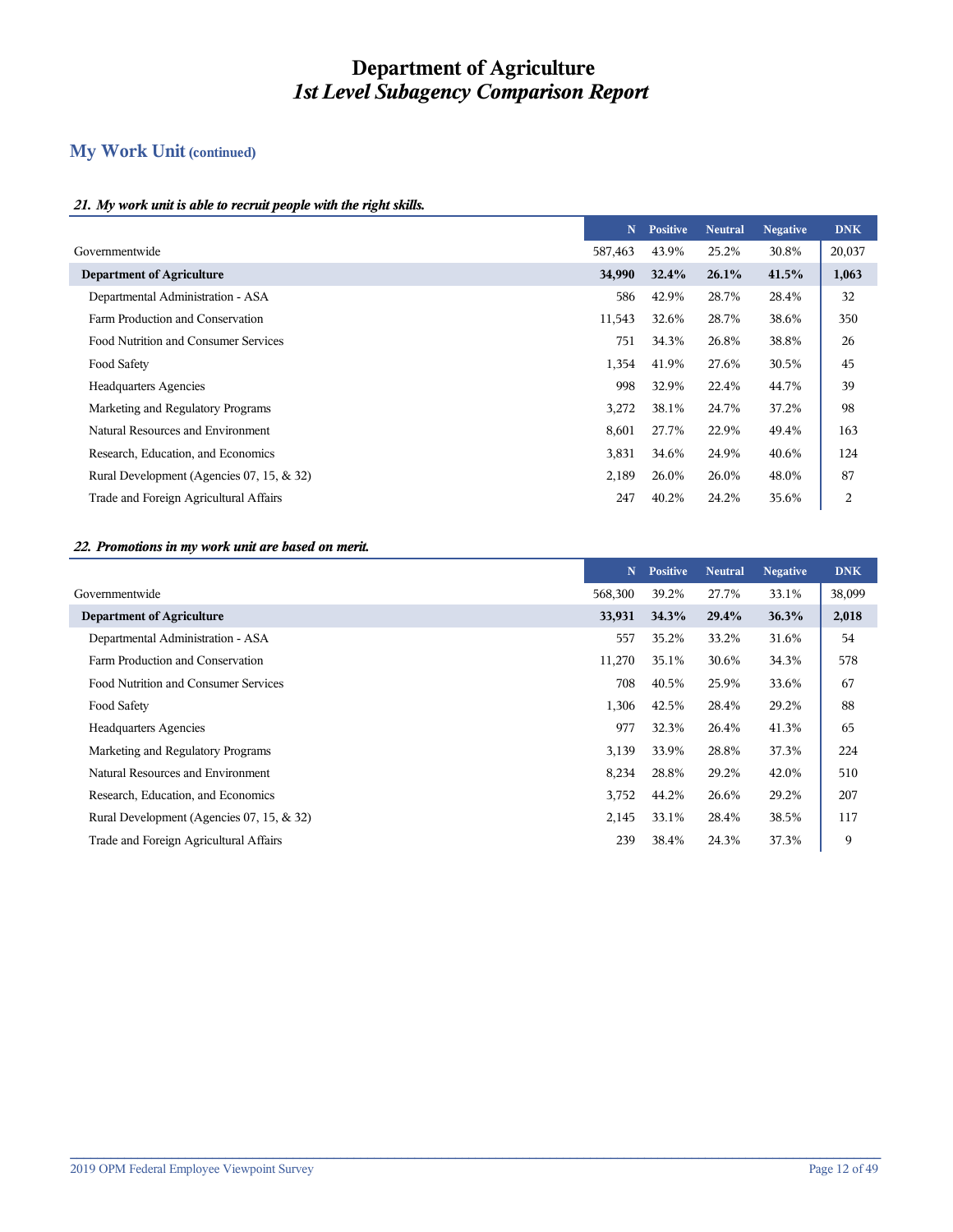# **My Work Unit (continued)**

#### *23. In my work unit, steps are taken to deal with a poor performer who cannot or will not improve.*

|                                           | N       | <b>Positive</b> | <b>Neutral</b> | <b>Negative</b> | <b>DNK</b> |
|-------------------------------------------|---------|-----------------|----------------|-----------------|------------|
| Governmentwide                            | 548,546 | 33.7%           | 28.1%          | 38.2%           | 58,203     |
| <b>Department of Agriculture</b>          | 33,229  | 28.4%           | 29.3%          | 42.3%           | 2,801      |
| Departmental Administration - ASA         | 565     | 34.6%           | 29.0%          | 36.3%           | 47         |
| Farm Production and Conservation          | 11,073  | 30.5%           | 31.1%          | 38.4%           | 804        |
| Food Nutrition and Consumer Services      | 686     | 34.9%           | 28.2%          | 36.8%           | 93         |
| Food Safety                               | 1,296   | 38.4%           | 26.2%          | 35.4%           | 103        |
| <b>Headquarters Agencies</b>              | 932     | 27.3%           | 29.0%          | 43.7%           | 103        |
| Marketing and Regulatory Programs         | 3,058   | 32.8%           | 27.2%          | 40.0%           | 311        |
| Natural Resources and Environment         | 8,145   | 22.0%           | 26.7%          | 51.3%           | 625        |
| Research, Education, and Economics        | 3,574   | 34.2%           | 31.1%          | 34.6%           | 386        |
| Rural Development (Agencies 07, 15, & 32) | 2,087   | 24.3%           | 30.0%          | 45.7%           | 182        |
| Trade and Foreign Agricultural Affairs    | 229     | 29.8%           | 23.9%          | 46.3%           | 20         |

#### *24. In my work unit, differences in performance are recognized in a meaningful way.*

|                                           | N       | <b>Positive</b> | <b>Neutral</b> | <b>Negative</b> | <b>DNK</b> |
|-------------------------------------------|---------|-----------------|----------------|-----------------|------------|
| Governmentwide                            | 571,950 | 39.2%           | 28.0%          | 32.8%           | 35,377     |
| <b>Department of Agriculture</b>          | 34,198  | 32.7%           | 30.3%          | 37.1%           | 1,861      |
| Departmental Administration - ASA         | 577     | 40.5%           | 29.4%          | 30.0%           | 39         |
| Farm Production and Conservation          | 11,364  | 35.1%           | 32.5%          | 32.4%           | 526        |
| Food Nutrition and Consumer Services      | 726     | 36.1%           | 29.7%          | 34.2%           | 54         |
| Food Safety                               | 1,335   | 39.9%           | 27.6%          | 32.5%           | 60         |
| <b>Headquarters Agencies</b>              | 972     | 30.9%           | 26.6%          | 42.6%           | 71         |
| Marketing and Regulatory Programs         | 3,189   | 34.8%           | 28.2%          | 37.0%           | 184        |
| Natural Resources and Environment         | 8,301   | 26.4%           | 28.5%          | 45.0%           | 465        |
| Research, Education, and Economics        | 3,742   | 39.5%           | 28.8%          | 31.7%           | 219        |
| Rural Development (Agencies 07, 15, & 32) | 2,135   | 28.7%           | 32.8%          | 38.5%           | 137        |
| Trade and Foreign Agricultural Affairs    | 235     | 32.8%           | 23.5%          | 43.7%           | 14         |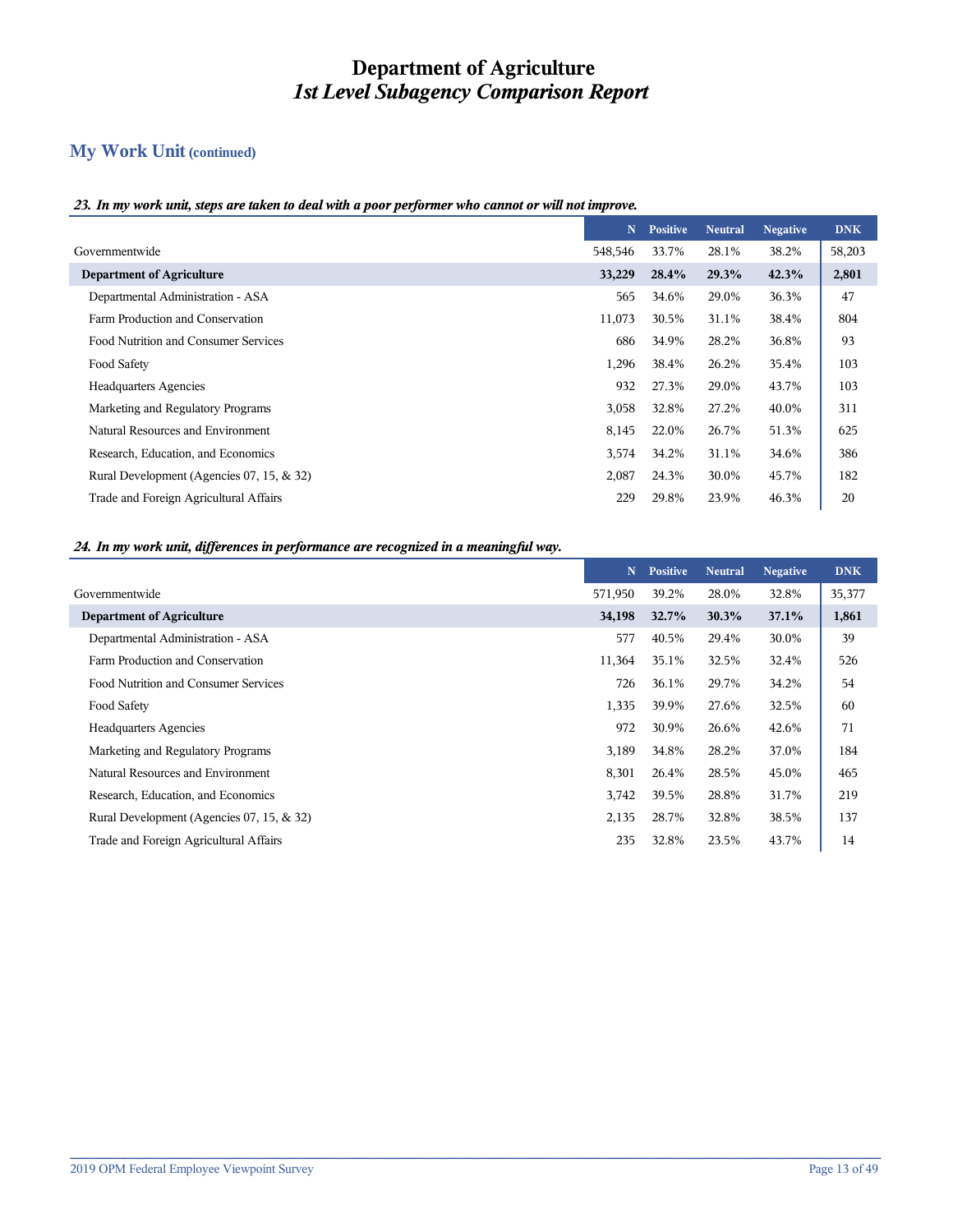## **My Work Unit (continued)**

#### *25. Awards in my work unit depend on how well employees perform their jobs.*

|                                           | N       | <b>Positive</b> | <b>Neutral</b> | <b>Negative</b> | <b>DNK</b> |
|-------------------------------------------|---------|-----------------|----------------|-----------------|------------|
| Governmentwide                            | 568,785 | 47.8%           | 24.3%          | 28.0%           | 38,317     |
| <b>Department of Agriculture</b>          | 33,916  | 42.4%           | 26.2%          | 31.4%           | 2,134      |
| Departmental Administration - ASA         | 579     | 52.0%           | 24.8%          | 23.2%           | 39         |
| Farm Production and Conservation          | 11,271  | 45.4%           | 27.0%          | 27.6%           | 611        |
| Food Nutrition and Consumer Services      | 725     | 47.1%           | 23.3%          | 29.6%           | 55         |
| Food Safety                               | 1,320   | 45.1%           | 26.9%          | 28.0%           | 72         |
| <b>Headquarters Agencies</b>              | 981     | 38.6%           | 25.5%          | 36.0%           | 62         |
| Marketing and Regulatory Programs         | 3,158   | 45.1%           | 22.5%          | 32.4%           | 217        |
| Natural Resources and Environment         | 8,184   | 35.8%           | 26.5%          | 37.7%           | 570        |
| Research, Education, and Economics        | 3,750   | 49.9%           | 23.8%          | 26.3%           | 218        |
| Rural Development (Agencies 07, 15, & 32) | 2,110   | 39.7%           | 29.1%          | 31.1%           | 163        |
| Trade and Foreign Agricultural Affairs    | 230     | 42.0%           | 23.4%          | 34.6%           | 21         |

#### *26. Employees in my work unit share job knowledge with each other.*

|                                           | N       | <b>Positive</b> | <b>Neutral</b> | <b>Negative</b> | <b>DNK</b>   |
|-------------------------------------------|---------|-----------------|----------------|-----------------|--------------|
| Governmentwide                            | 605,075 | 76.9%           | 12.4%          | 10.6%           | 2,503        |
| <b>Department of Agriculture</b>          | 35,927  | 75.9%           | 13.4%          | $10.7\%$        | 152          |
| Departmental Administration - ASA         | 617     | 74.6%           | 13.6%          | 11.9%           | -1           |
| Farm Production and Conservation          | 11,868  | 81.1%           | 10.6%          | 8.3%            | 33           |
| Food Nutrition and Consumer Services      | 776     | 75.4%           | 11.2%          | 13.4%           | 4            |
| Food Safety                               | 1,388   | 77.7%           | 11.5%          | 10.8%           | 6            |
| <b>Headquarters Agencies</b>              | 1,040   | 74.9%           | 11.4%          | 13.7%           | 5            |
| Marketing and Regulatory Programs         | 3,358   | 74.7%           | 13.6%          | 11.8%           | 18           |
| Natural Resources and Environment         | 8,730   | 73.5%           | 14.9%          | 11.6%           | 32           |
| Research, Education, and Economics        | 3,935   | 76.2%           | 13.9%          | 9.9%            | 27           |
| Rural Development (Agencies 07, 15, & 32) | 2,267   | 72.7%           | 14.2%          | 13.1%           | 9            |
| Trade and Foreign Agricultural Affairs    | 251     | 72.3%           | 16.7%          | 11.0%           | $\mathbf{0}$ |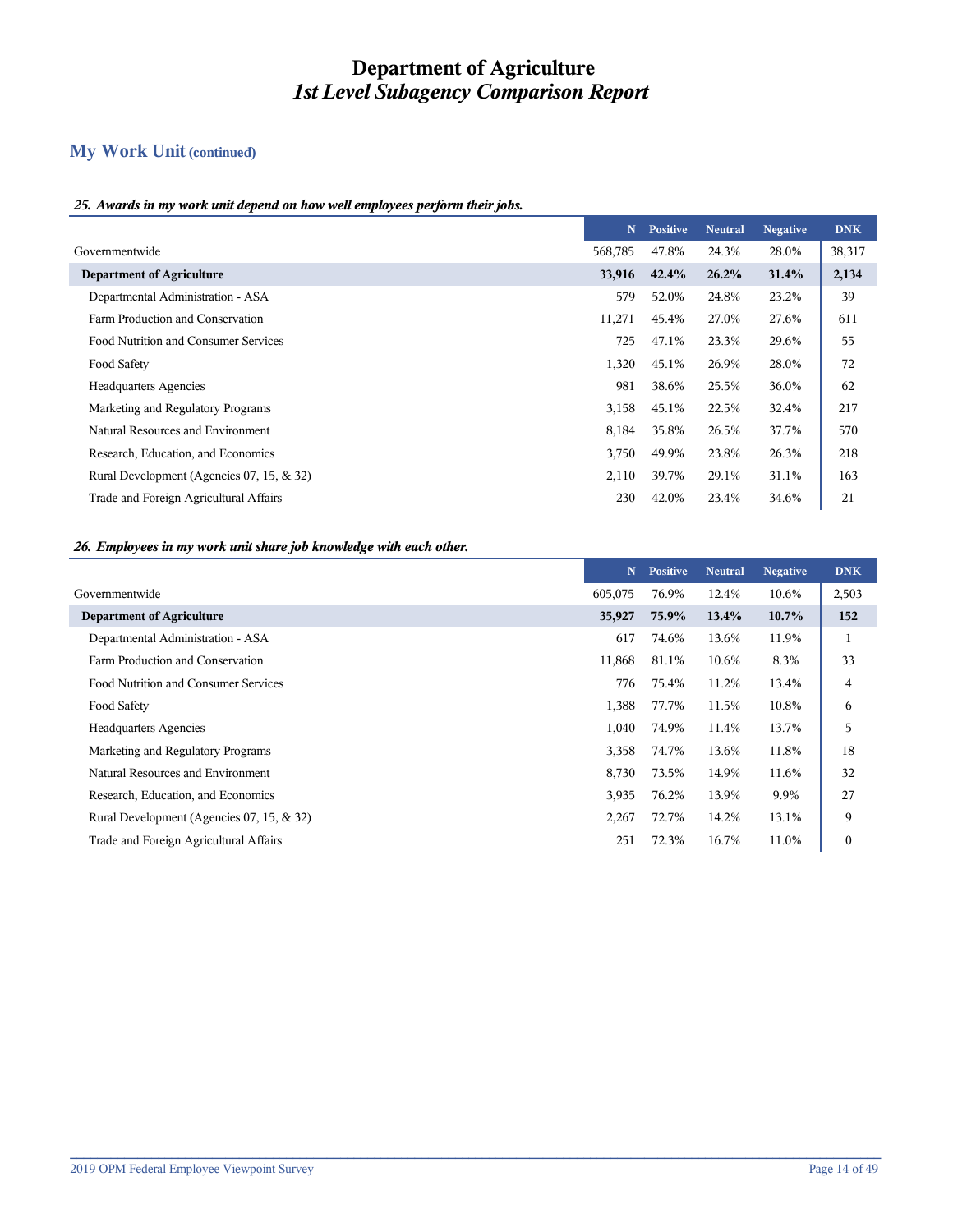## **My Work Unit (continued)**

#### *27. The skill level in my work unit has improved in the past year.*

|                                           | N       | <b>Positive</b> | <b>Neutral</b> | <b>Negative</b> | <b>DNK</b> |
|-------------------------------------------|---------|-----------------|----------------|-----------------|------------|
| Governmentwide                            | 584,115 | 57.6%           | 27.0%          | 15.4%           | 22,586     |
| <b>Department of Agriculture</b>          | 34,962  | 52.4%           | 29.5%          | 18.0%           | 1,092      |
| Departmental Administration - ASA         | 603     | 55.0%           | 29.1%          | 15.9%           | 15         |
| Farm Production and Conservation          | 11,614  | 60.2%           | 26.8%          | 13.0%           | 272        |
| Food Nutrition and Consumer Services      | 758     | 54.4%           | 26.9%          | 18.7%           | 22         |
| Food Safety                               | 1,352   | 58.6%           | 26.4%          | 14.9%           | 44         |
| <b>Headquarters Agencies</b>              | 992     | 49.3%           | 30.1%          | 20.6%           | 49         |
| Marketing and Regulatory Programs         | 3,260   | 52.2%           | 28.1%          | 19.8%           | 112        |
| Natural Resources and Environment         | 8,496   | 44.2%           | 32.3%          | 23.5%           | 279        |
| Research, Education, and Economics        | 3,785   | 51.6%           | 30.9%          | 17.5%           | 170        |
| Rural Development (Agencies 07, 15, & 32) | 2,227   | 51.7%           | 30.5%          | 17.7%           | 42         |
| Trade and Foreign Agricultural Affairs    | 242     | 55.8%           | 25.3%          | 18.9%           | 9          |

#### *28. How would you rate the overall quality of work done by your work unit?*

|                                           | N       | <b>Positive</b> | <b>Neutral</b> | <b>Negative</b> |
|-------------------------------------------|---------|-----------------|----------------|-----------------|
|                                           | 606,946 | 84.0%           | 12.9%          | 3.1%            |
|                                           | 36,052  | 83.3%           | 13.6%          | $3.0\%$         |
| Departmental Administration - ASA         | 615     | 88.2%           | 10.3%          | 1.4%            |
| Farm Production and Conservation          | 11,895  | 88.2%           | 10.4%          | 1.4%            |
| Food Nutrition and Consumer Services      | 777     | 87.3%           | 9.6%           | 3.1%            |
| Food Safety                               | 1,399   | 85.2%           | 13.2%          | 1.6%            |
| <b>Headquarters Agencies</b>              | 1,041   | 86.7%           | 11.4%          | 1.9%            |
| Marketing and Regulatory Programs         | 3,370   | 84.7%           | 12.4%          | 2.9%            |
| Natural Resources and Environment         | 8,755   | 77.7%           | 17.7%          | 4.6%            |
| Research, Education, and Economics        | 3,964   | 86.9%           | 10.5%          | 2.6%            |
| Rural Development (Agencies 07, 15, & 32) | 2,272   | 82.9%           | 14.2%          | 2.9%            |
| Trade and Foreign Agricultural Affairs    | 248     | 82.1%           | 14.9%          | 3.0%            |
|                                           |         |                 |                |                 |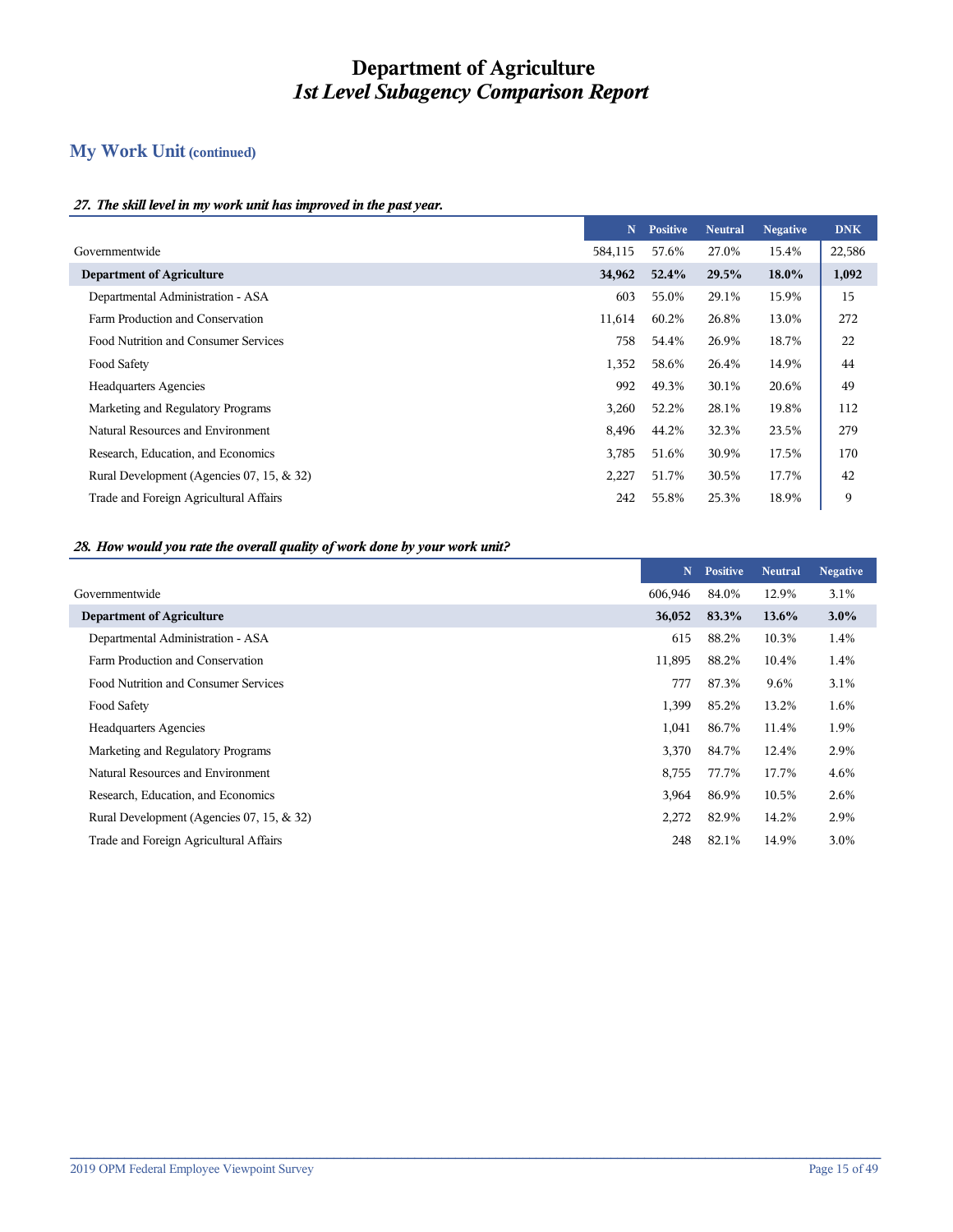# **My Work Unit (continued)**

#### *29. My work unit has the job-relevant knowledge and skills necessary to accomplish organizational goals.*

|                                           | N       | <b>Positive</b> | <b>Neutral</b> | <b>Negative</b> | <b>DNK</b>       |
|-------------------------------------------|---------|-----------------|----------------|-----------------|------------------|
| Governmentwide                            | 602,007 | 80.6%           | 11.9%          | 7.5%            | 5,196            |
| <b>Department of Agriculture</b>          | 35,785  | 78.4%           | 13.1%          | $8.6\%$         | 281              |
| Departmental Administration - ASA         | 609     | 81.3%           | 11.0%          | 7.7%            | 7                |
| Farm Production and Conservation          | 11,846  | 81.4%           | 11.7%          | 6.9%            | 50               |
| Food Nutrition and Consumer Services      | 770     | 80.4%           | 11.1%          | 8.5%            | 7                |
| Food Safety                               | 1,393   | 83.1%           | 11.2%          | 5.7%            | 6                |
| <b>Headquarters Agencies</b>              | 1,033   | 79.9%           | 11.0%          | 9.1%            | 8                |
| Marketing and Regulatory Programs         | 3,343   | 81.1%           | 11.6%          | 7.3%            | 30               |
| Natural Resources and Environment         | 8,683   | 73.6%           | 14.8%          | 11.6%           | 77               |
| Research, Education, and Economics        | 3,913   | 82.4%           | 10.9%          | 6.7%            | 57               |
| Rural Development (Agencies 07, 15, & 32) | 2,250   | 73.0%           | 16.9%          | 10.1%           | 16               |
| Trade and Foreign Agricultural Affairs    | 249     | 76.4%           | 15.0%          | 8.6%            | $\boldsymbol{0}$ |

## **My Agency**

#### *30. Employees have a feeling of personal empowerment with respect to work processes.*

|                                           | N       | <b>Positive</b> | <b>Neutral</b> | <b>Negative</b> | <b>DNK</b> |
|-------------------------------------------|---------|-----------------|----------------|-----------------|------------|
| Governmentwide                            | 585,857 | 49.8%           | 23.7%          | 26.4%           | 12,699     |
| <b>Department of Agriculture</b>          | 34,901  | 42.6%           | 26.2%          | 31.2%           | 707        |
| Departmental Administration - ASA         | 596     | 49.0%           | 22.5%          | 28.6%           | 5          |
| Farm Production and Conservation          | 11,627  | 44.9%           | 27.5%          | 27.6%           | 155        |
| Food Nutrition and Consumer Services      | 750     | 44.1%           | 22.6%          | 33.4%           | 18         |
| Food Safety                               | 1,359   | 46.4%           | 26.9%          | 26.7%           | 27         |
| <b>Headquarters Agencies</b>              | 1,001   | 40.3%           | 24.1%          | 35.7%           | 24         |
| Marketing and Regulatory Programs         | 3,245   | 45.2%           | 25.4%          | 29.3%           | 75         |
| Natural Resources and Environment         | 8,438   | 36.3%           | 25.6%          | 38.1%           | 187        |
| Research, Education, and Economics        | 3,812   | 45.9%           | 25.0%          | 29.1%           | 118        |
| Rural Development (Agencies 07, 15, & 32) | 2,187   | 40.5%           | 26.2%          | 33.3%           | 53         |
| Trade and Foreign Agricultural Affairs    | 242     | 35.0%           | 23.8%          | 41.2%           | 3          |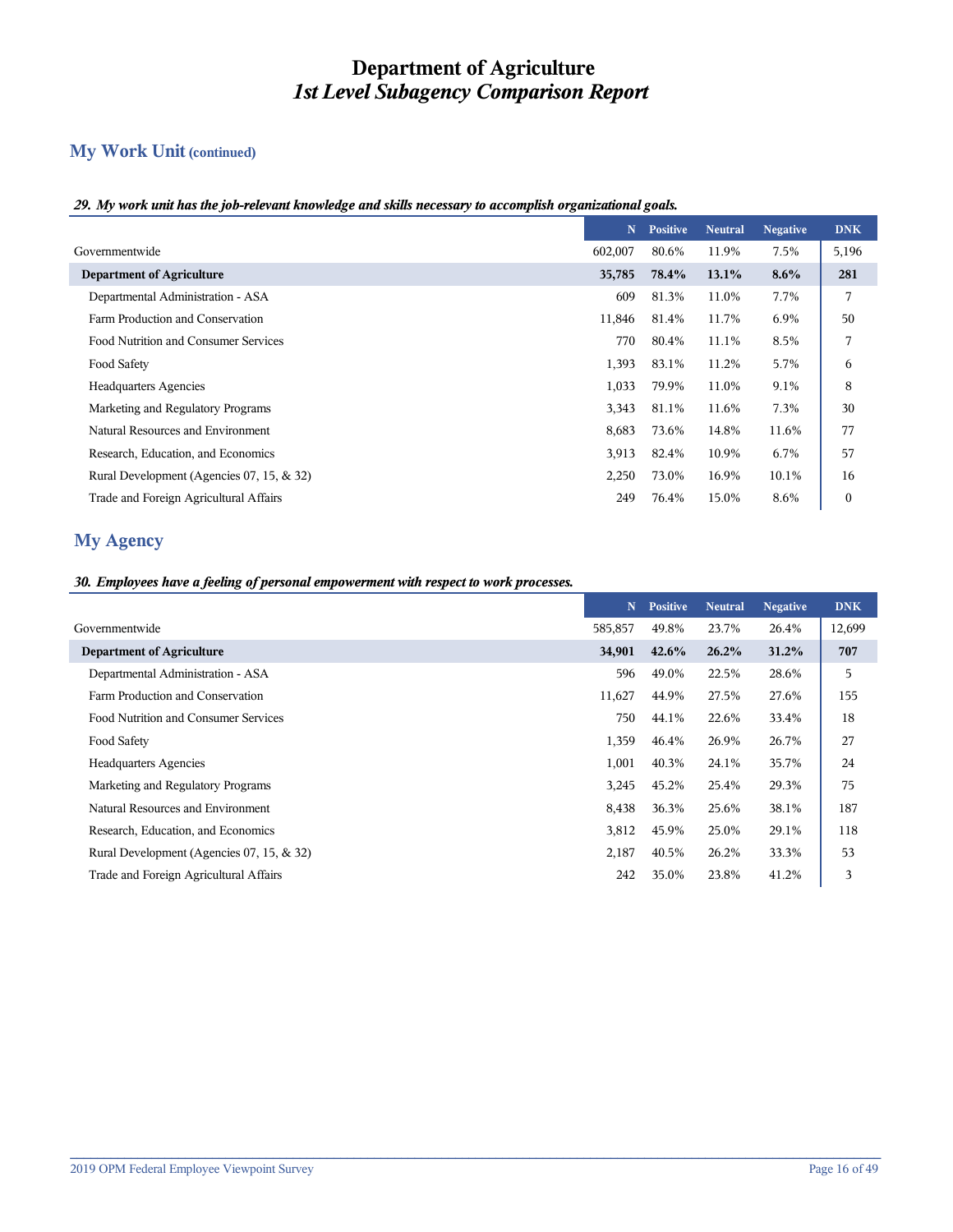## **My Agency (continued)**

#### *31. Employees are recognized for providing high quality products and services.*

|                                           | N       | <b>Positive</b> | <b>Neutral</b> | <b>Negative</b> | <b>DNK</b> |
|-------------------------------------------|---------|-----------------|----------------|-----------------|------------|
| Governmentwide                            | 587,391 | 54.4%           | 21.2%          | 24.5%           | 11,018     |
| <b>Department of Agriculture</b>          | 34,934  | $45.1\%$        | 25.3%          | 29.6%           | 642        |
| Departmental Administration - ASA         | 595     | 53.2%           | 23.1%          | 23.7%           | 7          |
| Farm Production and Conservation          | 11,597  | 45.6%           | 26.5%          | 28.0%           | 175        |
| Food Nutrition and Consumer Services      | 746     | 53.2%           | 20.6%          | 26.2%           | 19         |
| Food Safety                               | 1,357   | 50.4%           | 22.9%          | 26.7%           | 27         |
| <b>Headquarters Agencies</b>              | 996     | 47.1%           | 21.3%          | 31.6%           | 27         |
| Marketing and Regulatory Programs         | 3,257   | 48.9%           | 22.3%          | 28.8%           | 54         |
| Natural Resources and Environment         | 8,447   | 40.4%           | 25.4%          | 34.3%           | 156        |
| Research, Education, and Economics        | 3,854   | 52.2%           | 23.1%          | 24.7%           | 77         |
| Rural Development (Agencies 07, 15, & 32) | 2,193   | 40.1%           | 28.3%          | 31.5%           | 50         |
| Trade and Foreign Agricultural Affairs    | 243     | 45.5%           | 23.8%          | 30.6%           | 3          |

#### *32. Creativity and innovation are rewarded.*

|                                           | N       | <b>Positive</b> | <b>Neutral</b> | <b>Negative</b> | <b>DNK</b> |
|-------------------------------------------|---------|-----------------|----------------|-----------------|------------|
| Governmentwide                            | 577,843 | 44.3%           | 27.4%          | 28.2%           | 17,984     |
| <b>Department of Agriculture</b>          | 34,489  | 35.1%           | 31.7%          | 33.2%           | 944        |
| Departmental Administration - ASA         | 586     | 41.7%           | 31.8%          | 26.4%           | 14         |
| Farm Production and Conservation          | 11,459  | 33.0%           | 34.4%          | 32.6%           | 262        |
| Food Nutrition and Consumer Services      | 744     | 41.6%           | 27.0%          | 31.3%           | 20         |
| Food Safety                               | 1,346   | 38.6%           | 28.9%          | 32.5%           | 37         |
| <b>Headquarters Agencies</b>              | 995     | 38.2%           | 27.0%          | 34.8%           | 32         |
| Marketing and Regulatory Programs         | 3,216   | 39.4%           | 28.6%          | 32.0%           | 82         |
| Natural Resources and Environment         | 8,330   | 31.4%           | 31.2%          | 37.4%           | 245        |
| Research, Education, and Economics        | 3,806   | 46.7%           | 27.4%          | 25.9%           | 104        |
| Rural Development (Agencies 07, 15, & 32) | 2,150   | 31.0%           | 34.3%          | 34.6%           | 73         |
| Trade and Foreign Agricultural Affairs    | 241     | 32.2%           | 24.7%          | 43.2%           | 4          |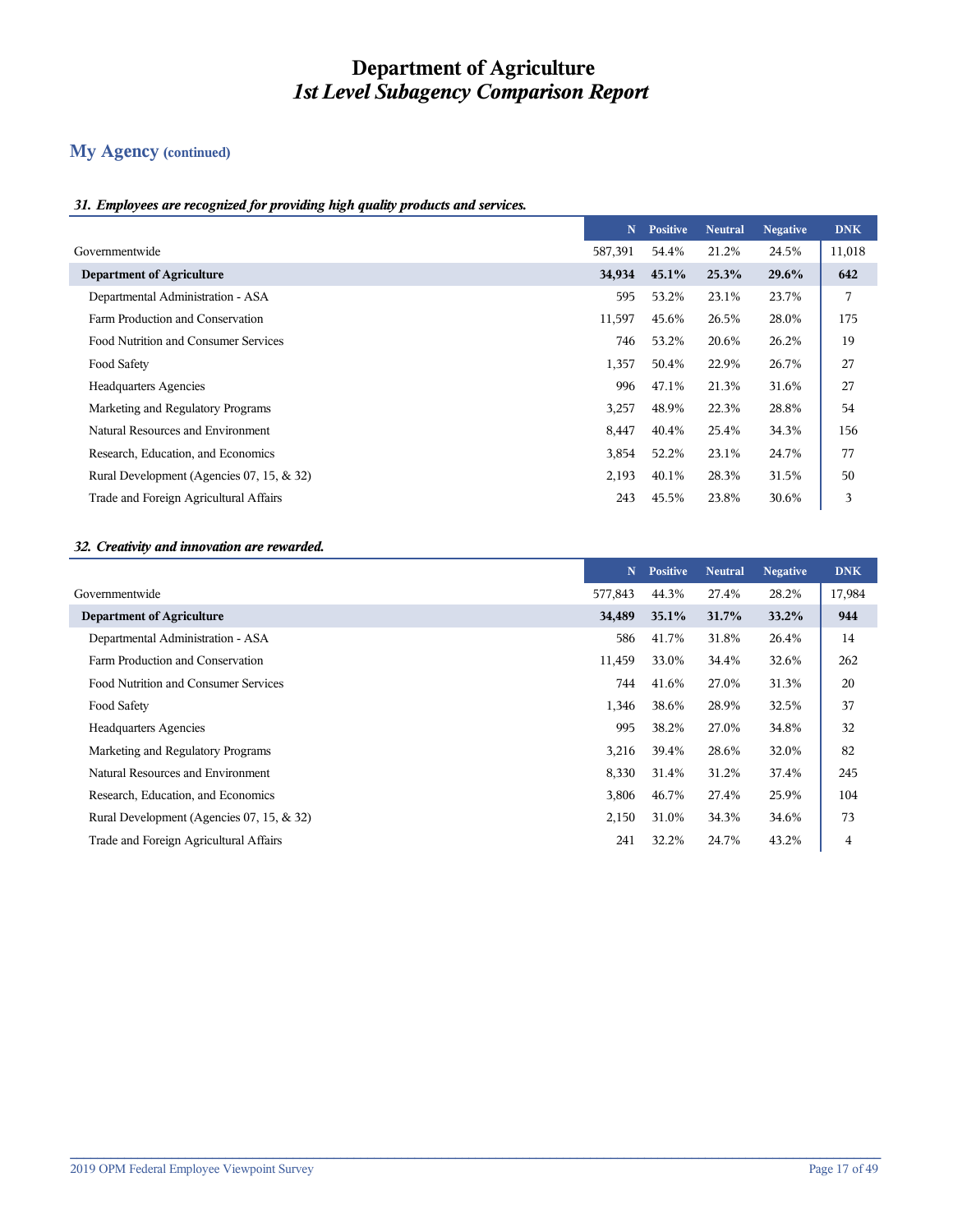## **My Agency (continued)**

#### *33. Pay raises depend on how well employees perform their jobs.*

|                                           | N       | <b>Positive</b> | <b>Neutral</b> | <b>Negative</b> | <b>DNK</b> |
|-------------------------------------------|---------|-----------------|----------------|-----------------|------------|
| Governmentwide                            | 557,080 | 27.8%           | 28.7%          | 43.5%           | 40,868     |
| <b>Department of Agriculture</b>          | 33,610  | $20.4\%$        | 28.6%          | 51.0%           | 1,925      |
| Departmental Administration - ASA         | 562     | 23.1%           | 33.3%          | 43.6%           | 44         |
| Farm Production and Conservation          | 11,227  | 24.2%           | 29.8%          | 46.1%           | 529        |
| Food Nutrition and Consumer Services      | 689     | 21.4%           | 32.6%          | 46.1%           | 73         |
| Food Safety                               | 1,307   | 27.9%           | 29.1%          | 43.0%           | 74         |
| <b>Headquarters Agencies</b>              | 962     | 20.5%           | 30.1%          | 49.4%           | 64         |
| Marketing and Regulatory Programs         | 3,104   | 19.9%           | 28.6%          | 51.5%           | 208        |
| Natural Resources and Environment         | 8,104   | 12.1%           | 25.5%          | 62.4%           | 494        |
| Research, Education, and Economics        | 3,713   | 32.8%           | 29.2%          | 38.0%           | 214        |
| Rural Development (Agencies 07, 15, & 32) | 2,107   | 20.7%           | 29.9%          | 49.4%           | 130        |
| Trade and Foreign Agricultural Affairs    | 229     | 16.3%           | 30.3%          | 53.4%           | 15         |

#### *34. Policies and programs promote diversity in the workplace (for example, recruiting minorities and women, training in awareness of diversity issues, mentoring).*

|                                           | N       | <b>Positive</b> | <b>Neutral</b> | <b>Negative</b> | <b>DNK</b> |
|-------------------------------------------|---------|-----------------|----------------|-----------------|------------|
| Governmentwide                            | 553,893 | 58.7%           | 27.2%          | 14.2%           | 44,578     |
| <b>Department of Agriculture</b>          | 33,942  | 59.1%           | 26.4%          | 14.5%           | 1,654      |
| Departmental Administration - ASA         | 555     | 51.2%           | 30.2%          | 18.7%           | 51         |
| Farm Production and Conservation          | 11,329  | 64.8%           | 25.6%          | 9.6%            | 452        |
| Food Nutrition and Consumer Services      | 725     | 64.3%           | 20.8%          | 14.9%           | 38         |
| Food Safety                               | 1,322   | 64.7%           | 22.5%          | 12.7%           | 62         |
| <b>Headquarters Agencies</b>              | 954     | 50.3%           | 26.2%          | 23.5%           | 70         |
| Marketing and Regulatory Programs         | 3,119   | 59.0%           | 25.3%          | 15.7%           | 195        |
| Natural Resources and Environment         | 8,256   | 52.9%           | 28.1%          | 19.1%           | 355        |
| Research, Education, and Economics        | 3,743   | 66.8%           | 22.5%          | 10.6%           | 188        |
| Rural Development (Agencies 07, 15, & 32) | 2,095   | 51.7%           | 30.4%          | 17.9%           | 146        |
| Trade and Foreign Agricultural Affairs    | 232     | 48.1%           | 25.4%          | 26.5%           | 14         |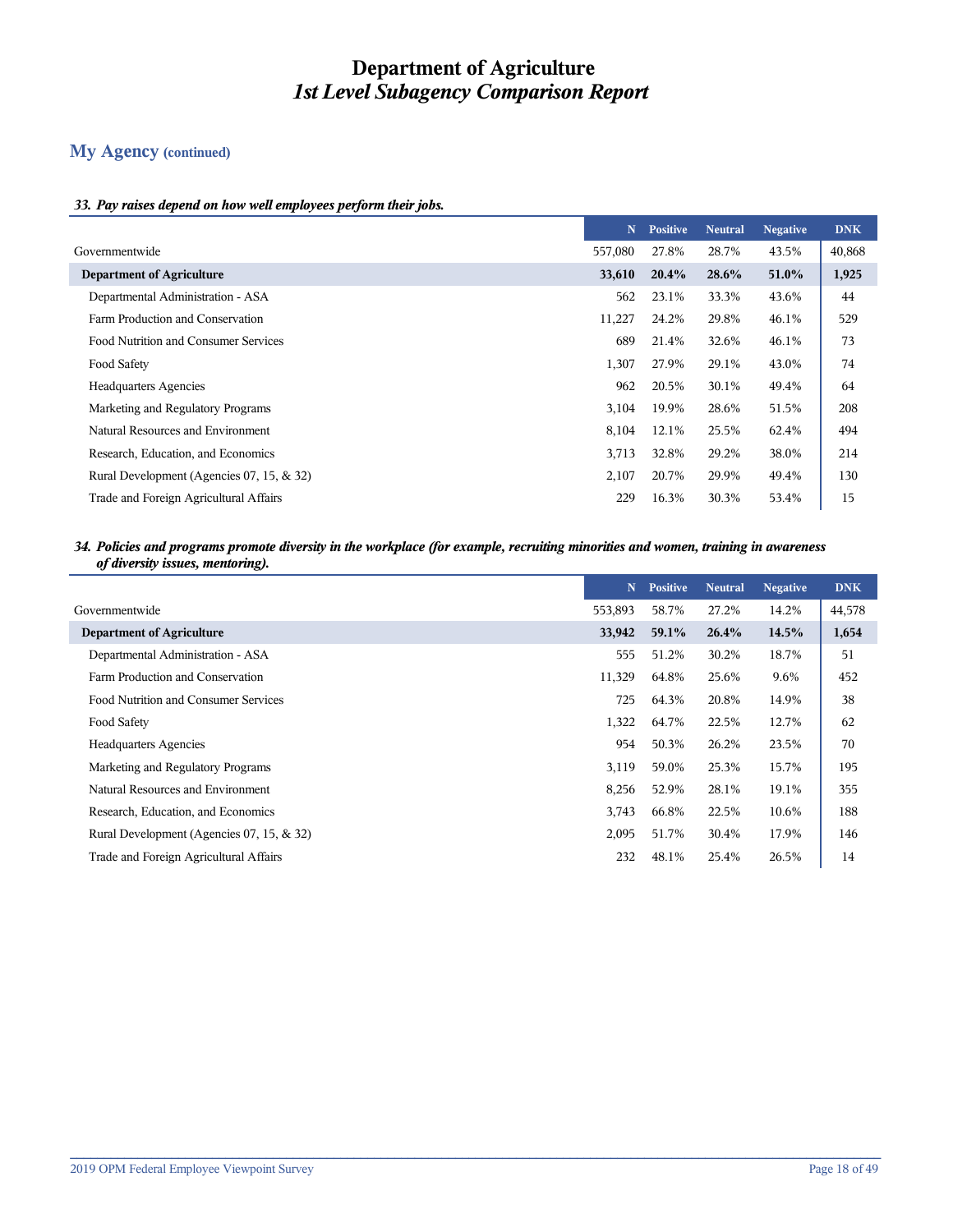## **My Agency (continued)**

#### *35. Employees are protected from health and safety hazards on the job.*

|                                           | N       | <b>Positive</b> | <b>Neutral</b> | <b>Negative</b> | <b>DNK</b> |
|-------------------------------------------|---------|-----------------|----------------|-----------------|------------|
| Governmentwide                            | 590,760 | 76.7%           | 13.0%          | 10.4%           | 8,514      |
| <b>Department of Agriculture</b>          | 35,265  | 74.0%           | 14.5%          | 11.5%           | 393        |
| Departmental Administration - ASA         | 578     | 64.7%           | 19.1%          | 16.1%           | 27         |
| Farm Production and Conservation          | 11,703  | 79.0%           | 12.8%          | 8.1%            | 89         |
| Food Nutrition and Consumer Services      | 742     | 73.5%           | 15.7%          | 10.8%           | 23         |
| Food Safety                               | 1,366   | 70.3%           | 16.2%          | 13.5%           | 23         |
| <b>Headquarters Agencies</b>              | 998     | 59.3%           | 19.0%          | 21.7%           | 28         |
| Marketing and Regulatory Programs         | 3,261   | 75.7%           | 14.7%          | 9.6%            | 62         |
| Natural Resources and Environment         | 8,565   | 74.4%           | 14.4%          | 11.3%           | 63         |
| Research, Education, and Economics        | 3,908   | 80.4%           | 11.8%          | 7.8%            | 31         |
| Rural Development (Agencies 07, 15, & 32) | 2,214   | 57.7%           | 16.1%          | 26.2%           | 32         |
| Trade and Foreign Agricultural Affairs    | 235     | 58.9%           | 20.5%          | 20.6%           | 11         |

#### *36. My organization has prepared employees for potential security threats.*

|                                           | N       | <b>Positive</b> | <b>Neutral</b> | <b>Negative</b> | <b>DNK</b> |
|-------------------------------------------|---------|-----------------|----------------|-----------------|------------|
| Governmentwide                            | 591,468 | 79.9%           | 12.2%          | 7.9%            | 5,683      |
| <b>Department of Agriculture</b>          | 35,152  | 71.4%           | 17.2%          | 11.4%           | 361        |
| Departmental Administration - ASA         | 594     | 72.9%           | 15.9%          | 11.2%           | 10         |
| Farm Production and Conservation          | 11,686  | 76.0%           | 15.1%          | 8.9%            | 73         |
| Food Nutrition and Consumer Services      | 751     | 83.1%           | 11.0%          | 5.9%            | 9          |
| Food Safety                               | 1,368   | 71.4%           | 17.7%          | 10.9%           | 18         |
| <b>Headquarters Agencies</b>              | 998     | 71.8%           | 15.6%          | 12.5%           | 20         |
| Marketing and Regulatory Programs         | 3,256   | 72.8%           | 16.7%          | 10.5%           | 57         |
| Natural Resources and Environment         | 8,495   | 64.3%           | 20.3%          | 15.4%           | 94         |
| Research, Education, and Economics        | 3,867   | 76.0%           | 15.5%          | 8.5%            | 50         |
| Rural Development (Agencies 07, 15, & 32) | 2,223   | 67.2%           | 17.8%          | 15.0%           | 13         |
| Trade and Foreign Agricultural Affairs    | 240     | 69.9%           | 18.5%          | 11.7%           | 6          |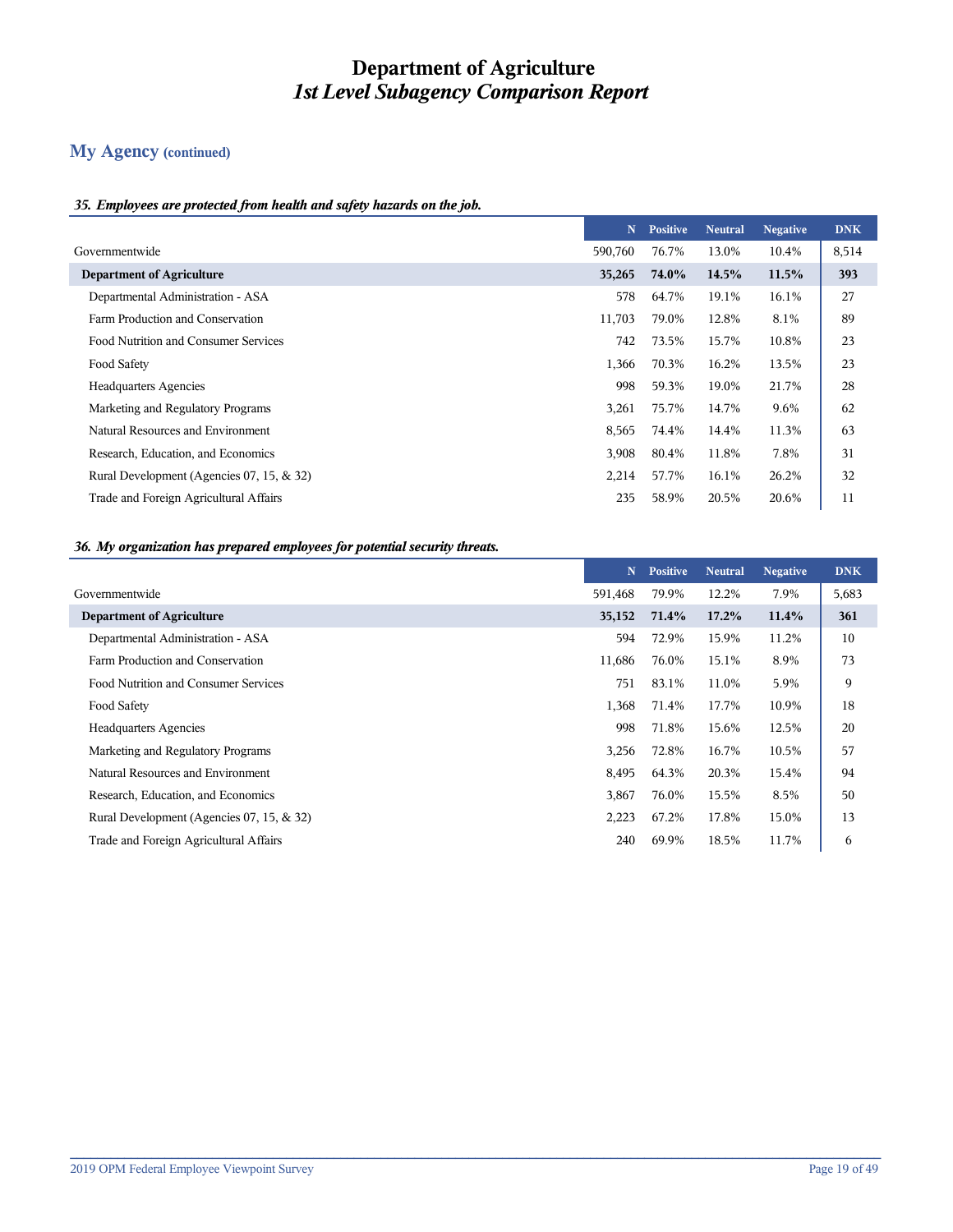## **My Agency (continued)**

#### *37. Arbitrary action, personal favoritism and coercion for partisan political purposes are not tolerated.*

|                                           | N       | <b>Positive</b> | <b>Neutral</b> | <b>Negative</b> | <b>DNK</b> |
|-------------------------------------------|---------|-----------------|----------------|-----------------|------------|
| Governmentwide                            | 566,071 | 56.2%           | 21.2%          | 22.5%           | 32,457     |
| <b>Department of Agriculture</b>          | 33,824  | 53.9%           | 23.2%          | 22.8%           | 1,777      |
| Departmental Administration - ASA         | 565     | 55.7%           | 24.9%          | 19.4%           | 37         |
| Farm Production and Conservation          | 11,307  | 60.9%           | 21.7%          | 17.5%           | 471        |
| Food Nutrition and Consumer Services      | 707     | 52.3%           | 21.2%          | 26.5%           | 54         |
| Food Safety                               | 1,325   | 59.5%           | 18.6%          | 21.9%           | 62         |
| <b>Headquarters Agencies</b>              | 971     | 42.5%           | 21.7%          | 35.8%           | 53         |
| Marketing and Regulatory Programs         | 3,118   | 52.4%           | 22.1%          | 25.4%           | 204        |
| Natural Resources and Environment         | 8,162   | 46.6%           | 25.6%          | 27.8%           | 451        |
| Research, Education, and Economics        | 3,684   | 62.1%           | 20.9%          | 17.1%           | 250        |
| Rural Development (Agencies 07, 15, & 32) | 2,115   | 49.3%           | 25.5%          | 25.2%           | 124        |
| Trade and Foreign Agricultural Affairs    | 235     | 43.5%           | 19.5%          | 37.0%           | 10         |

#### *38. Prohibited Personnel Practices (for example, illegally discriminating for or against any employee/applicant, obstructing a person's right to compete for employment, knowingly violating veterans' preference requirements) are not tolerated.*

|                                           | N       | <b>Positive</b> | <b>Neutral</b> | <b>Negative</b> | <b>DNK</b> |
|-------------------------------------------|---------|-----------------|----------------|-----------------|------------|
| Governmentwide                            | 548,380 | 70.3%           | 17.5%          | 12.1%           | 48,839     |
| <b>Department of Agriculture</b>          | 33,125  | 68.9%           | $18.3\%$       | 12.8%           | 2,425      |
| Departmental Administration - ASA         | 536     | 69.5%           | 19.0%          | 11.5%           | 63         |
| Farm Production and Conservation          | 11,183  | 76.1%           | 15.7%          | 8.2%            | 597        |
| Food Nutrition and Consumer Services      | 670     | 63.9%           | 20.3%          | 15.8%           | 95         |
| Food Safety                               | 1,305   | 73.8%           | 13.4%          | 12.8%           | 78         |
| <b>Headquarters Agencies</b>              | 912     | 57.0%           | 20.8%          | 22.2%           | 110        |
| Marketing and Regulatory Programs         | 3,016   | 67.8%           | 17.6%          | 14.6%           | 298        |
| Natural Resources and Environment         | 8,028   | 63.1%           | 20.1%          | 16.8%           | 570        |
| Research, Education, and Economics        | 3,617   | 75.6%           | 15.5%          | 8.9%            | 314        |
| Rural Development (Agencies 07, 15, & 32) | 2,062   | 63.3%           | 22.7%          | 14.0%           | 173        |
| Trade and Foreign Agricultural Affairs    | 221     | 53.7%           | 23.8%          | 22.5%           | 22         |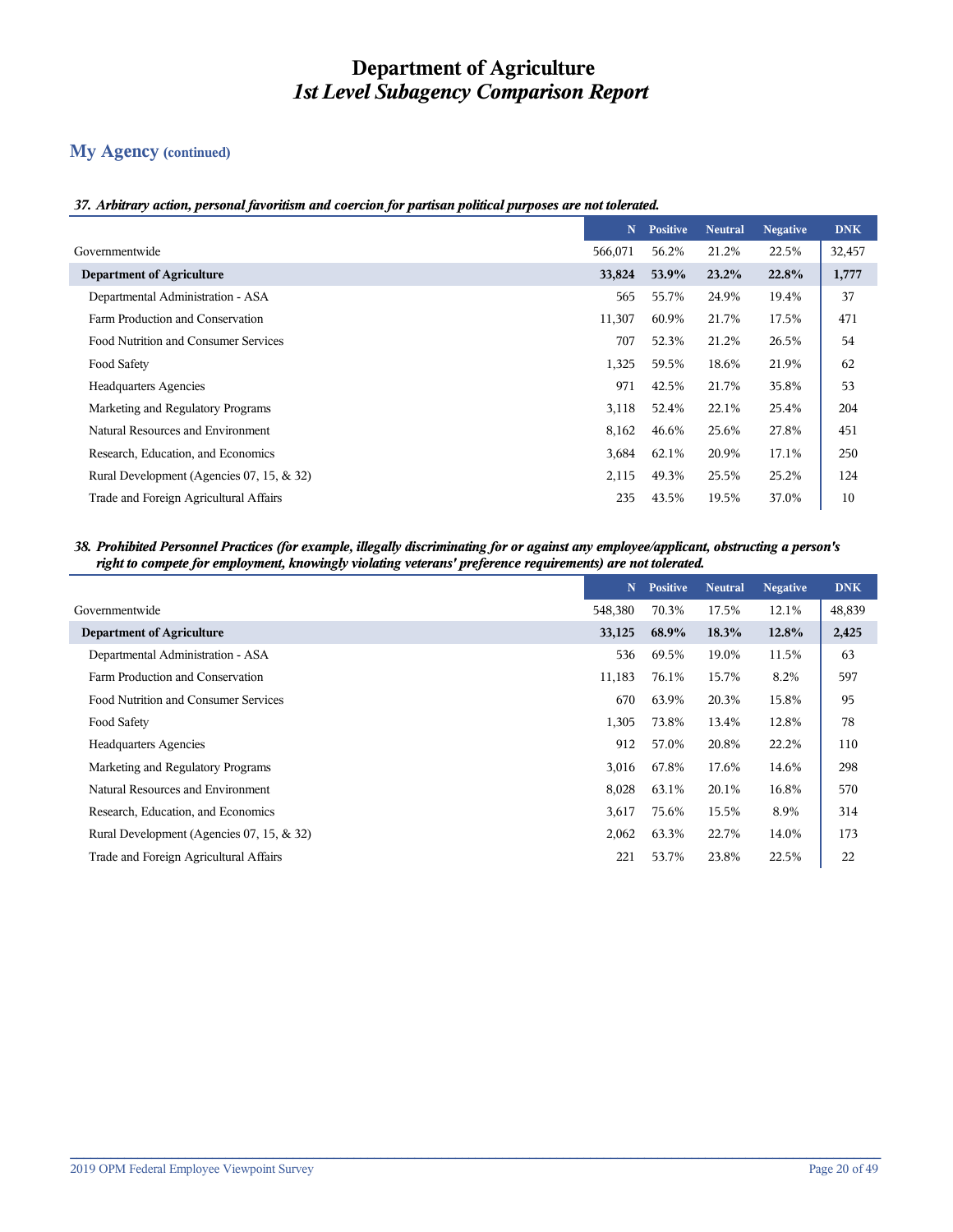## **My Agency (continued)**

#### *39. My agency is successful at accomplishing its mission.*

|                                           | N       | <b>Positive</b> | <b>Neutral</b> | <b>Negative</b> | <b>DNK</b> |
|-------------------------------------------|---------|-----------------|----------------|-----------------|------------|
| Governmentwide                            | 589,036 | 77.3%           | 15.2%          | 7.4%            | 9,565      |
| <b>Department of Agriculture</b>          | 34,915  | 69.5%           | 19.8%          | $10.7\%$        | 710        |
| Departmental Administration - ASA         | 590     | 78.1%           | 15.4%          | 6.5%            | 16         |
| Farm Production and Conservation          | 11,593  | 76.0%           | 17.1%          | 6.9%            | 199        |
| Food Nutrition and Consumer Services      | 750     | 79.9%           | 13.5%          | 6.7%            | 15         |
| Food Safety                               | 1,374   | 82.1%           | 13.6%          | 4.3%            | 11         |
| <b>Headquarters Agencies</b>              | 998     | 71.6%           | 17.4%          | 11.0%           | 24         |
| Marketing and Regulatory Programs         | 3,243   | 75.1%           | 17.2%          | 7.7%            | 76         |
| Natural Resources and Environment         | 8,458   | 55.6%           | 25.5%          | 19.0%           | 163        |
| Research, Education, and Economics        | 3,795   | 77.0%           | 16.7%          | 6.3%            | 135        |
| Rural Development (Agencies 07, 15, & 32) | 2,195   | 71.1%           | 20.4%          | 8.5%            | 47         |
| Trade and Foreign Agricultural Affairs    | 242     | 75.2%           | 15.1%          | 9.7%            | 4          |

#### *40. I recommend my organization as a good place to work.*

|                                           | N       | <b>Positive</b> | <b>Neutral</b> | <b>Negative</b> |
|-------------------------------------------|---------|-----------------|----------------|-----------------|
|                                           | 598,080 | 66.8%           | 18.8%          | 14.4%           |
| <b>Department of Agriculture</b>          | 35,594  | 60.6%           | 21.4%          | $18.0\%$        |
| Departmental Administration - ASA         | 600     | 57.7%           | 21.2%          | 21.1%           |
| Farm Production and Conservation          | 11,782  | 67.2%           | 19.2%          | 13.6%           |
| Food Nutrition and Consumer Services      | 764     | 58.2%           | 23.0%          | 18.8%           |
| Food Safety                               | 1,382   | 61.2%           | 21.8%          | 16.9%           |
| <b>Headquarters Agencies</b>              | 1,026   | 52.0%           | 23.0%          | 25.0%           |
| Marketing and Regulatory Programs         | 3,316   | 61.7%           | 20.2%          | 18.1%           |
| Natural Resources and Environment         | 8,613   | 53.3%           | 24.0%          | 22.6%           |
| Research, Education, and Economics        | 3,935   | 60.4%           | 21.4%          | 18.2%           |
| Rural Development (Agencies 07, 15, & 32) | 2,242   | 54.2%           | 24.2%          | 21.6%           |
| Trade and Foreign Agricultural Affairs    | 246     | 51.7%           | 24.6%          | 23.6%           |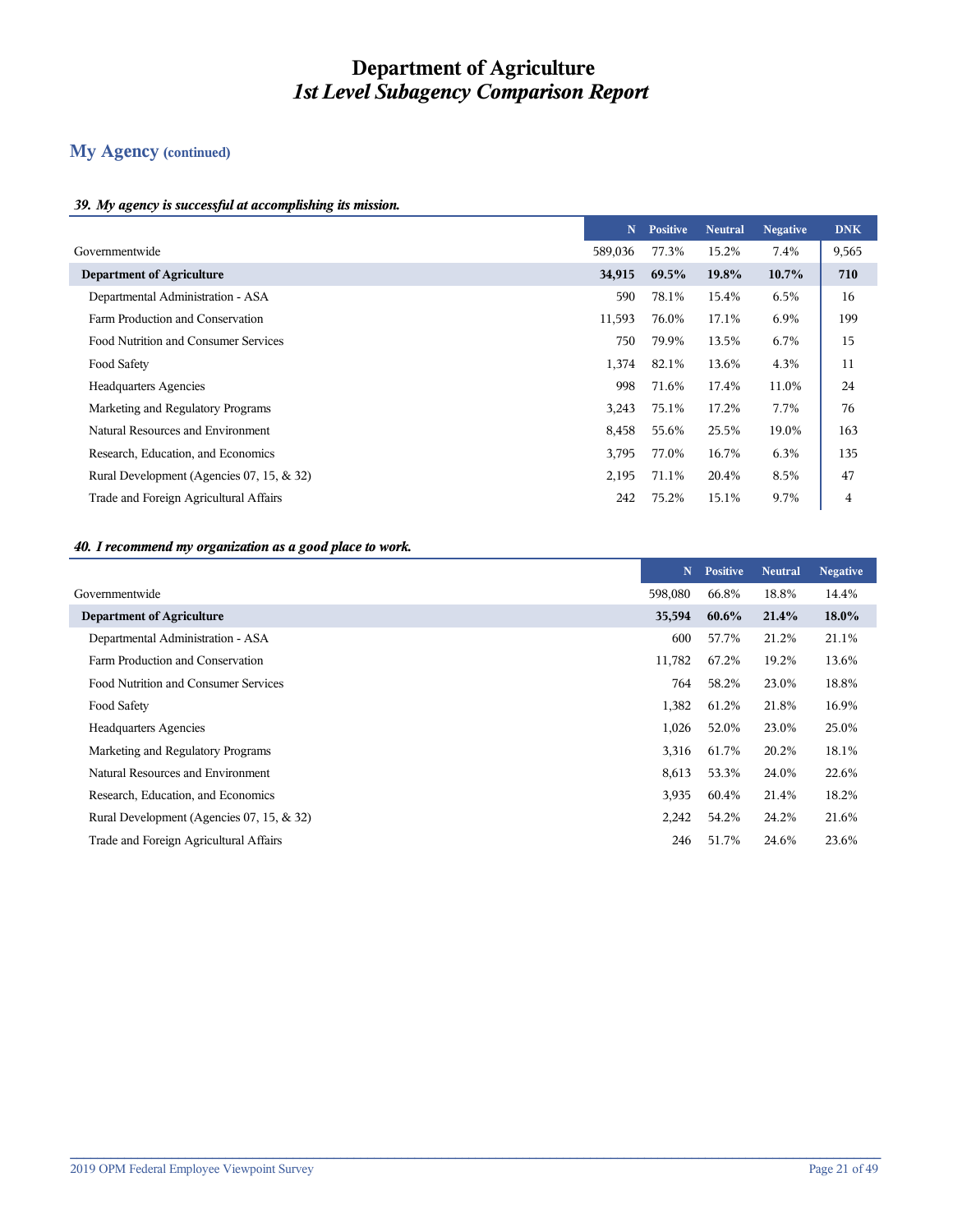## **My Agency (continued)**

#### *41. I believe the results of this survey will be used to make my agency a better place to work.*

|                                           | $\mathbf N$ | <b>Positive</b> | <b>Neutral</b> | <b>Negative</b> | <b>DNK</b> |
|-------------------------------------------|-------------|-----------------|----------------|-----------------|------------|
| Governmentwide                            | 556,743     | 41.3%           | 26.9%          | 31.7%           | 41,714     |
| <b>Department of Agriculture</b>          | 33,190      | 33.7%           | 28.3%          | 38.0%           | 2,425      |
| Departmental Administration - ASA         | 565         | 34.5%           | 28.5%          | 37.0%           | 36         |
| Farm Production and Conservation          | 11,042      | 37.7%           | 30.0%          | 32.2%           | 746        |
| Food Nutrition and Consumer Services      | 717         | 38.0%           | 26.6%          | 35.4%           | 48         |
| Food Safety                               | 1,311       | 42.8%           | 26.2%          | 31.0%           | 75         |
| <b>Headquarters Agencies</b>              | 957         | 33.3%           | 25.4%          | 41.3%           | 69         |
| Marketing and Regulatory Programs         | 3,100       | 37.3%           | 25.5%          | 37.2%           | 218        |
| Natural Resources and Environment         | 7,943       | 23.3%           | 27.9%          | 48.8%           | 671        |
| Research, Education, and Economics        | 3,659       | 35.1%           | 28.8%          | 36.0%           | 279        |
| Rural Development (Agencies 07, 15, & 32) | 2,078       | 33.6%           | 28.6%          | 37.8%           | 163        |
| Trade and Foreign Agricultural Affairs    | 233         | 32.9%           | 26.4%          | 40.7%           | 13         |

## **My Supervisor**

#### *42. My supervisor supports my need to balance work and other life issues.*

|                                           | N       | <b>Positive</b> | <b>Neutral</b> | <b>Negative</b> | <b>DNK</b> |
|-------------------------------------------|---------|-----------------|----------------|-----------------|------------|
| Governmentwide                            | 593,388 | 82.1%           | 9.0%           | 8.9%            | 2,930      |
| <b>Department of Agriculture</b>          | 35,331  | 83.9%           | 8.4%           | $7.7\%$         | 164        |
| Departmental Administration - ASA         | 598     | 84.0%           | 7.5%           | 8.5%            | 2          |
| Farm Production and Conservation          | 11,704  | 87.8%           | 6.8%           | 5.4%            | 50         |
| Food Nutrition and Consumer Services      | 761     | 84.5%           | 6.2%           | 9.4%            | 3          |
| Food Safety                               | 1,375   | 78.6%           | 10.9%          | 10.5%           | 9          |
| <b>Headquarters Agencies</b>              | 1,014   | 80.7%           | 8.7%           | 10.6%           | 4          |
| Marketing and Regulatory Programs         | 3,291   | 81.2%           | 10.0%          | 8.9%            | 22         |
| Natural Resources and Environment         | 8,551   | 83.4%           | 8.3%           | 8.3%            | 27         |
| Research, Education, and Economics        | 3,898   | 86.8%           | 7.6%           | 5.6%            | 26         |
| Rural Development (Agencies 07, 15, & 32) | 2,219   | 82.9%           | 9.7%           | 7.4%            | 10         |
| Trade and Foreign Agricultural Affairs    | 242     | 78.6%           | 8.3%           | 13.1%           | 2          |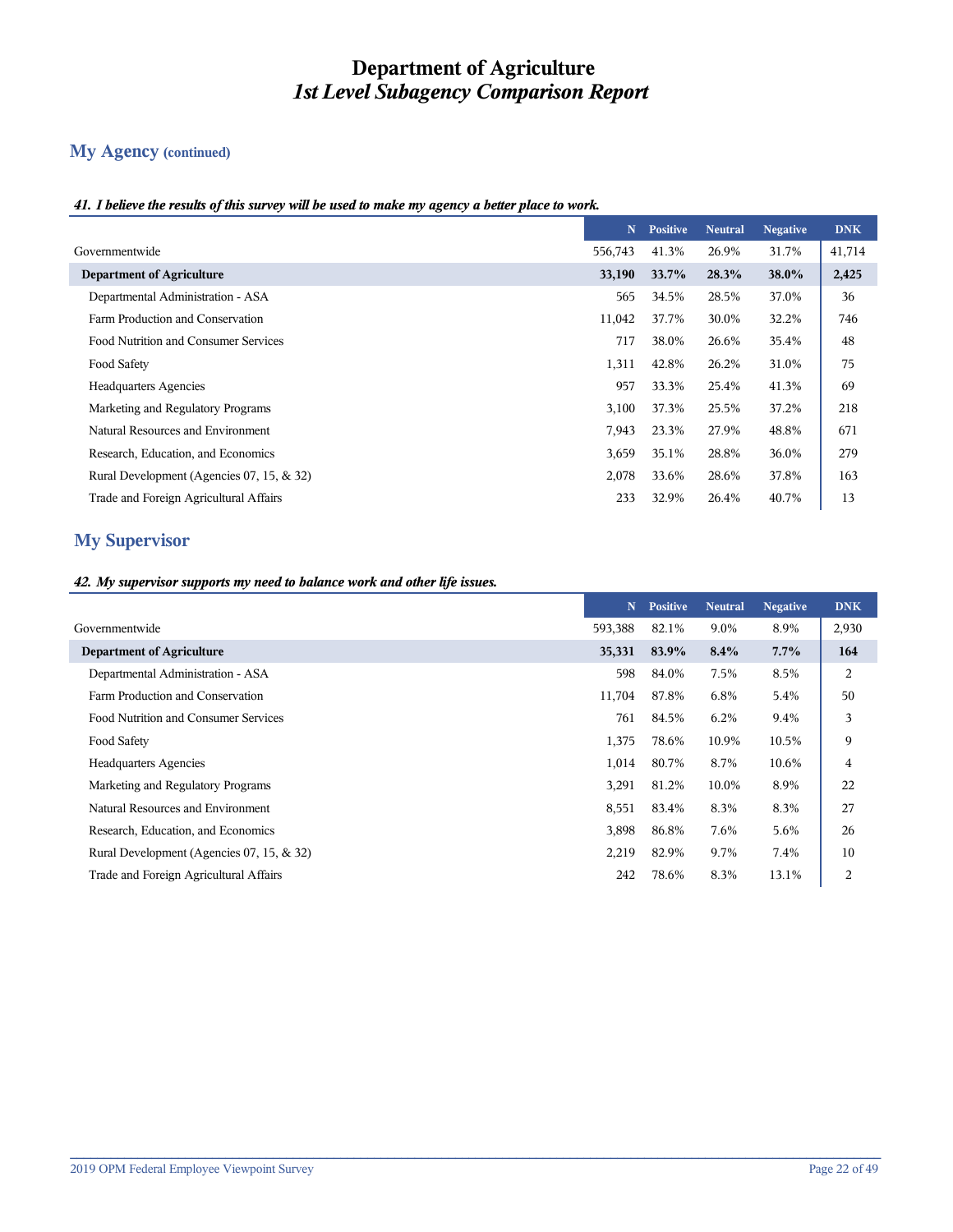## **My Supervisor (continued)**

#### *43. My supervisor provides me with opportunities to demonstrate my leadership skills.*

|                                           | N.      | <b>Positive</b> | <b>Neutral</b> | <b>Negative</b> | <b>DNK</b>   |
|-------------------------------------------|---------|-----------------|----------------|-----------------|--------------|
| Governmentwide                            | 592,721 | 70.9%           | 15.1%          | 14.0%           | 3,093        |
| <b>Department of Agriculture</b>          | 35,287  | 71.4%           | 15.7%          | 12.9%           | 176          |
| Departmental Administration - ASA         | 600     | 72.3%           | 14.8%          | 12.9%           |              |
| Farm Production and Conservation          | 11,690  | 73.7%           | 15.5%          | 10.7%           | 54           |
| Food Nutrition and Consumer Services      | 756     | 72.1%           | 13.6%          | 14.2%           | 6            |
| Food Safety                               | 1,378   | 73.2%           | 12.9%          | 13.9%           | 6            |
| <b>Headquarters Agencies</b>              | 1,013   | 67.1%           | 15.9%          | 17.0%           | 5            |
| Marketing and Regulatory Programs         | 3,284   | 68.5%           | 16.5%          | 15.0%           | 25           |
| Natural Resources and Environment         | 8,540   | 71.2%           | 14.9%          | 13.9%           | 31           |
| Research, Education, and Economics        | 3,898   | 73.5%           | 15.0%          | 11.5%           | 22           |
| Rural Development (Agencies 07, 15, & 32) | 2,210   | 68.1%           | 18.5%          | 13.4%           | 13           |
| Trade and Foreign Agricultural Affairs    | 244     | 70.9%           | 10.6%          | 18.4%           | $\mathbf{0}$ |

#### *44. Discussions with my supervisor about my performance are worthwhile.*

|                                           | N       | <b>Positive</b> | <b>Neutral</b> | <b>Negative</b> | <b>DNK</b> |
|-------------------------------------------|---------|-----------------|----------------|-----------------|------------|
| Governmentwide                            | 589,625 | 68.1%           | 16.2%          | 15.7%           | 5,679      |
| <b>Department of Agriculture</b>          | 35,124  | 66.8%           | 17.4%          | 15.9%           | 288        |
| Departmental Administration - ASA         | 595     | 71.3%           | 15.0%          | 13.8%           | 4          |
| Farm Production and Conservation          | 11,642  | 68.4%           | 17.8%          | 13.7%           | 96         |
| Food Nutrition and Consumer Services      | 757     | 67.9%           | 13.7%          | 18.4%           | 6          |
| Food Safety                               | 1,366   | 69.5%           | 15.2%          | 15.3%           | 13         |
| <b>Headquarters Agencies</b>              | 1,005   | 63.0%           | 19.0%          | 18.0%           | 12         |
| Marketing and Regulatory Programs         | 3,281   | 64.0%           | 17.6%          | 18.4%           | 25         |
| Natural Resources and Environment         | 8,484   | 63.8%           | 17.9%          | 18.3%           | 70         |
| Research, Education, and Economics        | 3,889   | 71.4%           | 15.1%          | 13.5%           | 26         |
| Rural Development (Agencies 07, 15, & 32) | 2,191   | 66.7%           | 17.7%          | 15.6%           | 24         |
| Trade and Foreign Agricultural Affairs    | 240     | 51.5%           | 19.3%          | 29.2%           | 4          |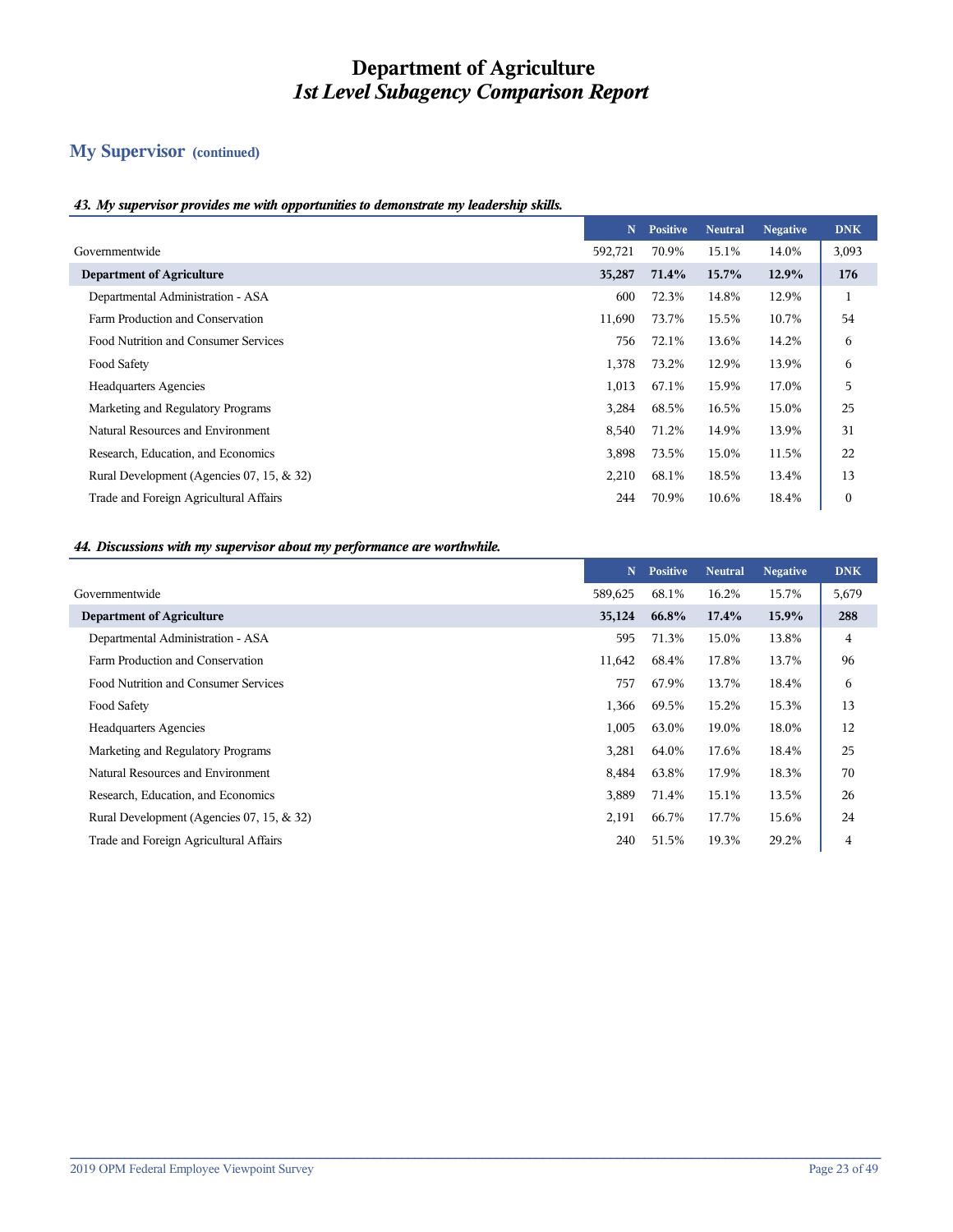## **My Supervisor (continued)**

#### *45. My supervisor is committed to a workforce representative of all segments of society.*

|                                           | N       | <b>Positive</b> | <b>Neutral</b> | <b>Negative</b> | <b>DNK</b> |
|-------------------------------------------|---------|-----------------|----------------|-----------------|------------|
| Governmentwide                            | 552,306 | 71.9%           | 19.5%          | 8.6%            | 43,178     |
| <b>Department of Agriculture</b>          | 33,262  | 72.6%           | 19.8%          | 7.6%            | 2,194      |
| Departmental Administration - ASA         | 556     | 75.1%           | 17.9%          | 7.1%            | 44         |
| Farm Production and Conservation          | 11,218  | 75.8%           | 18.3%          | 5.9%            | 523        |
| Food Nutrition and Consumer Services      | 717     | 74.4%           | 16.4%          | 9.1%            | 47         |
| Food Safety                               | 1,283   | 73.8%           | 18.8%          | 7.4%            | 100        |
| <b>Headquarters Agencies</b>              | 939     | 65.5%           | 23.0%          | 11.5%           | 79         |
| Marketing and Regulatory Programs         | 3,053   | 72.4%           | 18.7%          | 8.9%            | 251        |
| Natural Resources and Environment         | 7,928   | 69.4%           | 22.0%          | 8.6%            | 640        |
| Research, Education, and Economics        | 3,667   | 76.6%           | 17.5%          | 5.9%            | 257        |
| Rural Development (Agencies 07, 15, & 32) | 2,083   | 70.8%           | 21.1%          | 8.1%            | 141        |
| Trade and Foreign Agricultural Affairs    | 231     | 66.9%           | 19.6%          | 13.6%           | 13         |

#### *46. My supervisor provides me with constructive suggestions to improve my job performance.*

|                                           | N       | <b>Positive</b> | <b>Neutral</b> | <b>Negative</b> | <b>DNK</b> |
|-------------------------------------------|---------|-----------------|----------------|-----------------|------------|
| Governmentwide                            | 592,663 | 67.1%           | 17.3%          | 15.6%           | 3,241      |
| <b>Department of Agriculture</b>          | 35,270  | 65.4%           | 19.1%          | 15.5%           | 204        |
| Departmental Administration - ASA         | 599     | 71.4%           | 14.9%          | 13.7%           | 2          |
| Farm Production and Conservation          | 11,687  | 68.5%           | 18.3%          | 13.2%           | 59         |
| Food Nutrition and Consumer Services      | 752     | 66.4%           | 15.0%          | 18.6%           | 11         |
| Food Safety                               | 1,375   | 69.6%           | 16.8%          | 13.6%           | 10         |
| <b>Headquarters Agencies</b>              | 1,012   | 63.3%           | 17.3%          | 19.4%           | 9          |
| Marketing and Regulatory Programs         | 3,288   | 64.1%           | 19.0%          | 16.9%           | 19         |
| Natural Resources and Environment         | 8,527   | 60.5%           | 20.7%          | 18.7%           | 47         |
| Research, Education, and Economics        | 3,901   | 68.9%           | 18.7%          | 12.3%           | 25         |
| Rural Development (Agencies 07, 15, & 32) | 2,207   | 64.5%           | 20.1%          | 15.4%           | 16         |
| Trade and Foreign Agricultural Affairs    | 242     | 52.3%           | 21.2%          | 26.5%           |            |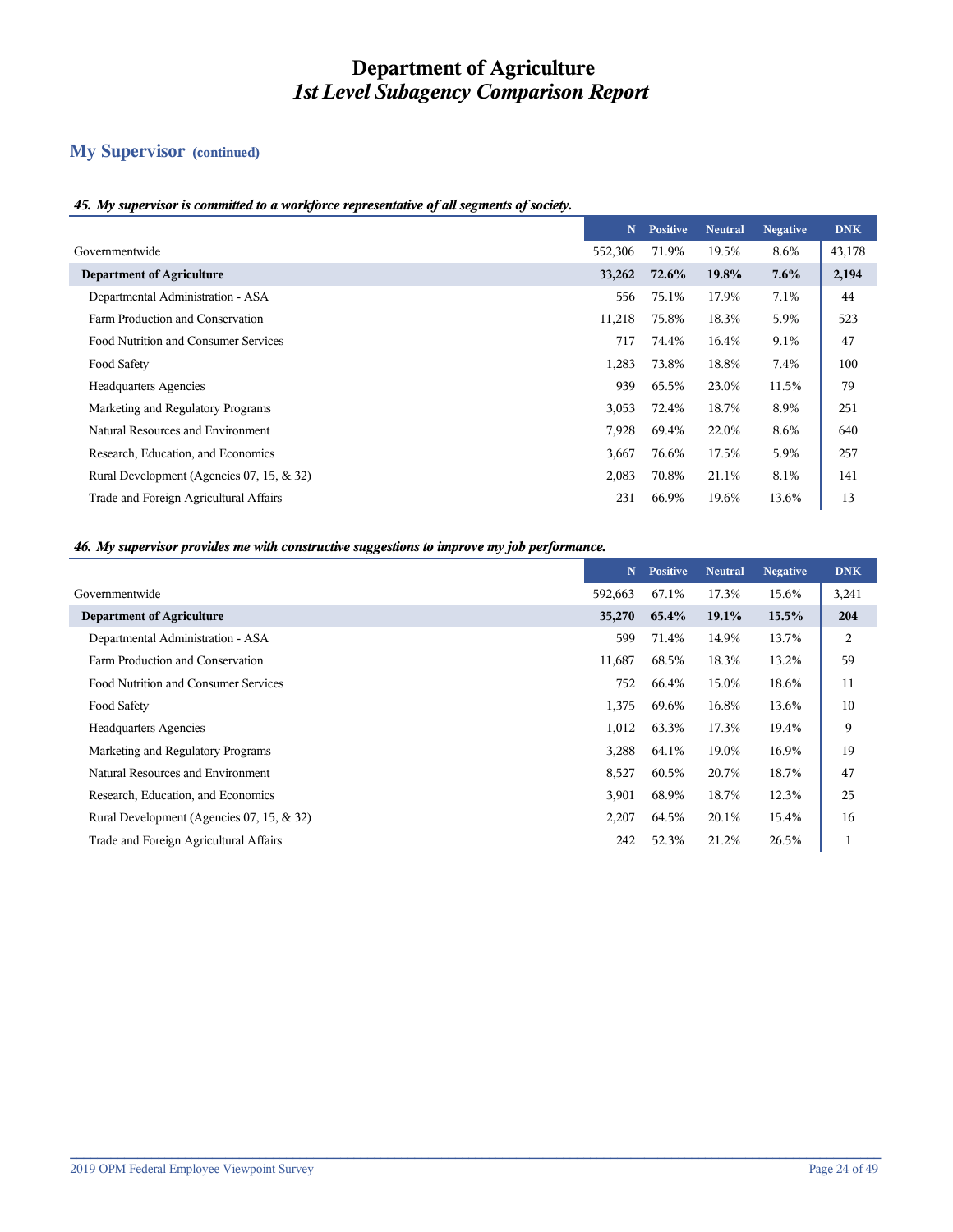## **My Supervisor (continued)**

#### *47. Supervisors in my work unit support employee development.*

|                                           | N       | <b>Positive</b> | <b>Neutral</b> | <b>Negative</b> | <b>DNK</b> |
|-------------------------------------------|---------|-----------------|----------------|-----------------|------------|
| Governmentwide                            | 587,801 | 71.0%           | 15.6%          | 13.4%           | 8,065      |
| <b>Department of Agriculture</b>          | 34,980  | 70.8%           | $17.0\%$       | 12.2%           | 488        |
| Departmental Administration - ASA         | 590     | 71.1%           | 16.9%          | 12.0%           | 9          |
| Farm Production and Conservation          | 11,635  | 74.2%           | 16.4%          | 9.5%            | 113        |
| Food Nutrition and Consumer Services      | 750     | 72.2%           | 14.0%          | 13.8%           | 13         |
| Food Safety                               | 1,362   | 71.8%           | 14.4%          | 13.8%           | 18         |
| <b>Headquarters Agencies</b>              | 1,010   | 65.0%           | 18.3%          | 16.7%           | 10         |
| Marketing and Regulatory Programs         | 3,258   | 68.8%           | 16.6%          | 14.5%           | 47         |
| Natural Resources and Environment         | 8,458   | 69.9%           | 16.8%          | 13.4%           | 117        |
| Research, Education, and Economics        | 3,842   | 70.7%           | 18.6%          | 10.8%           | 81         |
| Rural Development (Agencies 07, 15, & 32) | 2,191   | 66.2%           | 19.3%          | 14.6%           | 34         |
| Trade and Foreign Agricultural Affairs    | 241     | 66.7%           | 14.2%          | 19.1%           | 3          |

#### *48. My supervisor listens to what I have to say.*

|                                           | N       | <b>Positive</b> | <b>Neutral</b> | <b>Negative</b> |
|-------------------------------------------|---------|-----------------|----------------|-----------------|
|                                           | 594.429 | 79.6%           | 10.5%          | 9.9%            |
|                                           | 35,363  | 79.3%           | $11.2\%$       | $9.5\%$         |
|                                           | 598     | 79.4%           | 9.9%           | 10.6%           |
|                                           | 11,729  | 80.9%           | 11.1%          | 8.0%            |
| Food Nutrition and Consumer Services      | 761     | 80.9%           | 8.8%           | 10.3%           |
|                                           | 1,377   | 79.8%           | 10.3%          | 9.9%            |
|                                           | 1,012   | 75.0%           | 12.5%          | 12.5%           |
| Marketing and Regulatory Programs         | 3,294   | 78.3%           | 11.5%          | 10.2%           |
| Natural Resources and Environment         | 8,542   | 78.0%           | 11.2%          | 10.8%           |
| Research, Education, and Economics        | 3,924   | 81.4%           | 10.5%          | 8.0%            |
| Rural Development (Agencies 07, 15, & 32) | 2,216   | 78.9%           | 11.5%          | 9.6%            |
| Trade and Foreign Agricultural Affairs    | 241     | 71.7%           | 14.4%          | 13.9%           |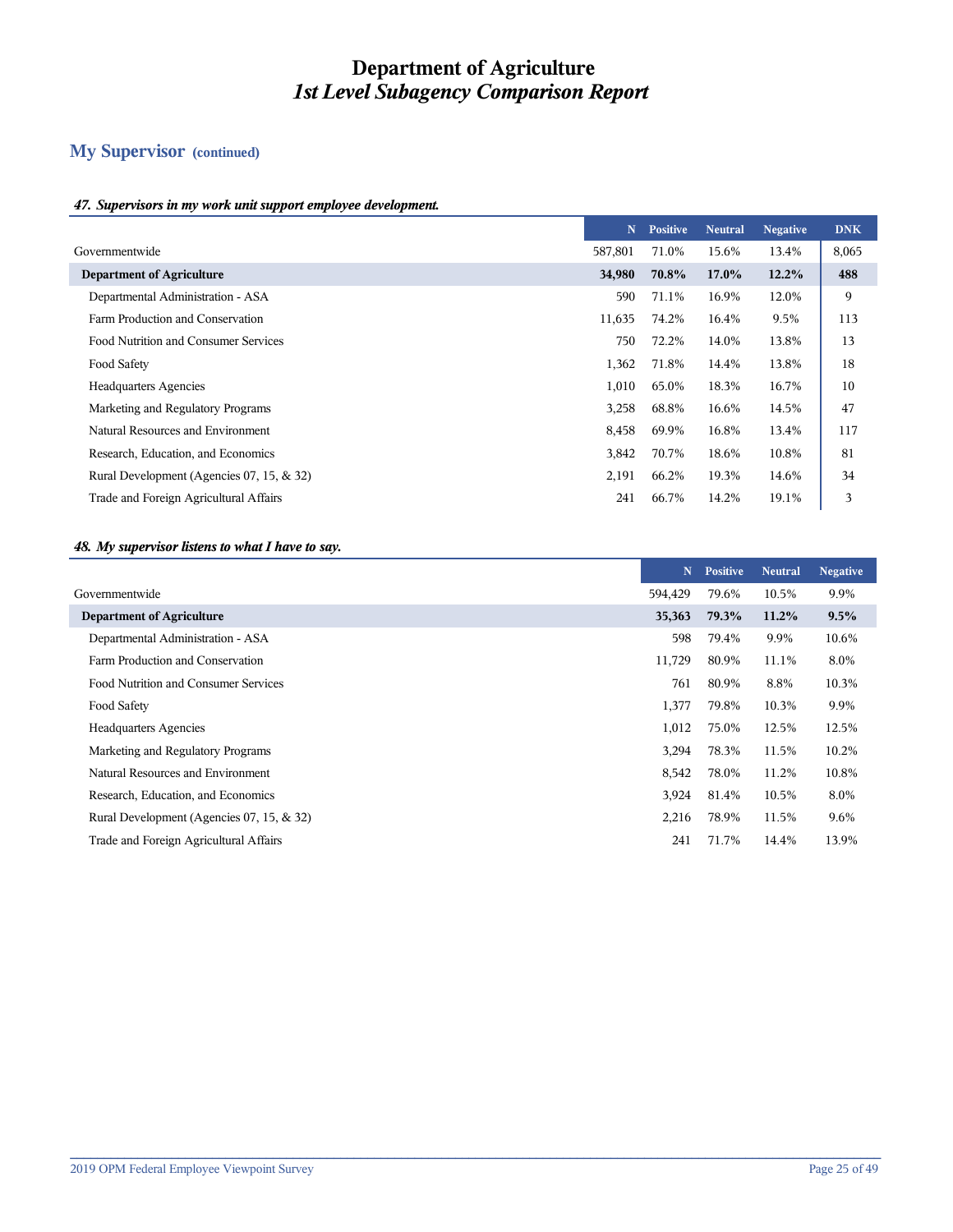## **My Supervisor (continued)**

#### *49. My supervisor treats me with respect.*

|                                           | N       | <b>Positive</b> | <b>Neutral</b> | <b>Negative</b> |
|-------------------------------------------|---------|-----------------|----------------|-----------------|
| Governmentwide                            | 594,280 | 84.3%           | 8.5%           | 7.1%            |
| <b>Department of Agriculture</b>          | 35,345  | 83.9%           | $9.0\%$        | 7.1%            |
| Departmental Administration - ASA         | 599     | 82.8%           | 9.4%           | 7.8%            |
| Farm Production and Conservation          | 11,723  | 85.3%           | 8.7%           | 6.0%            |
| Food Nutrition and Consumer Services      | 759     | 84.2%           | 7.5%           | 8.3%            |
|                                           | 1,380   | 83.6%           | 9.1%           | 7.3%            |
| <b>Headquarters Agencies</b>              | 1,016   | 80.5%           | 9.9%           | 9.6%            |
| Marketing and Regulatory Programs         | 3,289   | 82.6%           | 9.5%           | 7.9%            |
| Natural Resources and Environment         | 8,536   | 83.2%           | 9.0%           | 7.8%            |
| Research, Education, and Economics        | 3,922   | 85.3%           | 8.9%           | 5.8%            |
| Rural Development (Agencies 07, 15, & 32) | 2,213   | 83.2%           | 9.8%           | 7.0%            |
| Trade and Foreign Agricultural Affairs    | 241     | 78.2%           | 10.6%          | 11.2%           |
|                                           |         |                 |                |                 |

#### *50. In the last six months, my supervisor has talked with me about my performance.*

|                                           | N       | <b>Positive</b> | <b>Neutral</b> | <b>Negative</b> |
|-------------------------------------------|---------|-----------------|----------------|-----------------|
|                                           | 594,433 | 82.0%           | 8.6%           | 9.4%            |
|                                           | 35,358  | 85.5%           | 7.3%           | $7.3\%$         |
|                                           | 600     | 86.6%           | 6.1%           | 7.3%            |
|                                           | 11,731  | 87.5%           | 6.4%           | 6.1%            |
|                                           | 759     | 87.5%           | 7.8%           | 4.7%            |
|                                           | 1,377   | 85.4%           | 7.8%           | 6.8%            |
|                                           | 1,017   | 84.6%           | 6.3%           | 9.2%            |
| Marketing and Regulatory Programs         | 3,295   | 86.1%           | 7.3%           | 6.6%            |
| Natural Resources and Environment         | 8,537   | 82.4%           | 7.9%           | 9.7%            |
| Research, Education, and Economics        | 3,918   | 90.5%           | 5.5%           | 4.0%            |
| Rural Development (Agencies 07, 15, & 32) | 2,216   | 84.3%           | 8.1%           | 7.7%            |
| Trade and Foreign Agricultural Affairs    | 240     | 83.8%           | 5.9%           | 10.3%           |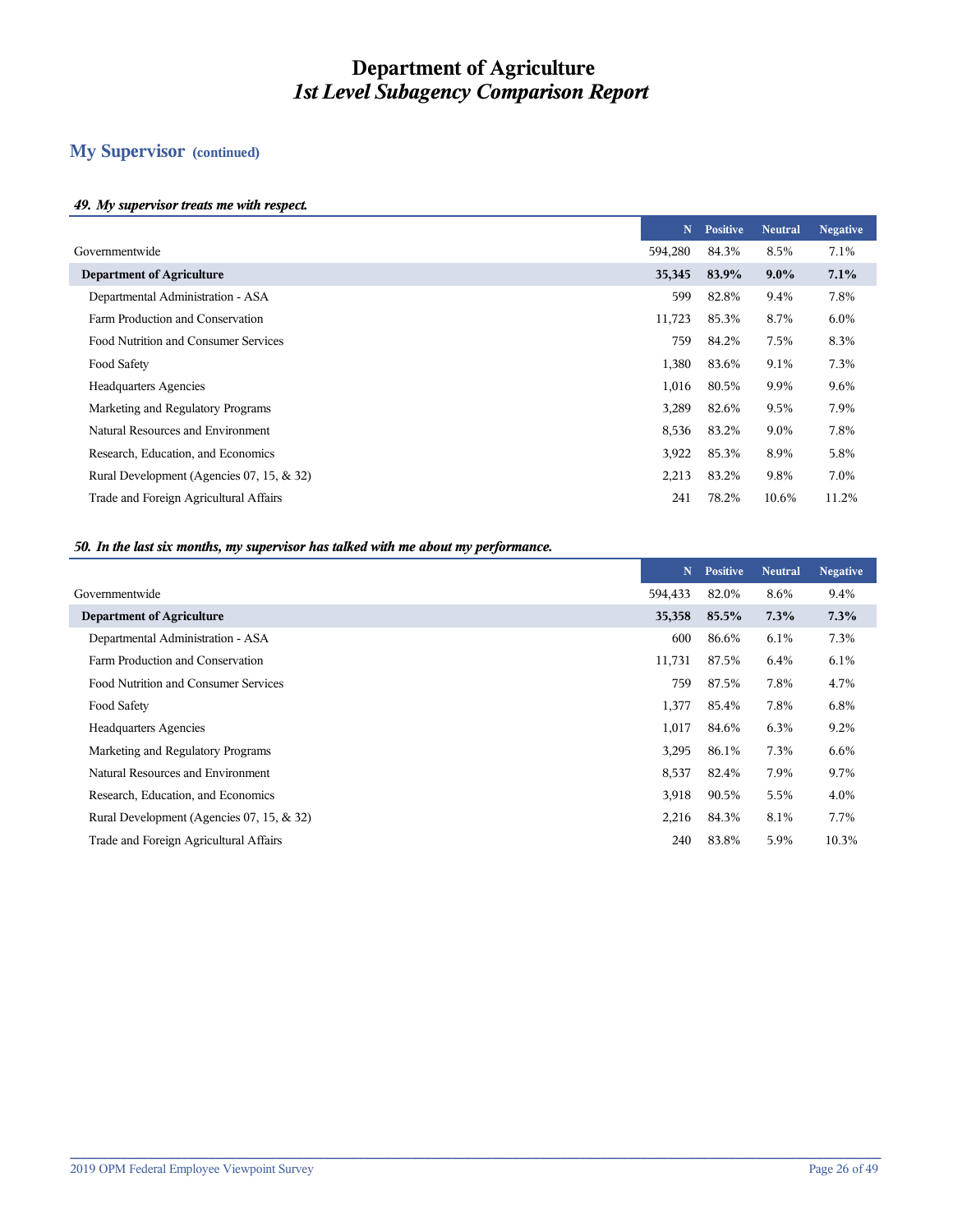## **My Supervisor (continued)**

#### *51. I have trust and confidence in my supervisor.*

|                                           | N       | <b>Positive</b> | <b>Neutral</b> | <b>Negative</b> |
|-------------------------------------------|---------|-----------------|----------------|-----------------|
|                                           | 594,262 | 72.0%           | 14.2%          | 13.8%           |
| <b>Department of Agriculture</b>          | 35,353  | 70.7%           | 15.4%          | 13.9%           |
| Departmental Administration - ASA         | 599     | 71.6%           | 14.0%          | 14.4%           |
| Farm Production and Conservation          | 11,723  | 72.8%           | 15.2%          | 12.0%           |
| Food Nutrition and Consumer Services      | 757     | 71.1%           | 13.4%          | 15.4%           |
| Food Safety                               | 1,377   | 71.5%           | 14.5%          | 14.0%           |
| <b>Headquarters Agencies</b>              | 1,016   | 64.7%           | 16.0%          | 19.3%           |
| Marketing and Regulatory Programs         | 3,294   | 70.0%           | 15.1%          | 14.9%           |
| Natural Resources and Environment         | 8,540   | 68.5%           | 15.3%          | 16.2%           |
| Research, Education, and Economics        | 3,922   | 74.6%           | 14.5%          | 10.9%           |
| Rural Development (Agencies 07, 15, & 32) | 2,215   | 68.8%           | 17.9%          | 13.3%           |
| Trade and Foreign Agricultural Affairs    | 240     | 57.1%           | 22.3%          | 20.6%           |
|                                           |         |                 |                |                 |

#### *52. Overall, how good a job do you feel is being done by your immediate supervisor?*

|                                           | N       | <b>Positive</b> | <b>Neutral</b> | <b>Negative</b> |
|-------------------------------------------|---------|-----------------|----------------|-----------------|
| Governmentwide                            | 594,144 | 74.1%           | 15.8%          | 10.1%           |
| <b>Department of Agriculture</b>          | 35,354  | 72.9%           | 16.8%          | 10.3%           |
| Departmental Administration - ASA         | 599     | 73.9%           | 15.4%          | 10.7%           |
| Farm Production and Conservation          | 11,720  | 74.8%           | 16.4%          | 8.8%            |
| Food Nutrition and Consumer Services      | 760     | 72.7%           | 16.2%          | 11.1%           |
| Food Safety                               | 1,376   | 73.2%           | 17.3%          | 9.5%            |
| <b>Headquarters Agencies</b>              | 1,015   | 69.5%           | 18.5%          | 11.9%           |
| Marketing and Regulatory Programs         | 3,290   | 72.6%           | 16.4%          | 11.0%           |
| Natural Resources and Environment         | 8,541   | 69.7%           | 18.1%          | 12.2%           |
| Research, Education, and Economics        | 3,920   | 78.0%           | 13.9%          | 8.1%            |
| Rural Development (Agencies 07, 15, & 32) | 2,214   | 71.7%           | 18.2%          | 10.1%           |
| Trade and Foreign Agricultural Affairs    | 242     | 58.0%           | 27.4%          | 14.6%           |
|                                           |         |                 |                |                 |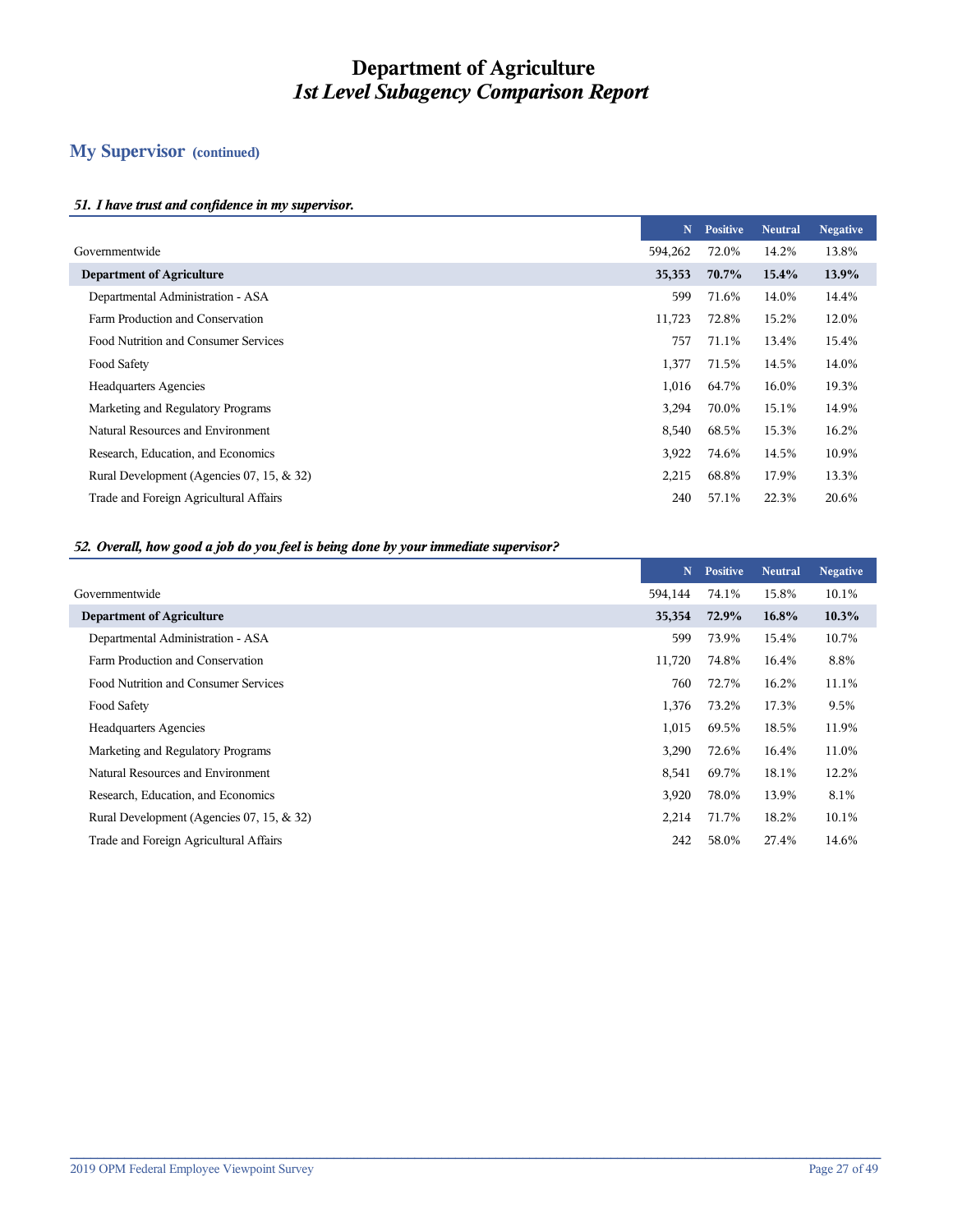## **Leadership**

#### *53. In my organization, senior leaders generate high levels of motivation and commitment in the workforce.*

|                                           | N       | <b>Positive</b> | <b>Neutral</b> | <b>Negative</b> | <b>DNK</b> |
|-------------------------------------------|---------|-----------------|----------------|-----------------|------------|
| Governmentwide                            | 576,889 | 45.0%           | 24.0%          | 31.1%           | 13,376     |
| <b>Department of Agriculture</b>          | 34,159  | 34.0%           | 26.4%          | $39.6\%$        | 1,010      |
| Departmental Administration - ASA         | 584     | 42.5%           | 23.8%          | 33.7%           | 12         |
| Farm Production and Conservation          | 11,328  | 37.3%           | 28.4%          | 34.3%           | 340        |
| Food Nutrition and Consumer Services      | 742     | 43.0%           | 19.8%          | 37.2%           | 14         |
| Food Safety                               | 1,310   | 41.0%           | 26.0%          | 33.0%           | 55         |
| <b>Headquarters Agencies</b>              | 992     | 31.6%           | 23.3%          | 45.1%           | 20         |
| Marketing and Regulatory Programs         | 3,183   | 37.9%           | 24.2%          | 37.9%           | 88         |
| Natural Resources and Environment         | 8,323   | 25.1%           | 25.0%          | 49.9%           | 173        |
| Research, Education, and Economics        | 3,750   | 36.9%           | 26.6%          | 36.5%           | 144        |
| Rural Development (Agencies 07, 15, & 32) | 2,144   | 33.3%           | 26.6%          | 40.0%           | 60         |
| Trade and Foreign Agricultural Affairs    | 238     | 38.0%           | 21.6%          | 40.4%           | 3          |

#### *54. My organization's senior leaders maintain high standards of honesty and integrity.*

|                                           | N       | <b>Positive</b> | <b>Neutral</b> | <b>Negative</b> | <b>DNK</b> |
|-------------------------------------------|---------|-----------------|----------------|-----------------|------------|
| Governmentwide                            | 553,779 | 56.1%           | 23.1%          | 20.8%           | 36,043     |
| <b>Department of Agriculture</b>          | 32,386  | 44.8%           | 28.4%          | 26.7%           | 2,730      |
| Departmental Administration - ASA         | 544     | 51.4%           | 25.2%          | 23.5%           | 49         |
| Farm Production and Conservation          | 10,763  | 49.6%           | 29.9%          | 20.5%           | 886        |
| Food Nutrition and Consumer Services      | 718     | 51.2%           | 22.1%          | 26.8%           | 38         |
| Food Safety                               | 1,248   | 51.2%           | 26.4%          | 22.4%           | 117        |
| <b>Headquarters Agencies</b>              | 953     | 41.7%           | 24.0%          | 34.3%           | 58         |
| Marketing and Regulatory Programs         | 3,000   | 48.1%           | 25.4%          | 26.5%           | 267        |
| Natural Resources and Environment         | 7,891   | 35.6%           | 28.8%          | 35.6%           | 590        |
| Research, Education, and Economics        | 3,516   | 52.0%           | 26.8%          | 21.2%           | 379        |
| Rural Development (Agencies 07, 15, & 32) | 2,034   | 43.5%           | 30.1%          | 26.5%           | 162        |
| Trade and Foreign Agricultural Affairs    | 231     | 43.1%           | 24.8%          | 32.1%           | 9          |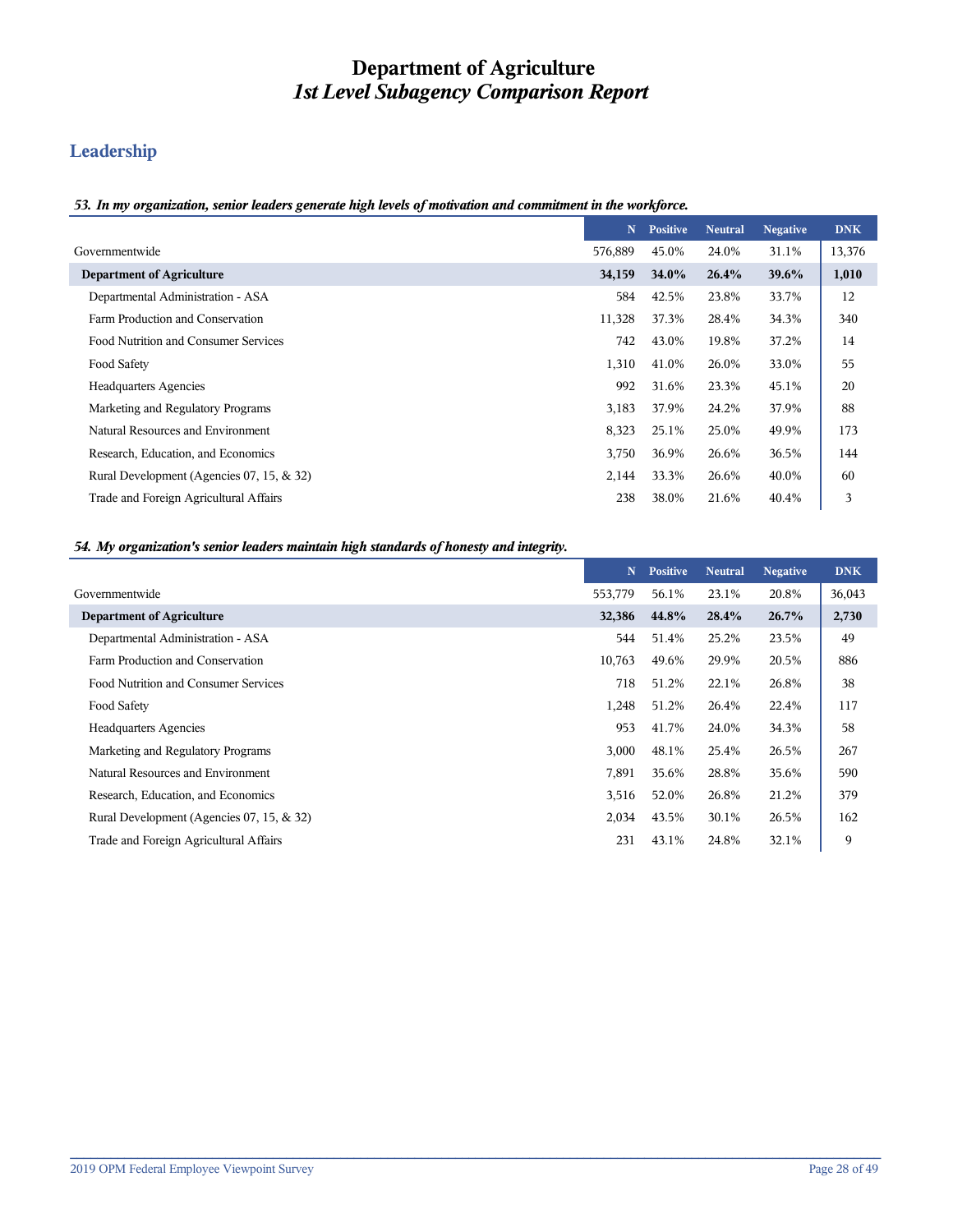## **Leadership (continued)**

#### *55. Supervisors work well with employees of different backgrounds.*

|                                           | N       | <b>Positive</b> | <b>Neutral</b> | <b>Negative</b> | <b>DNK</b> |
|-------------------------------------------|---------|-----------------|----------------|-----------------|------------|
| Governmentwide                            | 558,822 | 70.2%           | 18.6%          | 11.2%           | 28,605     |
| <b>Department of Agriculture</b>          | 33,043  | $67.2\%$        | 21.6%          | 11.2%           | 1,898      |
| Departmental Administration - ASA         | 549     | 69.0%           | 20.9%          | 10.1%           | 41         |
| Farm Production and Conservation          | 10,994  | 71.3%           | 20.5%          | 8.1%            | 601        |
| Food Nutrition and Consumer Services      | 717     | 69.7%           | 18.1%          | 12.3%           | 35         |
| Food Safety                               | 1,302   | 70.9%           | 18.3%          | 10.8%           | 55         |
| <b>Headquarters Agencies</b>              | 942     | 58.4%           | 23.1%          | 18.5%           | 63         |
| Marketing and Regulatory Programs         | 3,045   | 67.9%           | 20.2%          | 11.9%           | 203        |
| Natural Resources and Environment         | 7,966   | 62.6%           | 23.8%          | 13.6%           | 464        |
| Research, Education, and Economics        | 3,661   | 72.4%           | 18.5%          | 9.1%            | 221        |
| Rural Development (Agencies 07, 15, & 32) | 2,065   | 64.2%           | 23.5%          | 12.3%           | 116        |
| Trade and Foreign Agricultural Affairs    | 230     | 57.6%           | 20.7%          | 21.7%           | 11         |

#### *56. Managers communicate the goals of the organization.*

|                                           | N       | <b>Positive</b> | <b>Neutral</b> | <b>Negative</b> | <b>DNK</b> |
|-------------------------------------------|---------|-----------------|----------------|-----------------|------------|
| Governmentwide                            | 580,748 | 64.6%           | 18.6%          | 16.8%           | 7,863      |
| <b>Department of Agriculture</b>          | 34,425  | 60.7%           | 21.3%          | $18.0\%$        | 598        |
| Departmental Administration - ASA         | 588     | 62.3%           | 17.4%          | 20.3%           | 7          |
| Farm Production and Conservation          | 11,460  | 63.9%           | 20.9%          | 15.2%           | 163        |
| Food Nutrition and Consumer Services      | 738     | 68.1%           | 16.3%          | 15.6%           | 11         |
| Food Safety                               | 1,348   | 71.5%           | 15.7%          | 12.8%           | 15         |
| <b>Headquarters Agencies</b>              | 984     | 54.4%           | 19.6%          | 26.0%           | 24         |
| Marketing and Regulatory Programs         | 3,204   | 60.9%           | 20.3%          | 18.7%           | 55         |
| Natural Resources and Environment         | 8,351   | 56.3%           | 22.4%          | 21.4%           | 102        |
| Research, Education, and Economics        | 3,788   | 61.4%           | 21.9%          | 16.7%           | 108        |
| Rural Development (Agencies 07, 15, & 32) | 2,144   | 57.6%           | 20.7%          | 21.7%           | 40         |
| Trade and Foreign Agricultural Affairs    | 235     | 56.9%           | 21.8%          | 21.3%           | 3          |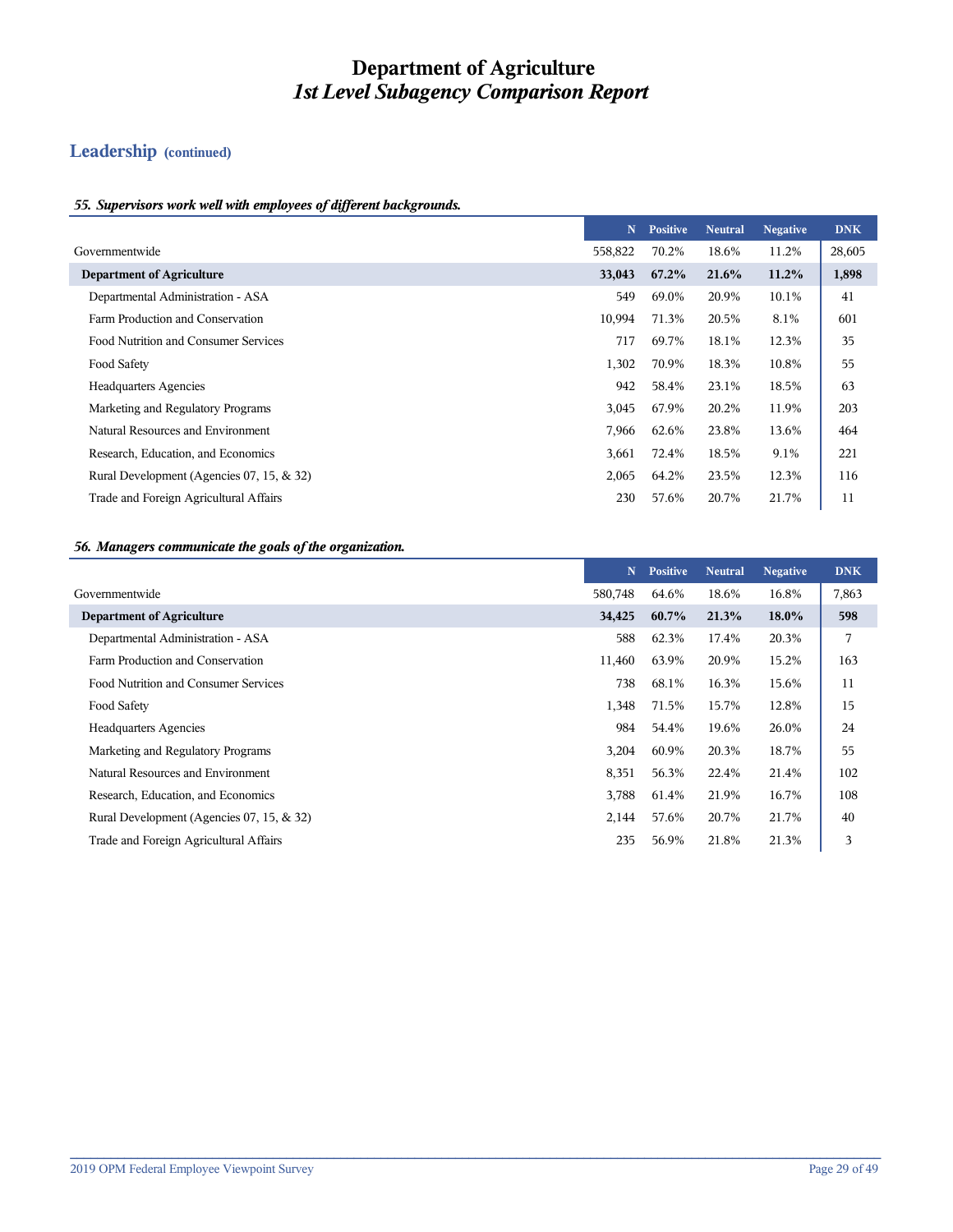## **Leadership (continued)**

#### *57. Managers review and evaluate the organization's progress toward meeting its goals and objectives.*

|                                           | N.      | <b>Positive</b> | <b>Neutral</b> | <b>Negative</b> | <b>DNK</b> |
|-------------------------------------------|---------|-----------------|----------------|-----------------|------------|
| Governmentwide                            | 553,057 | 63.9%           | 21.6%          | 14.5%           | 36,249     |
| <b>Department of Agriculture</b>          | 32,719  | 58.9%           | 25.2%          | 15.9%           | 2,390      |
| Departmental Administration - ASA         | 552     | 60.5%           | 23.4%          | 16.1%           | 43         |
| Farm Production and Conservation          | 11,053  | 64.6%           | 23.0%          | 12.4%           | 589        |
| Food Nutrition and Consumer Services      | 702     | 65.7%           | 20.9%          | 13.4%           | 50         |
| Food Safety                               | 1,278   | 67.1%           | 21.8%          | 11.2%           | 89         |
| <b>Headquarters Agencies</b>              | 918     | 53.4%           | 25.0%          | 21.6%           | 85         |
| Marketing and Regulatory Programs         | 2,992   | 58.4%           | 25.0%          | 16.6%           | 277        |
| Natural Resources and Environment         | 7,888   | 52.9%           | 26.6%          | 20.5%           | 590        |
| Research, Education, and Economics        | 3,548   | 61.6%           | 24.6%          | 13.8%           | 349        |
| Rural Development (Agencies 07, 15, & 32) | 2,068   | 56.7%           | 26.9%          | 16.4%           | 133        |
| Trade and Foreign Agricultural Affairs    | 228     | 45.5%           | 30.9%          | 23.6%           | 13         |

#### *58. Managers promote communication among different work units (for example, about projects, goals, needed resources).*

|                                           | N       | <b>Positive</b> | <b>Neutral</b> | <b>Negative</b> | <b>DNK</b>   |
|-------------------------------------------|---------|-----------------|----------------|-----------------|--------------|
| Governmentwide                            | 570,161 | 57.7%           | 20.5%          | 21.8%           | 19,711       |
| <b>Department of Agriculture</b>          | 33,890  | $52.6\%$        | 23.4%          | 24.0%           | 1,246        |
| Departmental Administration - ASA         | 575     | 55.6%           | 18.9%          | 25.5%           | 21           |
| Farm Production and Conservation          | 11,316  | 57.4%           | 22.4%          | 20.3%           | 333          |
| Food Nutrition and Consumer Services      | 740     | 53.9%           | 20.7%          | 25.4%           | 14           |
| Food Safety                               | 1,308   | 59.6%           | 19.0%          | 21.4%           | 56           |
| <b>Headquarters Agencies</b>              | 972     | 48.7%           | 19.8%          | 31.5%           | 39           |
| Marketing and Regulatory Programs         | 3,140   | 51.3%           | 23.5%          | 25.2%           | 133          |
| Natural Resources and Environment         | 8,252   | 48.7%           | 23.7%          | 27.6%           | 233          |
| Research, Education, and Economics        | 3,689   | 53.9%           | 23.5%          | 22.6%           | 205          |
| Rural Development (Agencies 07, 15, & 32) | 2,134   | 47.9%           | 24.0%          | 28.1%           | 69           |
| Trade and Foreign Agricultural Affairs    | 239     | 45.4%           | 25.9%          | 28.6%           | $\mathbf{1}$ |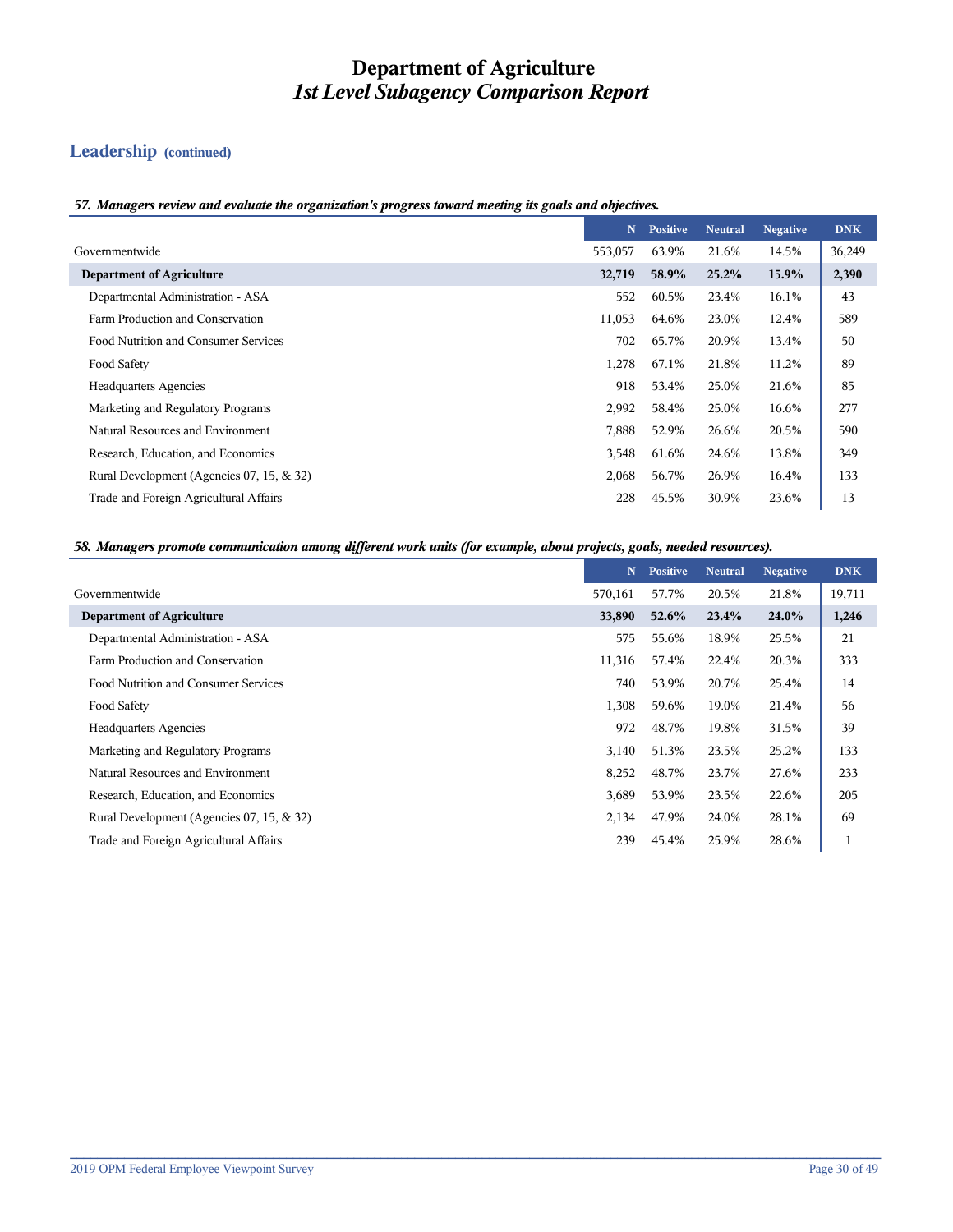## **Leadership (continued)**

#### *59. Managers support collaboration across work units to accomplish work objectives.*

|                                           | N.      | <b>Positive</b> | <b>Neutral</b> | <b>Negative</b> | <b>DNK</b> |
|-------------------------------------------|---------|-----------------|----------------|-----------------|------------|
| Governmentwide                            | 566,154 | 61.3%           | 20.3%          | 18.4%           | 20,010     |
| <b>Department of Agriculture</b>          | 33,705  | 57.9%           | 22.8%          | 19.3%           | 1,268      |
| Departmental Administration - ASA         | 575     | 59.5%           | 17.8%          | 22.7%           | 21         |
| Farm Production and Conservation          | 11,271  | 62.0%           | 21.6%          | 16.4%           | 325        |
| Food Nutrition and Consumer Services      | 736     | 57.7%           | 19.8%          | 22.5%           | 17         |
| Food Safety                               | 1,306   | 61.6%           | 20.0%          | 18.4%           | 48         |
| <b>Headquarters Agencies</b>              | 966     | 52.5%           | 20.0%          | 27.5%           | 40         |
| Marketing and Regulatory Programs         | 3,100   | 56.4%           | 22.7%          | 20.9%           | 156        |
| Natural Resources and Environment         | 8,202   | 56.2%           | 23.1%          | 20.7%           | 246        |
| Research, Education, and Economics        | 3,672   | 61.2%           | 21.8%          | 17.0%           | 204        |
| Rural Development (Agencies 07, 15, & 32) | 2,126   | 51.4%           | 24.1%          | 24.4%           | 68         |
| Trade and Foreign Agricultural Affairs    | 237     | 50.3%           | 23.6%          | 26.1%           |            |

#### *60. Overall, how good a job do you feel is being done by the manager directly above your immediate supervisor?*

|                                           | N       | <b>Positive</b> | <b>Neutral</b> | <b>Negative</b> | <b>DNK</b> |
|-------------------------------------------|---------|-----------------|----------------|-----------------|------------|
| Governmentwide                            | 557,336 | 62.5%           | 21.4%          | 16.1%           | 31,586     |
| <b>Department of Agriculture</b>          | 33,137  | 57.1%           | 24.9%          | 18.0%           | 1,958      |
| Departmental Administration - ASA         | 562     | 65.6%           | 19.7%          | 14.7%           | 30         |
| Farm Production and Conservation          | 11,105  | 59.7%           | 25.1%          | 15.2%           | 548        |
| Food Nutrition and Consumer Services      | 711     | 62.1%           | 22.0%          | 15.9%           | 39         |
| Food Safety                               | 1,277   | 66.8%           | 19.6%          | 13.6%           | 89         |
| <b>Headquarters Agencies</b>              | 951     | 52.1%           | 22.2%          | 25.7%           | 51         |
| Marketing and Regulatory Programs         | 3,054   | 57.1%           | 22.5%          | 20.3%           | 213        |
| Natural Resources and Environment         | 8,119   | 51.1%           | 28.0%          | 20.9%           | 354        |
| Research, Education, and Economics        | 3,629   | 62.6%           | 22.8%          | 14.6%           | 266        |
| Rural Development (Agencies 07, 15, & 32) | 2,008   | 54.7%           | 25.2%          | 20.0%           | 193        |
| Trade and Foreign Agricultural Affairs    | 234     | 43.5%           | 31.2%          | 25.3%           | 6          |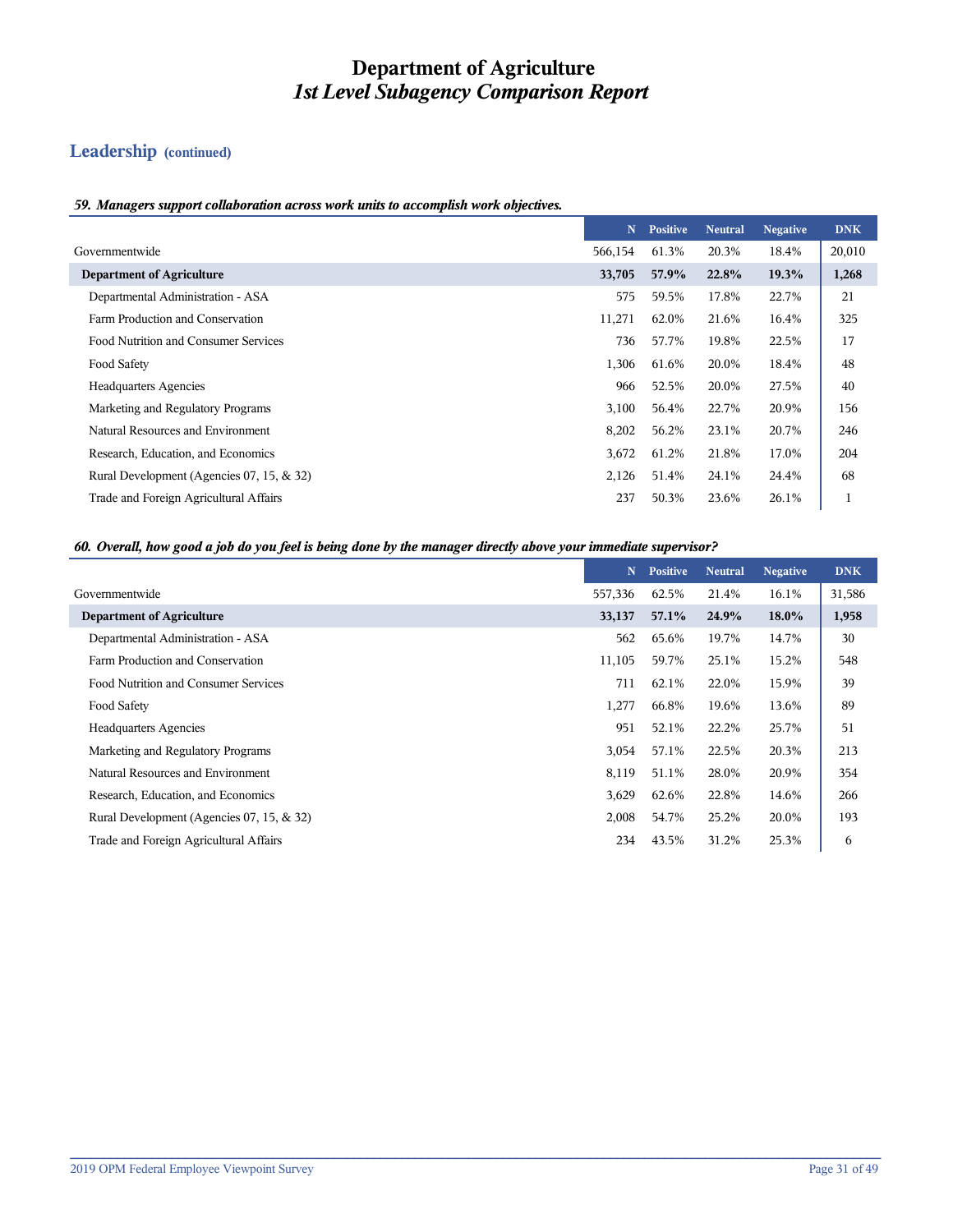## **Leadership (continued)**

#### *61. I have a high level of respect for my organization's senior leaders.*

|                                           | N       | <b>Positive</b> | <b>Neutral</b> | <b>Negative</b> | <b>DNK</b> |
|-------------------------------------------|---------|-----------------|----------------|-----------------|------------|
| Governmentwide                            | 579,632 | 57.2%           | 22.6%          | 20.2%           | 8,840      |
| <b>Department of Agriculture</b>          | 34,420  | $46.0\%$        | 26.7%          | 27.4%           | 648        |
| Departmental Administration - ASA         | 583     | 53.5%           | 21.9%          | 24.6%           | 6          |
| Farm Production and Conservation          | 11,427  | 50.3%           | 27.3%          | 22.4%           | 227        |
| Food Nutrition and Consumer Services      | 741     | 50.1%           | 24.1%          | 25.8%           | 6          |
| Food Safety                               | 1,340   | 55.2%           | 25.4%          | 19.3%           | 21         |
| <b>Headquarters Agencies</b>              | 989     | 45.2%           | 21.6%          | 33.2%           | 16         |
| Marketing and Regulatory Programs         | 3,191   | 49.1%           | 22.9%          | 28.0%           | 73         |
| Natural Resources and Environment         | 8,347   | 35.5%           | 28.2%          | 36.2%           | 123        |
| Research, Education, and Economics        | 3,807   | 48.7%           | 26.3%          | 25.0%           | 87         |
| Rural Development (Agencies 07, 15, & 32) | 2,150   | 44.9%           | 29.7%          | 25.4%           | 43         |
| Trade and Foreign Agricultural Affairs    | 238     | 44.0%           | 26.1%          | 29.9%           | 2          |

#### *62. Senior leaders demonstrate support for Work-Life programs.*

|                                           | N       | <b>Positive</b> | <b>Neutral</b> | <b>Negative</b> | <b>DNK</b> |
|-------------------------------------------|---------|-----------------|----------------|-----------------|------------|
| Governmentwide                            | 541,505 | 58.8%           | 24.0%          | 17.2%           | 46,639     |
| <b>Department of Agriculture</b>          | 32,019  | 49.8%           | 27.9%          | 22.3%           | 3,015      |
| Departmental Administration - ASA         | 555     | 46.6%           | 22.9%          | 30.5%           | 34         |
| Farm Production and Conservation          | 10,606  | 52.4%           | 29.4%          | 18.2%           | 1,025      |
| Food Nutrition and Consumer Services      | 712     | 55.1%           | 20.8%          | 24.2%           | 38         |
| Food Safety                               | 1,243   | 48.6%           | 26.2%          | 25.1%           | 118        |
| <b>Headquarters Agencies</b>              | 945     | 45.6%           | 23.7%          | 30.7%           | 55         |
| Marketing and Regulatory Programs         | 2,910   | 47.0%           | 26.7%          | 26.3%           | 350        |
| Natural Resources and Environment         | 7,929   | 48.7%           | 26.7%          | 24.6%           | 538        |
| Research, Education, and Economics        | 3,440   | 52.6%           | 28.4%          | 19.0%           | 450        |
| Rural Development (Agencies 07, 15, & 32) | 2,021   | 46.9%           | 29.5%          | 23.6%           | 171        |
| Trade and Foreign Agricultural Affairs    | 224     | 38.4%           | 20.7%          | 40.9%           | 15         |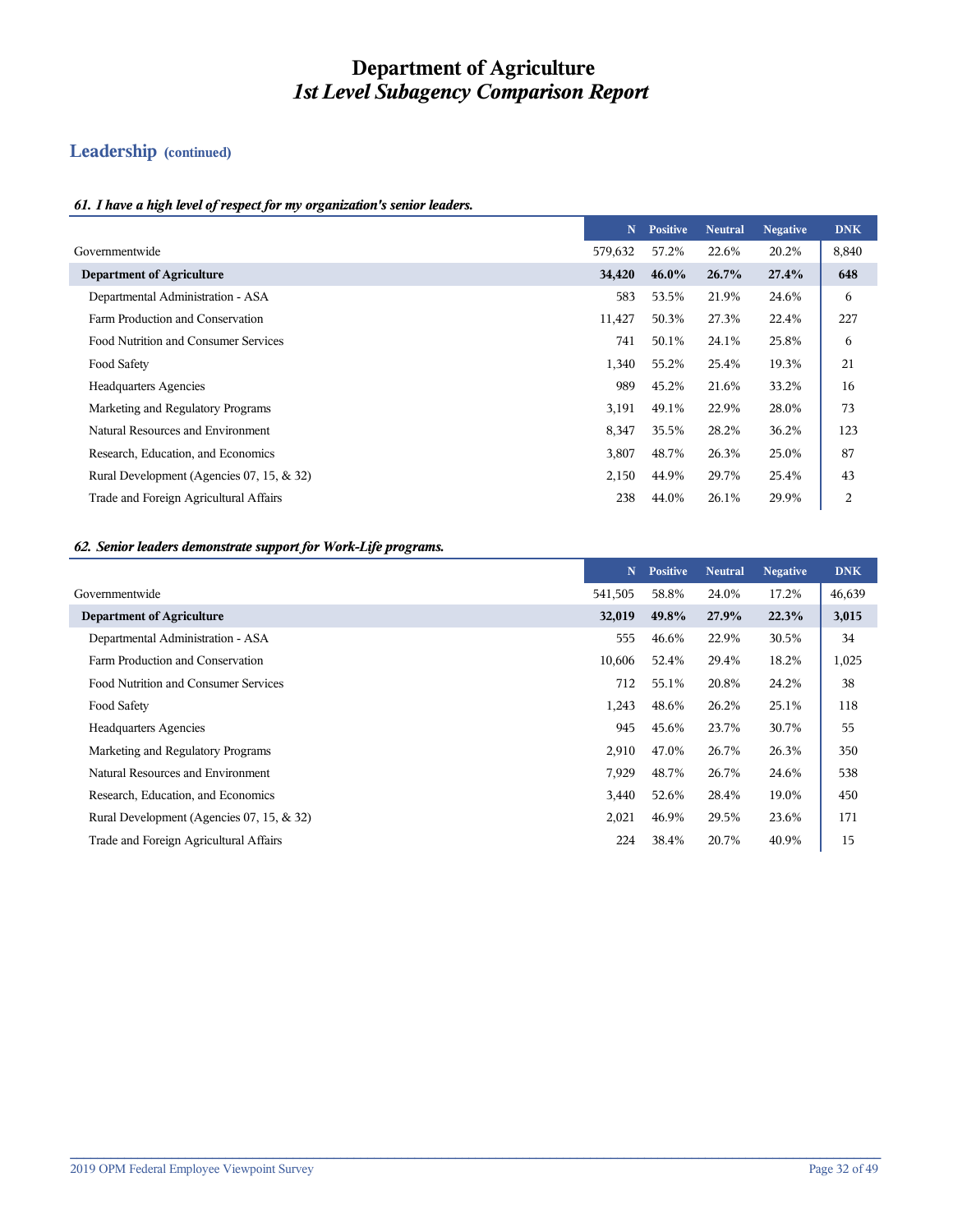## **My Satisfaction**

#### *63. How satisfied are you with your involvement in decisions that affect your work?*

|                                           | N       | <b>Positive</b> | <b>Neutral</b> | <b>Negative</b> |
|-------------------------------------------|---------|-----------------|----------------|-----------------|
| Governmentwide                            | 585,087 | 54.8%           | 21.9%          | 23.3%           |
| <b>Department of Agriculture</b>          | 34,853  | 49.3%           | 24.0%          | 26.7%           |
| Departmental Administration - ASA         | 588     | 51.7%           | 23.2%          | 25.1%           |
| Farm Production and Conservation          | 11,591  | 51.2%           | 25.8%          | 23.1%           |
| Food Nutrition and Consumer Services      | 743     | 51.3%           | 19.8%          | 28.9%           |
| Food Safety                               | 1,352   | 49.5%           | 24.8%          | 25.7%           |
| <b>Headquarters Agencies</b>              | 1,001   | 45.8%           | 22.4%          | 31.8%           |
| Marketing and Regulatory Programs         | 3,237   | 49.8%           | 23.0%          | 27.2%           |
| Natural Resources and Environment         | 8,412   | 45.1%           | 22.9%          | 32.0%           |
| Research, Education, and Economics        | 3,868   | 53.2%           | 22.5%          | 24.4%           |
| Rural Development (Agencies 07, 15, & 32) | 2,185   | 44.9%           | 26.1%          | 29.0%           |
| Trade and Foreign Agricultural Affairs    | 236     | 41.0%           | 25.1%          | 33.9%           |

#### *64. How satisfied are you with the information you receive from management on what's going on in your organization?*

|                                           | N       | <b>Positive</b> | <b>Neutral</b> | <b>Negative</b> |
|-------------------------------------------|---------|-----------------|----------------|-----------------|
|                                           | 584,983 | 52.3%           | 22.4%          | 25.3%           |
| <b>Department of Agriculture</b>          | 34,846  | 43.3%           | 25.3%          | 31.3%           |
| Departmental Administration - ASA         | 588     | 51.1%           | 23.0%          | 25.9%           |
| Farm Production and Conservation          | 11,588  | 42.0%           | 26.3%          | 31.7%           |
| Food Nutrition and Consumer Services      | 746     | 46.9%           | 24.5%          | 28.7%           |
|                                           | 1,352   | 51.2%           | 25.1%          | 23.7%           |
| <b>Headquarters Agencies</b>              | 1,004   | 40.0%           | 19.7%          | 40.3%           |
| Marketing and Regulatory Programs         | 3,237   | 46.4%           | 24.3%          | 29.2%           |
| Natural Resources and Environment         | 8,394   | 39.6%           | 26.4%          | 34.1%           |
| Research, Education, and Economics        | 3,872   | 45.6%           | 25.9%          | 28.5%           |
| Rural Development (Agencies 07, 15, & 32) | 2,189   | 37.4%           | 21.4%          | 41.3%           |
| Trade and Foreign Agricultural Affairs    | 236     | 41.5%           | 22.3%          | 36.2%           |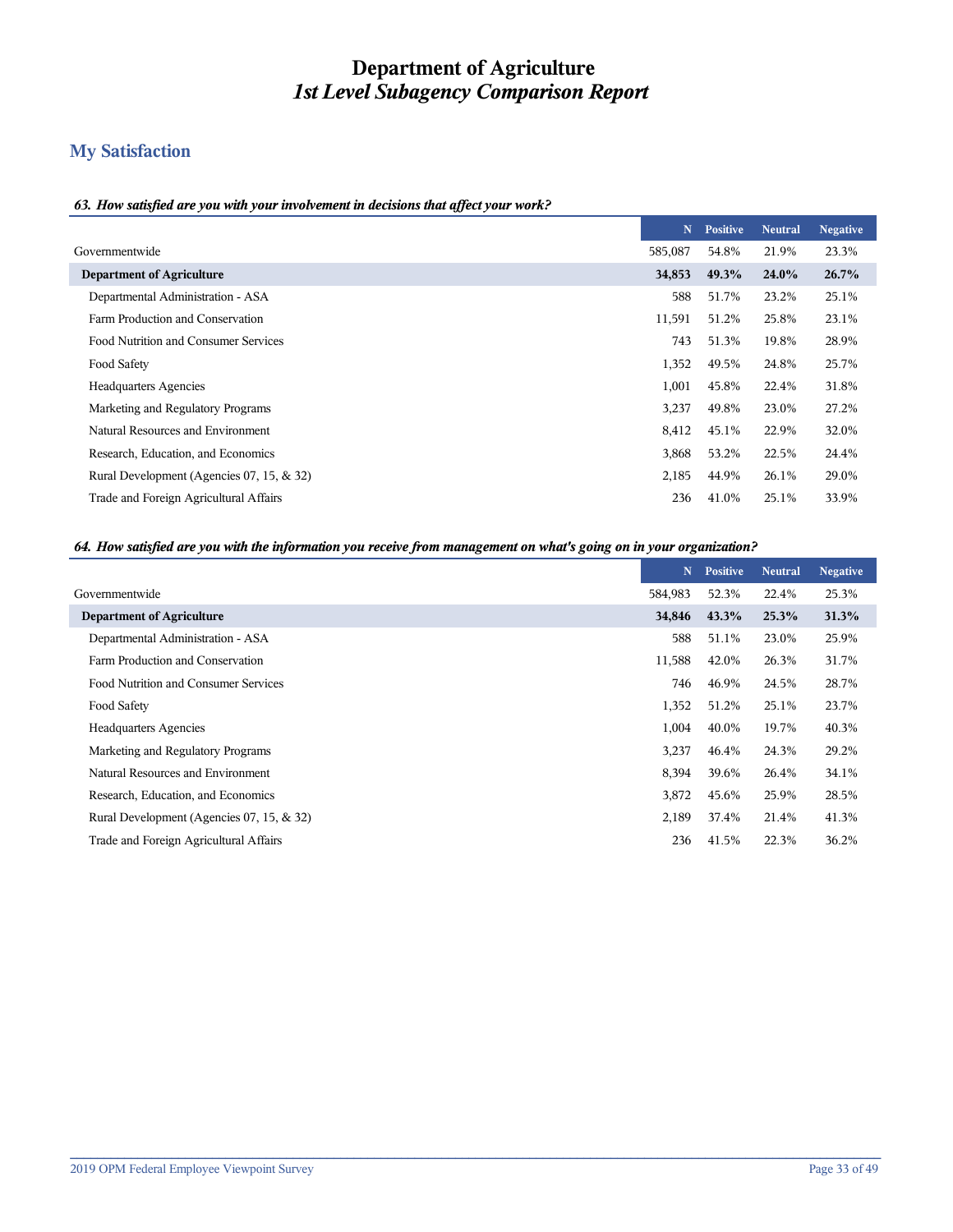# **My Satisfaction (continued)**

#### *65. How satisfied are you with the recognition you receive for doing a good job?*

|                                           | N       | <b>Positive</b> | <b>Neutral</b> | <b>Negative</b> |
|-------------------------------------------|---------|-----------------|----------------|-----------------|
| Governmentwide                            | 584,700 | 53.4%           | 22.5%          | 24.1%           |
| <b>Department of Agriculture</b>          | 34,844  | 48.1%           | 25.5%          | 26.5%           |
| Departmental Administration - ASA         | 589     | 53.6%           | 24.6%          | 21.9%           |
| Farm Production and Conservation          | 11,586  | 48.8%           | 27.5%          | 23.7%           |
| Food Nutrition and Consumer Services      | 744     | 52.5%           | 22.8%          | 24.7%           |
| Food Safety                               | 1,352   | 52.4%           | 22.3%          | 25.3%           |
| <b>Headquarters Agencies</b>              | 1,003   | 49.8%           | 22.0%          | 28.3%           |
| Marketing and Regulatory Programs         | 3,237   | 47.8%           | 24.1%          | 28.1%           |
| Natural Resources and Environment         | 8,394   | 43.6%           | 25.5%          | 30.9%           |
| Research, Education, and Economics        | 3,876   | 53.8%           | 23.0%          | 23.2%           |
| Rural Development (Agencies 07, 15, & 32) | 2,186   | 47.9%           | 27.5%          | 24.6%           |
| Trade and Foreign Agricultural Affairs    | 237     | 40.0%           | 26.8%          | 33.3%           |

#### *66. How satisfied are you with the policies and practices of your senior leaders?*

|                                           | N       | <b>Positive</b> | Neutral | <b>Negative</b> |
|-------------------------------------------|---------|-----------------|---------|-----------------|
| Governmentwide                            | 584,390 | 46.8%           | 28.4%   | 24.8%           |
| <b>Department of Agriculture</b>          | 34,831  | $35.2\%$        | 31.8%   | <b>33.0%</b>    |
| Departmental Administration - ASA         | 588     | 39.8%           | 29.2%   | 31.0%           |
| Farm Production and Conservation          | 11,583  | 37.7%           | 33.8%   | 28.4%           |
| Food Nutrition and Consumer Services      | 745     | 39.6%           | 26.5%   | 33.9%           |
| Food Safety                               | 1,350   | 43.0%           | 33.0%   | 24.0%           |
| <b>Headquarters Agencies</b>              | 1,005   | 34.4%           | 24.8%   | 40.8%           |
| Marketing and Regulatory Programs         | 3,237   | 37.6%           | 29.9%   | 32.5%           |
| Natural Resources and Environment         | 8,389   | 27.3%           | 31.4%   | 41.3%           |
| Research, Education, and Economics        | 3,873   | 38.1%           | 31.8%   | 30.0%           |
| Rural Development (Agencies 07, 15, & 32) | 2,183   | 33.2%           | 32.9%   | 33.9%           |
| Trade and Foreign Agricultural Affairs    | 236     | 31.7%           | 28.8%   | 39.5%           |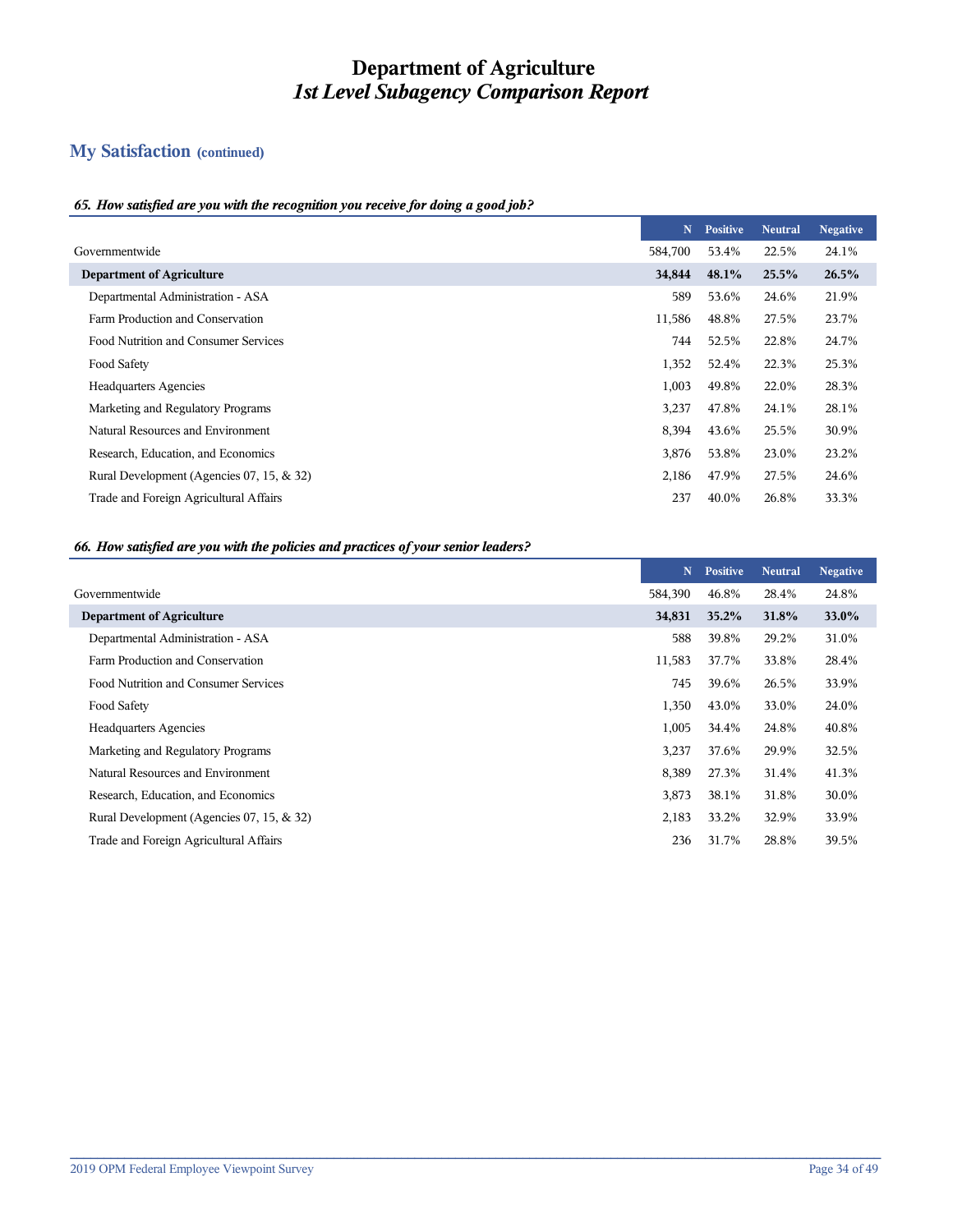# **My Satisfaction (continued)**

#### *67. How satisfied are you with your opportunity to get a better job in your organization?*

|                                           | N       | <b>Positive</b> | <b>Neutral</b> | <b>Negative</b> |
|-------------------------------------------|---------|-----------------|----------------|-----------------|
| Governmentwide                            | 584,169 | 40.7%           | 27.0%          | 32.3%           |
| <b>Department of Agriculture</b>          | 34,829  | 37.7%           | 28.3%          | <b>34.0%</b>    |
| Departmental Administration - ASA         | 589     | 31.2%           | 31.1%          | 37.7%           |
| Farm Production and Conservation          | 11,589  | 39.6%           | 29.1%          | 31.3%           |
| Food Nutrition and Consumer Services      | 743     | 32.1%           | 26.4%          | 41.5%           |
| Food Safety                               | 1,346   | 42.0%           | 27.6%          | 30.4%           |
| <b>Headquarters Agencies</b>              | 1,003   | 29.3%           | 28.7%          | 42.0%           |
| Marketing and Regulatory Programs         | 3,243   | 35.5%           | 25.7%          | 38.8%           |
| Natural Resources and Environment         | 8,387   | 36.5%           | 27.5%          | 36.0%           |
| Research, Education, and Economics        | 3,874   | 31.8%           | 32.3%          | 35.9%           |
| Rural Development (Agencies 07, 15, & 32) | 2,179   | 34.2%           | 29.0%          | 36.8%           |
| Trade and Foreign Agricultural Affairs    | 236     | 29.3%           | 27.2%          | 43.5%           |
|                                           |         |                 |                |                 |

#### *68. How satisfied are you with the training you receive for your present job?*

|                                           | N       | <b>Positive</b> | <b>Neutral</b> | <b>Negative</b> |
|-------------------------------------------|---------|-----------------|----------------|-----------------|
| Governmentwide                            | 584,592 | 56.7%           | 22.3%          | 21.1%           |
| <b>Department of Agriculture</b>          | 34,823  | 53.2%           | 24.2%          | 22.6%           |
| Departmental Administration - ASA         | 585     | 49.1%           | 24.9%          | 26.0%           |
| Farm Production and Conservation          | 11,583  | 51.7%           | 24.7%          | 23.6%           |
| Food Nutrition and Consumer Services      | 744     | 51.2%           | 24.4%          | 24.4%           |
| Food Safety                               | 1,352   | 55.0%           | 23.0%          | 22.0%           |
| <b>Headquarters Agencies</b>              | 1,003   | 47.7%           | 25.5%          | 26.8%           |
| Marketing and Regulatory Programs         | 3,235   | 55.9%           | 24.0%          | 20.1%           |
| Natural Resources and Environment         | 8,388   | 53.0%           | 23.5%          | 23.6%           |
| Research, Education, and Economics        | 3,877   | 54.6%           | 26.9%          | 18.5%           |
| Rural Development (Agencies 07, 15, & 32) | 2,184   | 42.3%           | 26.7%          | 30.9%           |
| Trade and Foreign Agricultural Affairs    | 237     | 52.4%           | 22.3%          | 25.3%           |
|                                           |         |                 |                |                 |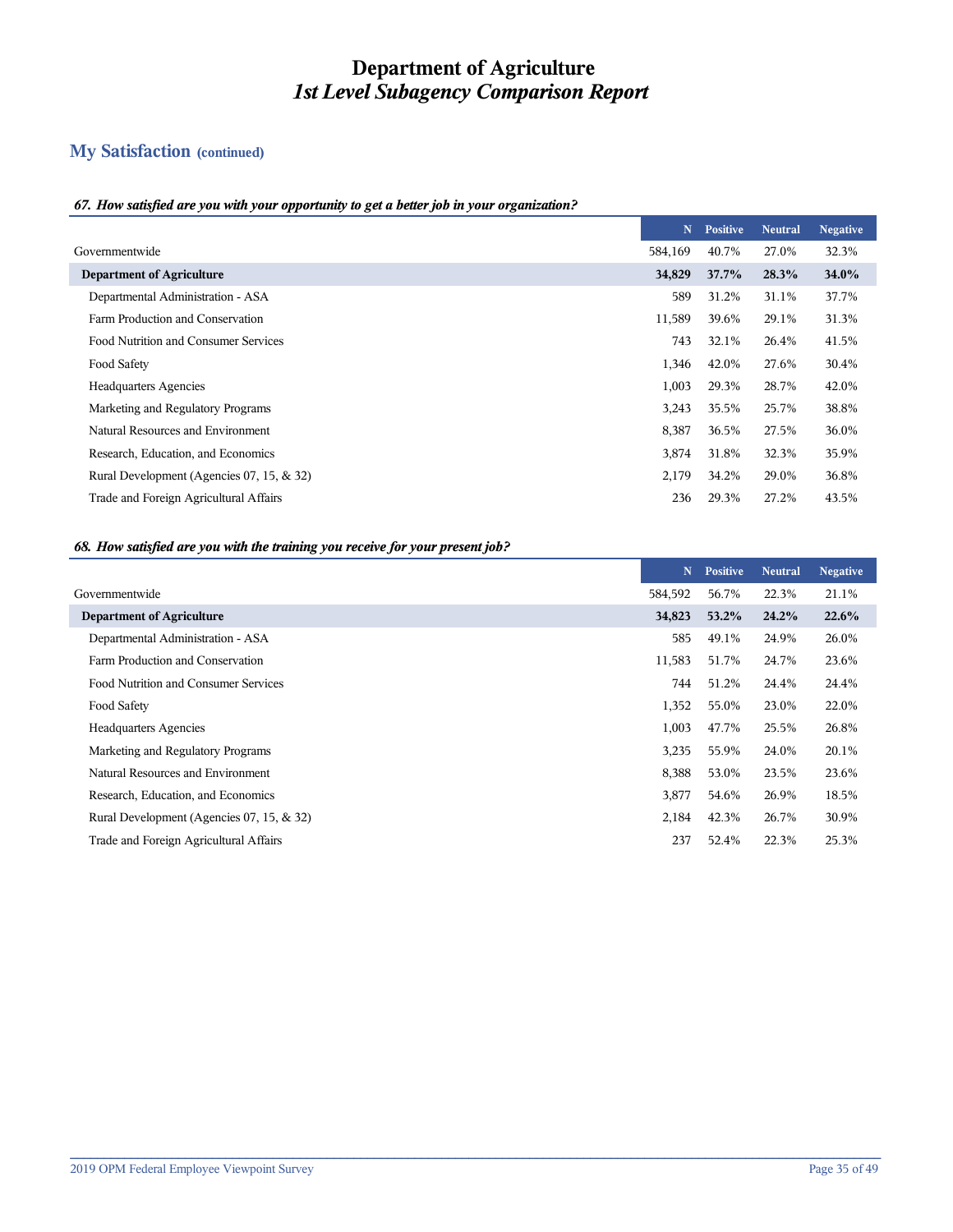## **My Satisfaction (continued)**

#### *69. Considering everything, how satisfied are you with your job?*

|                                           | N       | <b>Positive</b> | <b>Neutral</b> | <b>Negative</b> |
|-------------------------------------------|---------|-----------------|----------------|-----------------|
| Governmentwide                            | 584,624 | 68.6%           | 16.5%          | 14.9%           |
| <b>Department of Agriculture</b>          | 34,816  | 65.5%           | $18.0\%$       | $16.4\%$        |
| Departmental Administration - ASA         | 586     | 64.1%           | 16.7%          | 19.2%           |
| Farm Production and Conservation          | 11,585  | 68.0%           | 18.5%          | 13.5%           |
| Food Nutrition and Consumer Services      | 748     | 62.6%           | 19.5%          | 17.9%           |
| Food Safety                               | 1,352   | 65.1%           | 18.9%          | 16.0%           |
| <b>Headquarters Agencies</b>              | 1,000   | 60.9%           | 18.9%          | 20.2%           |
| Marketing and Regulatory Programs         | 3,227   | 65.7%           | 17.1%          | 17.2%           |
| Natural Resources and Environment         | 8,384   | 61.3%           | 19.0%          | 19.8%           |
| Research, Education, and Economics        | 3,877   | 66.9%           | 17.5%          | 15.5%           |
| Rural Development (Agencies 07, 15, & 32) | 2,183   | 63.1%           | 19.6%          | 17.3%           |
| Trade and Foreign Agricultural Affairs    | 236     | 59.9%           | 14.6%          | 25.6%           |
|                                           |         |                 |                |                 |

#### *70. Considering everything, how satisfied are you with your pay?*

|                                           | N       | <b>Positive</b> | <b>Neutral</b> | <b>Negative</b> |
|-------------------------------------------|---------|-----------------|----------------|-----------------|
| Governmentwide                            | 584,219 | 63.3%           | 16.2%          | 20.5%           |
| <b>Department of Agriculture</b>          | 34,809  | 59.7%           | 17.5%          | 22.8%           |
| Departmental Administration - ASA         | 586     | 67.1%           | 17.6%          | 15.3%           |
| Farm Production and Conservation          | 11,591  | 61.5%           | 18.2%          | 20.3%           |
| Food Nutrition and Consumer Services      | 746     | 71.0%           | 14.2%          | 14.8%           |
| Food Safety                               | 1,351   | 65.2%           | 15.7%          | 19.0%           |
| <b>Headquarters Agencies</b>              | 1,002   | 67.3%           | 16.3%          | 16.4%           |
| Marketing and Regulatory Programs         | 3,236   | 60.5%           | 16.7%          | 22.8%           |
| Natural Resources and Environment         | 8,375   | 53.9%           | 17.4%          | 28.7%           |
| Research, Education, and Economics        | 3,871   | 59.2%           | 17.3%          | 23.5%           |
| Rural Development (Agencies 07, 15, & 32) | 2,182   | 63.0%           | 17.0%          | 19.9%           |
| Trade and Foreign Agricultural Affairs    | 236     | 60.9%           | 18.1%          | 21.0%           |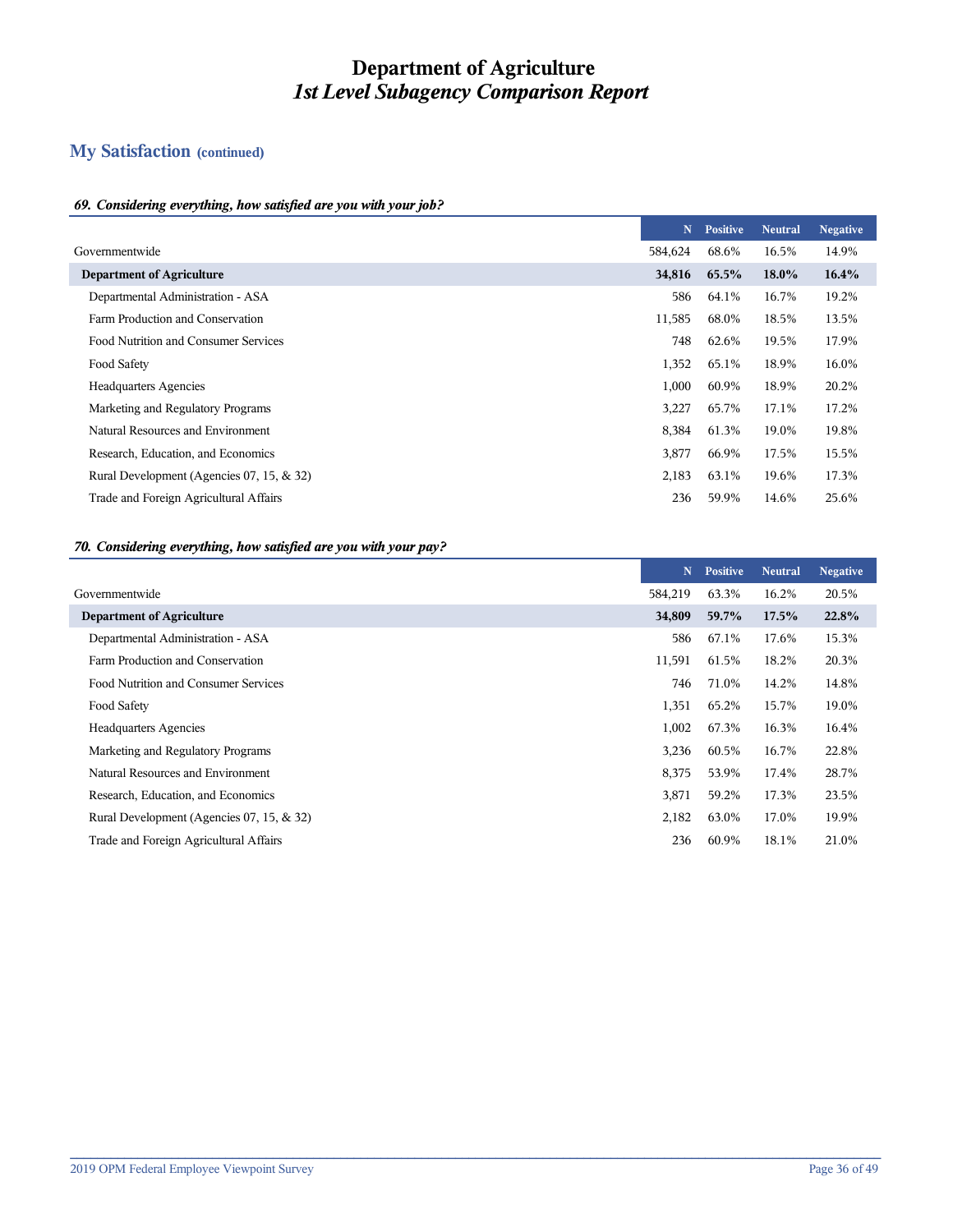## **My Satisfaction (continued)**

#### *71. Considering everything, how satisfied are you with your organization?*

|                                           | N       | <b>Positive</b> | <b>Neutral</b> | <b>Negative</b> |
|-------------------------------------------|---------|-----------------|----------------|-----------------|
| Governmentwide                            | 581,919 | 61.0%           | 20.1%          | 18.9%           |
| <b>Department of Agriculture</b>          | 34,711  | 52.9%           | 22.6%          | 24.5%           |
| Departmental Administration - ASA         | 582     | 58.2%           | 19.2%          | 22.5%           |
| Farm Production and Conservation          | 11,579  | 58.1%           | 22.6%          | 19.2%           |
| Food Nutrition and Consumer Services      | 742     | 54.7%           | 21.8%          | 23.4%           |
| Food Safety                               | 1,338   | 58.2%           | 22.7%          | 19.0%           |
| <b>Headquarters Agencies</b>              | 991     | 47.3%           | 21.1%          | 31.6%           |
| Marketing and Regulatory Programs         | 3,230   | 55.1%           | 21.8%          | 23.1%           |
| Natural Resources and Environment         | 8,363   | 44.2%           | 23.1%          | 32.7%           |
| Research, Education, and Economics        | 3,857   | 53.0%           | 24.2%          | 22.8%           |
| Rural Development (Agencies 07, 15, & 32) | 2,179   | 50.7%           | 23.0%          | 26.3%           |
| Trade and Foreign Agricultural Affairs    | 234     | 45.6%           | 20.1%          | 34.3%           |

## **Performance**

#### *72. Currently, in my work unit poor performers usually:*

|                                           | N       | Remain<br>In Work<br><b>Unit And</b><br>Improve<br>Over<br><b>Time</b> | Remain<br>In Work<br><b>Unit And</b><br><b>Continue</b><br><b>To</b><br>Under-<br>perform | Leave<br>Work<br>Unit-<br><b>Removed or</b><br><b>Transferred</b> | Leave<br>Work<br>Unit-<br>Quit | No Poor<br><b>Performers</b><br>In Work<br>Unit | Do Not<br><b>Know</b> |
|-------------------------------------------|---------|------------------------------------------------------------------------|-------------------------------------------------------------------------------------------|-------------------------------------------------------------------|--------------------------------|-------------------------------------------------|-----------------------|
| Governmentwide                            | 461,560 | 17.1%                                                                  | 55.5%                                                                                     | 8.1%                                                              | 2.1%                           | 17.1%                                           | 123,151               |
| <b>Department of Agriculture</b>          | 28,247  | 15.1%                                                                  | 58.0%                                                                                     | 6.3%                                                              | 2.1%                           | 18.6%                                           | 6,620                 |
| Departmental Administration - ASA         | 468     | 18.4%                                                                  | 51.0%                                                                                     | 6.5%                                                              | 2.6%                           | 21.5%                                           | 119                   |
| Farm Production and Conservation          | 9,577   | 15.5%                                                                  | 51.3%                                                                                     | 4.5%                                                              | 2.1%                           | 26.5%                                           | 2,021                 |
| Food Nutrition and Consumer Services      | 568     | 18.2%                                                                  | 50.9%                                                                                     | 5.7%                                                              | 2.9%                           | 22.4%                                           | 177                   |
| Food Safety                               | 1,134   | 20.7%                                                                  | 50.9%                                                                                     | 12.6%                                                             | $0.8\%$                        | 15.0%                                           | 219                   |
| <b>Headquarters Agencies</b>              | 799     | 15.2%                                                                  | 53.7%                                                                                     | 6.7%                                                              | 2.4%                           | 22.0%                                           | 201                   |
| Marketing and Regulatory Programs         | 2,602   | 17.1%                                                                  | 54.6%                                                                                     | 8.1%                                                              | 2.6%                           | 17.7%                                           | 638                   |
| Natural Resources and Environment         | 7,040   | 10.7%                                                                  | 69.5%                                                                                     | 7.3%                                                              | 2.0%                           | 10.5%                                           | 1,363                 |
| Research, Education, and Economics        | 3,002   | 19.1%                                                                  | 51.5%                                                                                     | 5.6%                                                              | 2.9%                           | 20.9%                                           | 884                   |
| Rural Development (Agencies 07, 15, & 32) | 1,710   | 15.5%                                                                  | 59.2%                                                                                     | 4.1%                                                              | 1.4%                           | 19.8%                                           | 474                   |
| Trade and Foreign Agricultural Affairs    | 197     | 11.1%                                                                  | 63.2%                                                                                     | 8.4%                                                              | 3.6%                           | 13.7%                                           | 40                    |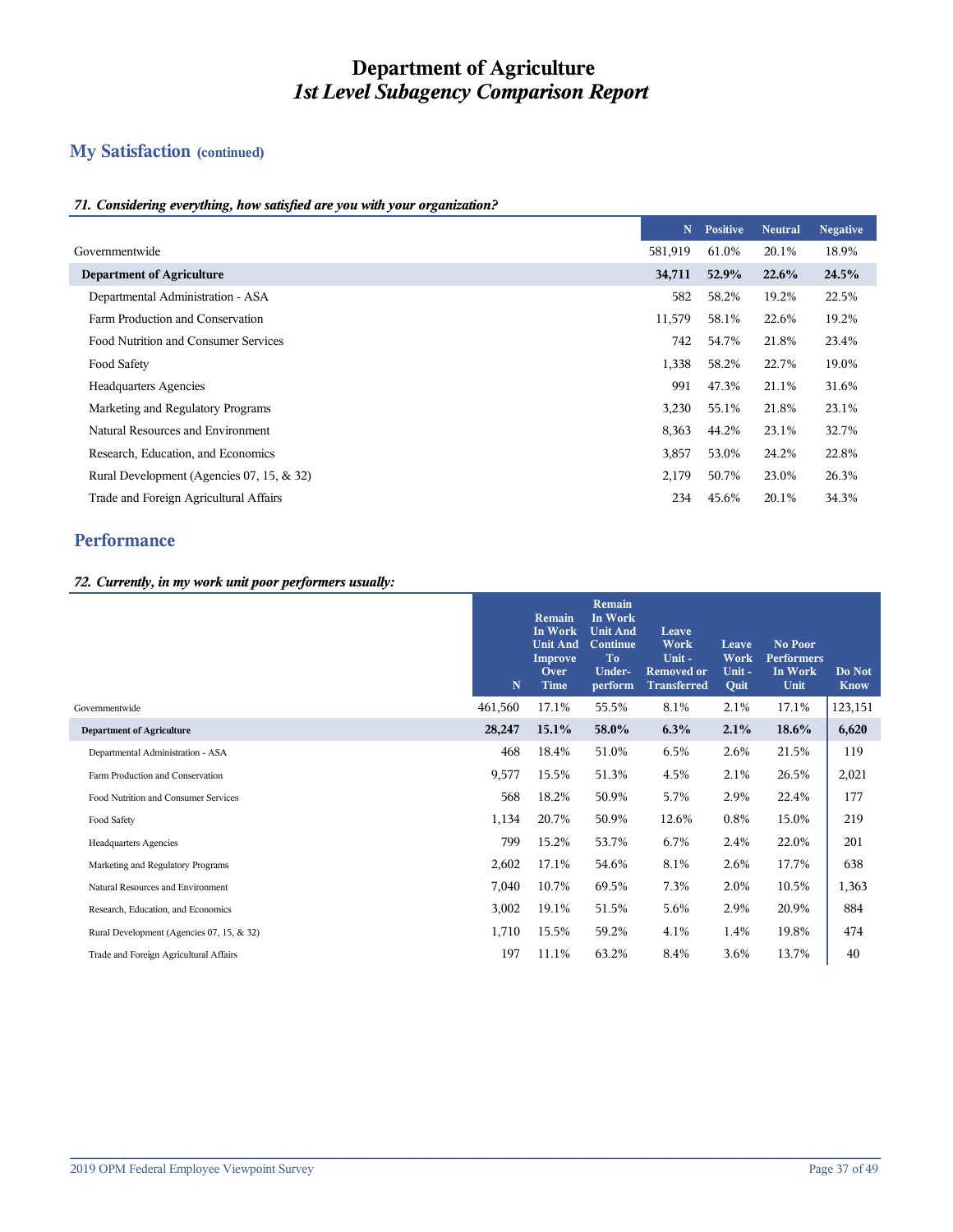## **Partial Government Shutdown**

*73. Which of the following best describes the impact of the partial government shutdown (December 22, 2018 - January 25, 2019) on your working/pay status?*

|                                           | $\mathbf N$ | No Impact<br>On<br>Working/<br><b>Pay Status</b> | No Work<br>And No<br>Pay Until<br>After<br><b>Shutdown</b> | Worked<br><b>Some But</b><br>No Pay<br><b>Until After</b><br>Shutdown | Worked<br><b>Entire</b><br><b>Shutdown</b><br><b>But No Pay</b><br><b>Until After</b> | Other |
|-------------------------------------------|-------------|--------------------------------------------------|------------------------------------------------------------|-----------------------------------------------------------------------|---------------------------------------------------------------------------------------|-------|
| Governmentwide                            | 583,875     | 53.7%                                            | 18.2%                                                      | 6.7%                                                                  | 17.3%                                                                                 | 4.1%  |
| <b>Department of Agriculture</b>          | 34,832      | 20.1%                                            | 42.9%                                                      | 20.5%                                                                 | 12.5%                                                                                 | 4.1%  |
| Departmental Administration - ASA         | 586         | 3.2%                                             | 73.9%                                                      | 13.8%                                                                 | 6.4%                                                                                  | 2.7%  |
| Farm Production and Conservation          | 11,593      | 44.0%                                            | 19.4%                                                      | 31.1%                                                                 | 1.4%                                                                                  | 4.1%  |
| Food Nutrition and Consumer Services      | 741         | 6.0%                                             | 83.8%                                                      | 4.8%                                                                  | 2.3%                                                                                  | 3.0%  |
| Food Safety                               | 1,354       | 4.5%                                             | 22.4%                                                      | 11.5%                                                                 | 59.4%                                                                                 | 2.3%  |
| <b>Headquarters Agencies</b>              | 996         | 11.2%                                            | 68.8%                                                      | 10.6%                                                                 | 6.7%                                                                                  | 2.7%  |
| Marketing and Regulatory Programs         | 3,245       | 38.3%                                            | 33.7%                                                      | 10.9%                                                                 | 7.9%                                                                                  | 9.2%  |
| Natural Resources and Environment         | 8,382       | 6.8%                                             | 55.9%                                                      | 26.0%                                                                 | 7.9%                                                                                  | 3.4%  |
| Research, Education, and Economics        | 3,884       | 6.2%                                             | 69.7%                                                      | 15.6%                                                                 | 5.2%                                                                                  | 3.3%  |
| Rural Development (Agencies 07, 15, & 32) | 2,181       | 5.8%                                             | 86.0%                                                      | 4.7%                                                                  | 1.3%                                                                                  | 2.2%  |
| Trade and Foreign Agricultural Affairs    | 237         | 3.6%                                             | 73.4%                                                      | 9.3%                                                                  | 11.1%                                                                                 | 2.6%  |

#### *74. How was your everyday work impacted during (if you worked) or after the partial government shutdown?*

|                                           | $\mathbf N$ | N <sub>0</sub><br>Impact | Slightly<br><b>Negative</b><br>Impact | <b>Moderately</b><br><b>Negative</b><br>Impact | <b>Very</b><br><b>Negative</b><br>Impact | <b>Extremely</b><br><b>Negative</b><br>Impact |
|-------------------------------------------|-------------|--------------------------|---------------------------------------|------------------------------------------------|------------------------------------------|-----------------------------------------------|
| Governmentwide                            | 576,262     | 44.9%                    | 16.0%                                 | 16.7%                                          | 12.1%                                    | 10.3%                                         |
| <b>Department of Agriculture</b>          | 34,021      | 16.4%                    | 16.2%                                 | 26.6%                                          | 22.8%                                    | 17.9%                                         |
| Departmental Administration - ASA         | 564         | 11.4%                    | 15.2%                                 | 28.9%                                          | 22.9%                                    | 21.6%                                         |
| Farm Production and Conservation          | 11,433      | 18.2%                    | 21.5%                                 | 28.1%                                          | 19.6%                                    | 12.5%                                         |
| Food Nutrition and Consumer Services      | 707         | 12.4%                    | 12.5%                                 | 29.0%                                          | 24.4%                                    | 21.7%                                         |
| Food Safety                               | 1,342       | 15.9%                    | 16.2%                                 | 25.4%                                          | 20.6%                                    | 21.9%                                         |
| <b>Headquarters Agencies</b>              | 968         | 16.6%                    | 16.9%                                 | 27.7%                                          | 20.1%                                    | 18.6%                                         |
| Marketing and Regulatory Programs         | 3,158       | 25.5%                    | 16.4%                                 | 24.0%                                          | 19.9%                                    | 14.1%                                         |
| Natural Resources and Environment         | 8,142       | 11.7%                    | 12.9%                                 | 27.4%                                          | 27.0%                                    | 20.9%                                         |
| Research, Education, and Economics        | 3,777       | 9.1%                     | 13.3%                                 | 28.3%                                          | 27.3%                                    | 22.0%                                         |
| Rural Development (Agencies 07, 15, & 32) | 2,072       | 12.6%                    | 15.7%                                 | 27.1%                                          | 22.2%                                    | 22.3%                                         |
| Trade and Foreign Agricultural Affairs    | 228         | 8.6%                     | 11.1%                                 | 26.3%                                          | 31.8%                                    | 22.2%                                         |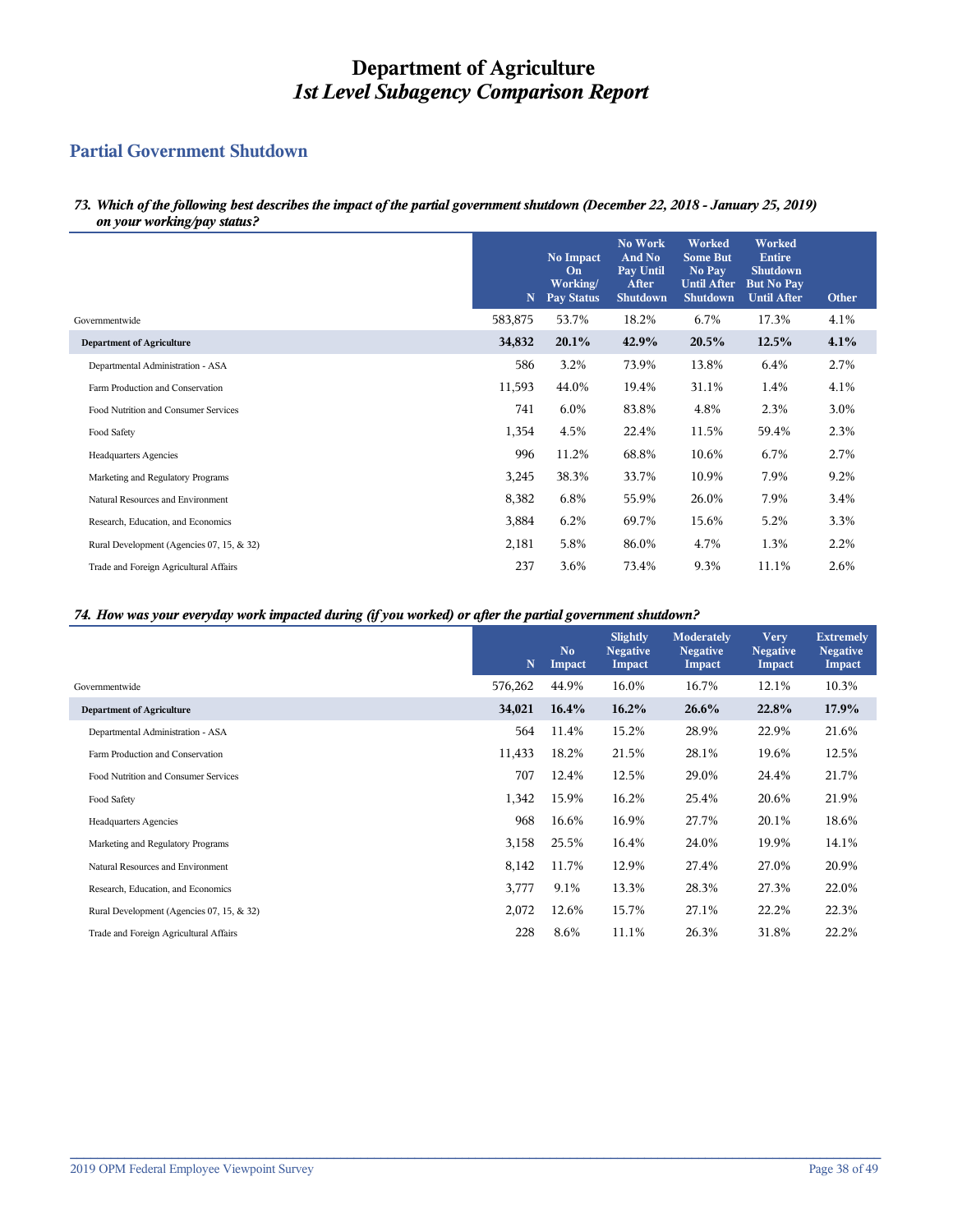## **Partial Government Shutdown (continued)**

#### *75. In what ways did the partial government shutdown negatively affect your work? (Check all that apply)*

|                                                                         | $\mathbf N$ | Unmanage-<br>able<br>Workload | <b>Missed</b><br><b>Deadlines</b> | Unrecover-<br>able<br>Loss of<br>Work | Reduced<br><b>Customer</b><br><b>Service</b> | <b>Delayed</b><br>Work |
|-------------------------------------------------------------------------|-------------|-------------------------------|-----------------------------------|---------------------------------------|----------------------------------------------|------------------------|
| Governmentwide                                                          | 324,309     | 29.6%                         | 45.8%                             | 20.7%                                 | 47.9%                                        | 66.7%                  |
| <b>Department of Agriculture</b>                                        | 28,445      | 42.1%                         | 63.4%                             | 31.8%                                 | 61.6%                                        | 78.3%                  |
| Departmental Administration - ASA                                       | 499         | 47.7%                         | 78.4%                             | 33.9%                                 | 59.8%                                        | 84.5%                  |
| Farm Production and Conservation                                        | 9,304       | 34.4%                         | 58.5%                             | 18.4%                                 | 74.2%                                        | 78.4%                  |
| Food Nutrition and Consumer Services                                    | 618         | 52.0%                         | 80.8%                             | 30.1%                                 | 64.2%                                        | 86.8%                  |
| Food Safety                                                             | 1,103       | 34.3%                         | 38.2%                             | 16.0%                                 | 50.0%                                        | 55.5%                  |
| <b>Headquarters Agencies</b>                                            | 806         | 41.8%                         | 63.6%                             | 22.2%                                 | 47.5%                                        | 86.8%                  |
| Marketing and Regulatory Programs                                       | 2,394       | 36.9%                         | 60.1%                             | 27.7%                                 | 68.6%                                        | 77.5%                  |
| Natural Resources and Environment                                       | 7,201       | 52.4%                         | 73.9%                             | 48.5%                                 | 61.7%                                        | 86.1%                  |
| Research, Education, and Economics                                      | 3,431       | 42.7%                         | 68.3%                             | 43.9%                                 | 38.6%                                        | 87.4%                  |
| Rural Development (Agencies 07, 15, & 32)                               | 1,799       | 54.8%                         | 79.0%                             | 28.5%                                 | 76.3%                                        | 87.0%                  |
| Trade and Foreign Agricultural Affairs                                  | 208         | 45.5%                         | 81.2%                             | 48.1%                                 | 71.5%                                        | 84.6%                  |
| If the response to item 74 was "It had no impact", item 75 was skipped. |             |                               |                                   |                                       |                                              | (continued)            |

#### *75. In what ways did the partial government shutdown negatively affect your work? (Check all that apply) (continued)*

|                                           | $\mathbf N$ | <b>Reduced</b><br>Work<br>Quality | <b>Cutback Of</b><br><b>Critical</b><br>Work | <b>Time Lost</b><br><b>Restarting</b><br>Work | <b>Unmet</b><br><b>Statutory</b><br>Require-<br>ments | Other |
|-------------------------------------------|-------------|-----------------------------------|----------------------------------------------|-----------------------------------------------|-------------------------------------------------------|-------|
| Governmentwide                            | 324,309     | 31.9%                             | 25.4%                                        | 42.0%                                         | 12.4%                                                 | 27.3% |
| <b>Department of Agriculture</b>          | 28,445      | $36.6\%$                          | 29.2%                                        | 56.7%                                         | $15.6\%$                                              | 20.0% |
| Departmental Administration - ASA         | 499         | 34.5%                             | 27.3%                                        | 72.7%                                         | 21.3%                                                 | 14.2% |
| Farm Production and Conservation          | 9,304       | 30.5%                             | 21.2%                                        | 44.6%                                         | 15.0%                                                 | 17.2% |
| Food Nutrition and Consumer Services      | 618         | 34.2%                             | 30.8%                                        | 70.4%                                         | 22.2%                                                 | 10.6% |
| Food Safety                               | 1,103       | 35.8%                             | 22.8%                                        | 33.5%                                         | 10.1%                                                 | 35.2% |
| <b>Headquarters Agencies</b>              | 806         | 26.7%                             | 22.2%                                        | 63.0%                                         | 20.8%                                                 | 13.2% |
| Marketing and Regulatory Programs         | 2,394       | 36.0%                             | 31.8%                                        | 52.3%                                         | 14.3%                                                 | 22.9% |
| Natural Resources and Environment         | 7,201       | 44.6%                             | 39.8%                                        | 72.0%                                         | 17.1%                                                 | 18.2% |
| Research, Education, and Economics        | 3,431       | 35.1%                             | 33.3%                                        | 69.9%                                         | 9.9%                                                  | 14.3% |
| Rural Development (Agencies 07, 15, & 32) | 1,799       | 36.3%                             | 21.3%                                        | 60.9%                                         | 25.8%                                                 | 10.7% |
| Trade and Foreign Agricultural Affairs    | 208         | 42.4%                             | 47.4%                                        | 69.2%                                         | 15.4%                                                 | 15.0% |
|                                           |             |                                   |                                              |                                               |                                                       |       |

**\_\_\_\_\_\_\_\_\_\_\_\_\_\_\_\_\_\_\_\_\_\_\_\_\_\_\_\_\_\_\_\_\_\_\_\_\_\_\_\_\_\_\_\_\_\_\_\_\_\_\_\_\_\_\_\_\_\_\_\_\_\_\_\_\_\_\_\_\_\_\_\_\_\_\_\_\_\_\_\_\_\_\_\_\_\_\_\_\_\_\_\_\_\_\_\_\_\_\_\_\_\_\_\_\_\_\_\_\_\_\_\_\_\_\_\_\_\_\_\_**

*If the response to item 74 was "It had no impact", item 75 was skipped.*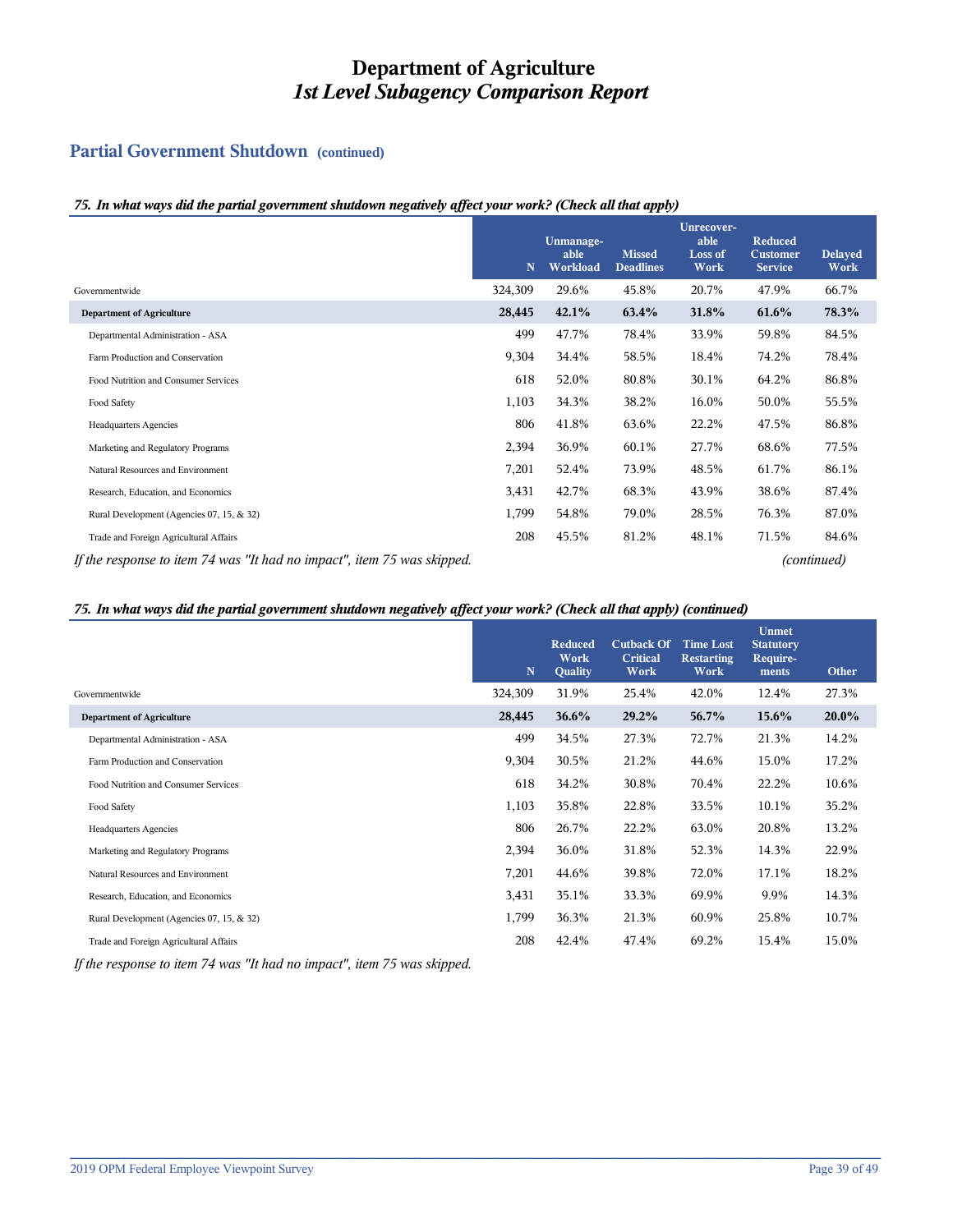## **Partial Government Shutdown (continued)**

#### *76. Are you looking for another job because of the partial government shutdown?*

|                                           | N       | Looking<br><b>Specifically</b><br><b>Because Of</b><br><b>Shutdown</b> | <b>Looking But</b><br><b>Shutdown Is</b><br>Only One Of<br><b>The Reasons</b> | <b>Looking But</b><br><b>Shutdown</b><br>Had No<br><b>Influence</b> | <b>Not Looking</b><br>Currently |
|-------------------------------------------|---------|------------------------------------------------------------------------|-------------------------------------------------------------------------------|---------------------------------------------------------------------|---------------------------------|
| Governmentwide                            | 579,912 | 1.5%                                                                   | 8.0%                                                                          | 19.8%                                                               | 70.7%                           |
| <b>Department of Agriculture</b>          | 34,582  | 1.8%                                                                   | 11.5%                                                                         | 15.2%                                                               | 71.5%                           |
| Departmental Administration - ASA         | 584     | 3.9%                                                                   | 14.1%                                                                         | 19.7%                                                               | 62.2%                           |
| Farm Production and Conservation          | 11,514  | 0.9%                                                                   | 7.6%                                                                          | 12.7%                                                               | 78.8%                           |
| Food Nutrition and Consumer Services      | 737     | 2.1%                                                                   | 17.0%                                                                         | 17.0%                                                               | 64.0%                           |
| Food Safety                               | 1,345   | 3.2%                                                                   | 13.5%                                                                         | 16.5%                                                               | 66.8%                           |
| <b>Headquarters Agencies</b>              | 990     | 1.6%                                                                   | 11.4%                                                                         | 17.0%                                                               | 70.0%                           |
| Marketing and Regulatory Programs         | 3,211   | 1.8%                                                                   | 11.5%                                                                         | 19.7%                                                               | 67.0%                           |
| Natural Resources and Environment         | 8,334   | 2.1%                                                                   | 15.1%                                                                         | 18.0%                                                               | 64.8%                           |
| Research, Education, and Economics        | 3,851   | 2.2%                                                                   | 13.6%                                                                         | 12.4%                                                               | 71.9%                           |
| Rural Development (Agencies 07, 15, & 32) | 2,161   | 1.3%                                                                   | 10.7%                                                                         | 16.2%                                                               | 71.8%                           |
| Trade and Foreign Agricultural Affairs    | 233     | 1.6%                                                                   | 13.4%                                                                         | 27.9%                                                               | 57.1%                           |

#### *77. My agency provided the support (e.g., communication, assistance, guidance) I needed during the partial government shutdown.*

|                                           | N       | <b>Strongly</b><br>Agree | Agree | <b>Neither</b><br>Agree<br>nor<br><b>Disagree</b> | <b>Disagree</b> | <b>Strongly</b><br><b>Disagree</b> | N <sub>o</sub><br><b>Support</b><br><b>Required</b> |
|-------------------------------------------|---------|--------------------------|-------|---------------------------------------------------|-----------------|------------------------------------|-----------------------------------------------------|
| Governmentwide                            | 464,251 | 23.9%                    | 40.3% | 22.0%                                             | 7.7%            | $6.1\%$                            | 117,730                                             |
| <b>Department of Agriculture</b>          | 33,364  | 16.4%                    | 39.6% | 23.0%                                             | 12.1%           | $9.0\%$                            | 1,365                                               |
| Departmental Administration - ASA         | 564     | 15.0%                    | 28.2% | 25.7%                                             | 14.3%           | 16.9%                              | 22                                                  |
| Farm Production and Conservation          | 10,983  | 14.8%                    | 43.9% | 22.5%                                             | 11.4%           | 7.5%                               | 563                                                 |
| Food Nutrition and Consumer Services      | 729     | 21.6%                    | 38.7% | 21.6%                                             | 11.4%           | $6.6\%$                            | 16                                                  |
| Food Safety                               | 1,331   | 19.6%                    | 40.0% | 20.5%                                             | 12.4%           | 7.5%                               | 21                                                  |
| <b>Headquarters Agencies</b>              | 965     | 23.1%                    | 37.0% | 21.0%                                             | 9.8%            | 9.1%                               | 32                                                  |
| Marketing and Regulatory Programs         | 3,009   | 18.2%                    | 37.1% | 22.8%                                             | 12.2%           | 9.7%                               | 221                                                 |
| Natural Resources and Environment         | 8,133   | 15.7%                    | 39.9% | 22.8%                                             | 12.5%           | 9.2%                               | 232                                                 |
| Research, Education, and Economics        | 3,759   | 15.2%                    | 39.1% | 24.6%                                             | 11.8%           | 9.3%                               | 113                                                 |
| Rural Development (Agencies 07, 15, & 32) | 2,068   | 12.3%                    | 34.1% | 26.1%                                             | 15.4%           | 12.1%                              | 102                                                 |
| Trade and Foreign Agricultural Affairs    | 229     | 17.6%                    | 35.7% | 20.8%                                             | 15.0%           | 10.9%                              | 6                                                   |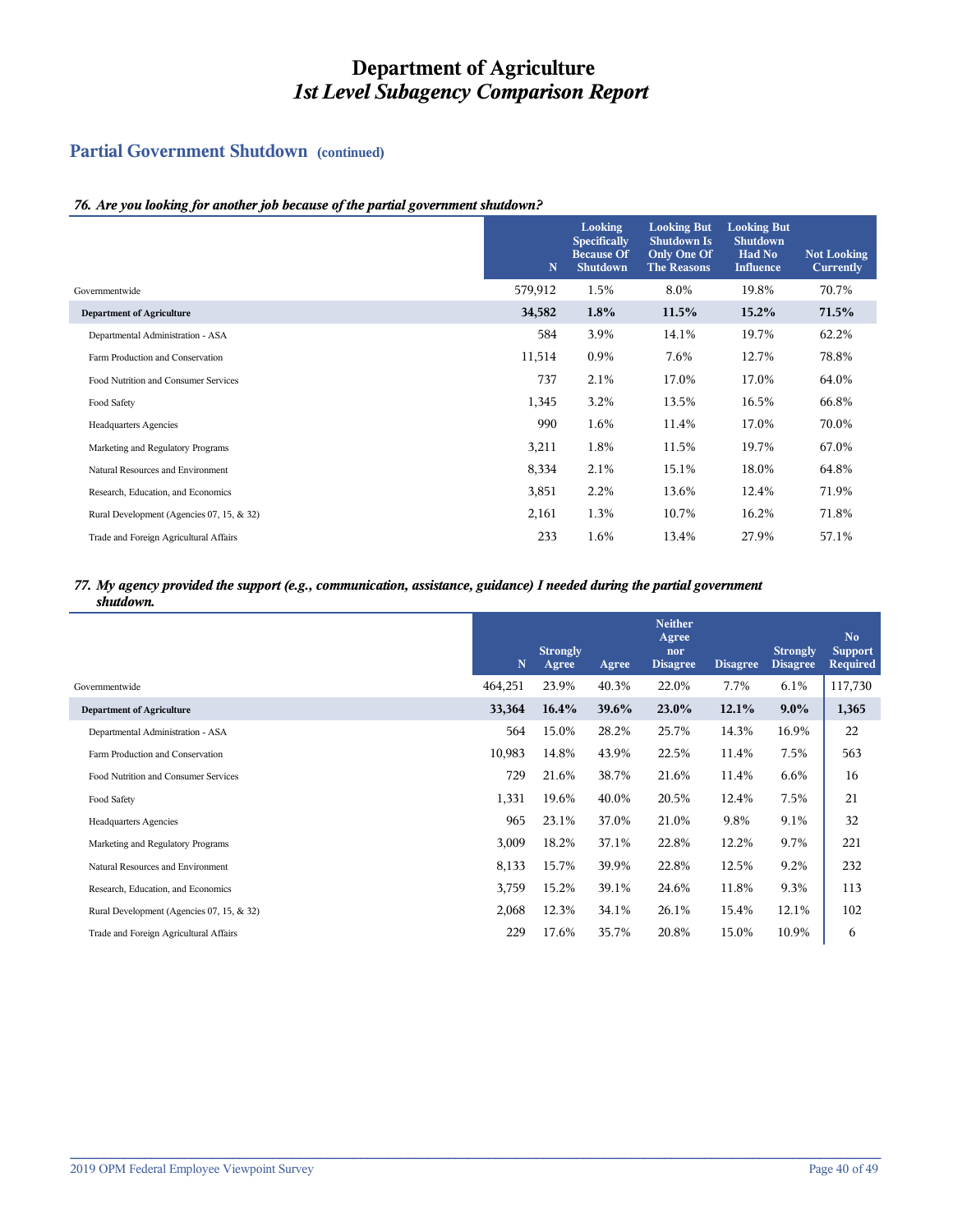## **Work-Life**

#### *78. Please select the response below that BEST describes your current teleworking schedule.*

|                                           | <b>Telework</b> |                                    |                                      |                      |                      |                                    |  |
|-------------------------------------------|-----------------|------------------------------------|--------------------------------------|----------------------|----------------------|------------------------------------|--|
|                                           | N               | <b>Very</b><br><b>Infrequently</b> | Only<br>1-2 Days<br><b>Per Month</b> | 1-2 Days<br>Per Week | 3-4 Days<br>Per Week | <b>Every</b><br><b>Work</b><br>Day |  |
| Governmentwide                            | 579,351         | 14.5%                              | 5.9%                                 | 15.9%                | 5.2%                 | 2.0%                               |  |
| <b>Department of Agriculture</b>          | 34,498          | 21.4%                              | $9.2\%$                              | 14.9%                | 2.4%                 | 2.1%                               |  |
| Departmental Administration - ASA         | 583             | 21.6%                              | 14.3%                                | 37.3%                | 0.9%                 | 5.1%                               |  |
| Farm Production and Conservation          | 11,449          | 18.0%                              | 6.4%                                 | 7.3%                 | 1.3%                 | $0.4\%$                            |  |
| Food Nutrition and Consumer Services      | 733             | 14.3%                              | 7.8%                                 | 43.0%                | 17.3%                | 8.8%                               |  |
| Food Safety                               | 1,342           | 17.8%                              | 19.0%                                | 16.5%                | 1.2%                 | 1.4%                               |  |
| <b>Headquarters Agencies</b>              | 986             | 13.6%                              | 19.1%                                | 30.5%                | 12.6%                | 6.7%                               |  |
| Marketing and Regulatory Programs         | 3,192           | 18.1%                              | 9.1%                                 | 24.2%                | 2.6%                 | $6.0\%$                            |  |
| Natural Resources and Environment         | 8,351           | 31.7%                              | 10.4%                                | 14.6%                | 1.5%                 | 1.8%                               |  |
| Research, Education, and Economics        | 3,864           | 21.7%                              | 11.1%                                | 20.3%                | 0.7%                 | 0.3%                               |  |
| Rural Development (Agencies 07, 15, & 32) | 2,155           | 21.2%                              | 11.9%                                | 18.4%                | 8.0%                 | 3.5%                               |  |
| Trade and Foreign Agricultural Affairs    | 235             | 23.8%                              | 13.2%                                | 29.4%                | 1.5%                 | 1.1%                               |  |
|                                           |                 |                                    |                                      |                      |                      | (continued)                        |  |

#### *78. Please select the response below that BEST describes your current teleworking schedule. (continued)*

|                                           |             |                                                       |                                   | <b>Do Not Telework</b>                          |                                     |
|-------------------------------------------|-------------|-------------------------------------------------------|-----------------------------------|-------------------------------------------------|-------------------------------------|
|                                           | $\mathbf N$ | <b>Must Be</b><br><b>Physically</b><br><b>Present</b> | <b>Technical</b><br><b>Issues</b> | <b>Not</b><br>Approved<br>To<br><b>Telework</b> | Choose<br>Not To<br><b>Telework</b> |
| Governmentwide                            | 579,351     | 27.0%                                                 | 3.5%                              | 13.5%                                           | 12.5%                               |
| <b>Department of Agriculture</b>          | 34,498      | 21.6%                                                 | 2.9%                              | $8.0\%$                                         | 17.4%                               |
| Departmental Administration - ASA         | 583         | 2.8%                                                  | 1.2%                              | 3.8%                                            | 12.9%                               |
| Farm Production and Conservation          | 11,449      | 21.3%                                                 | 5.8%                              | 15.0%                                           | 24.6%                               |
| Food Nutrition and Consumer Services      | 733         | 0.7%                                                  | 0.1%                              | 2.5%                                            | 5.5%                                |
| Food Safety                               | 1,342       | 31.7%                                                 | 0.8%                              | 4.7%                                            | 6.9%                                |
| Headquarters Agencies                     | 986         | 1.3%                                                  | 0.8%                              | 4.1%                                            | 11.4%                               |
| Marketing and Regulatory Programs         | 3,192       | 21.4%                                                 | 1.6%                              | 5.9%                                            | 11.2%                               |
| Natural Resources and Environment         | 8,351       | 18.0%                                                 | 1.7%                              | 5.5%                                            | 14.7%                               |
| Research, Education, and Economics        | 3,864       | 15.6%                                                 | $3.6\%$                           | 3.9%                                            | 22.8%                               |
| Rural Development (Agencies 07, 15, & 32) | 2,155       | 1.6%                                                  | 2.3%                              | 8.9%                                            | 24.1%                               |
| Trade and Foreign Agricultural Affairs    | 235         | 3.7%                                                  | 0.5%                              | 8.2%                                            | 18.6%                               |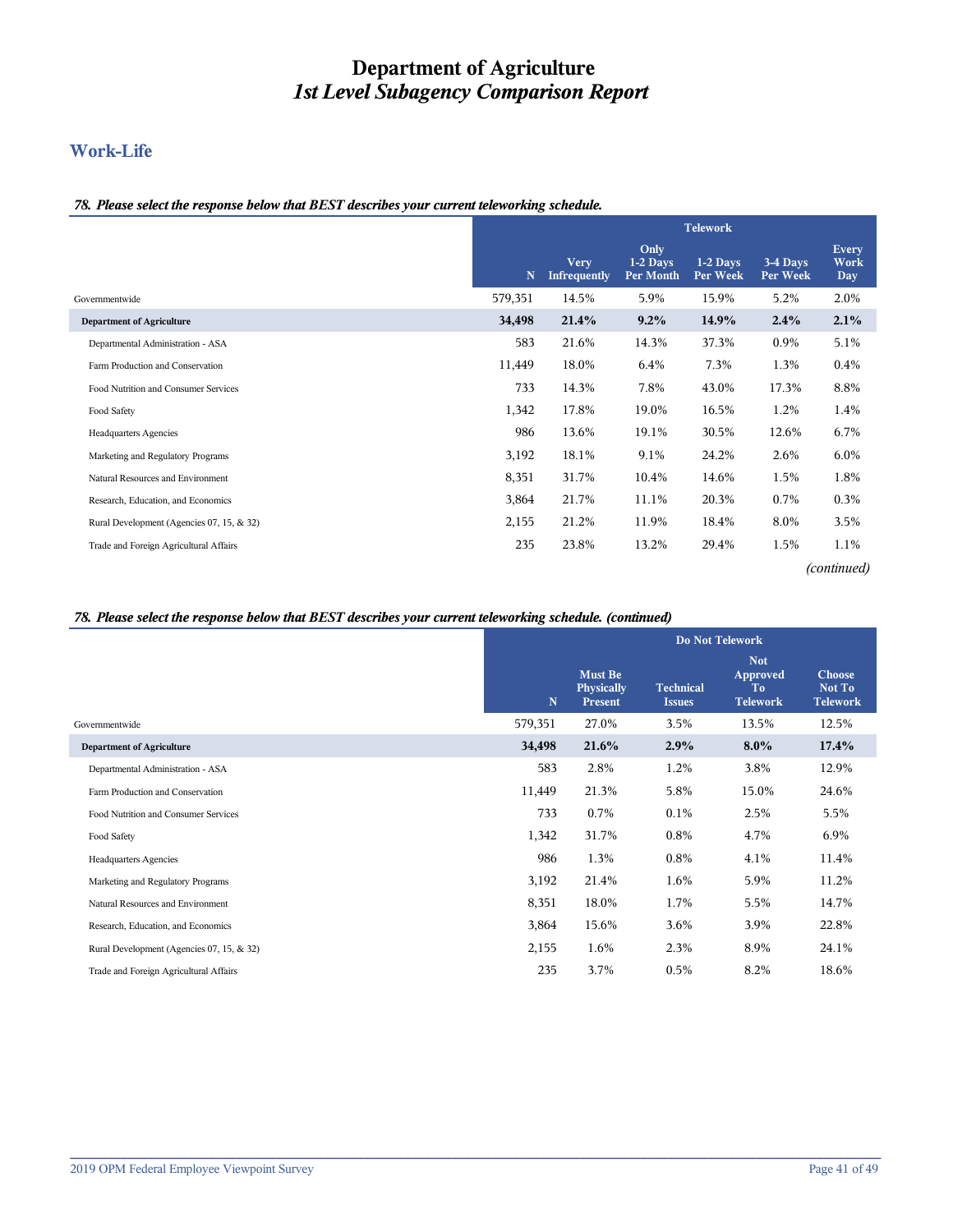## **Work-Life (continued)**

#### *79. How satisfied are you with the Telework program in your agency?*

|                                           | N       | <b>Positive</b> | <b>Neutral</b> | <b>Negative</b> | <b>Choose</b><br>Not to<br>Participate | <b>Not</b><br><b>Available</b><br>to Me | <b>Unaware</b><br>of<br><b>Programs</b> |
|-------------------------------------------|---------|-----------------|----------------|-----------------|----------------------------------------|-----------------------------------------|-----------------------------------------|
| Governmentwide                            | 380,622 | 60.1%           | 20.8%          | 19.1%           | 32,942                                 | 144,715                                 | 22,910                                  |
| <b>Department of Agriculture</b>          | 23,719  | $34.2\%$        | $26.0\%$       | 39.8%           | 3,334                                  | 7,011                                   | 557                                     |
| Departmental Administration - ASA         | 542     | 25.0%           | 17.7%          | 57.3%           | 35                                     | 9                                       | $\mathbf{0}$                            |
| Farm Production and Conservation          | 6,413   | 28.3%           | 31.9%          | 39.8%           | 1,529                                  | 3,337                                   | 233                                     |
| Food Nutrition and Consumer Services      | 711     | 68.9%           | 9.4%           | 21.7%           | 21                                     | 6                                       | $\mathbf{0}$                            |
| Food Safety                               | 871     | 29.9%           | 21.0%          | 49.1%           | 48                                     | 401                                     | 28                                      |
| <b>Headquarters Agencies</b>              | 920     | 47.8%           | 15.2%          | 37.0%           | 46                                     | 24                                      | 3                                       |
| Marketing and Regulatory Programs         | 2,509   | 30.9%           | 22.9%          | 46.2%           | 180                                    | 488                                     | 37                                      |
| Natural Resources and Environment         | 6,732   | 34.8%           | 26.9%          | 38.3%           | 630                                    | 951                                     | 51                                      |
| Research, Education, and Economics        | 2,822   | 30.7%           | 26.5%          | 42.8%           | 574                                    | 437                                     | 21                                      |
| Rural Development (Agencies 07, 15, & 32) | 1,808   | 43.8%           | 21.1%          | 35.2%           | 236                                    | 104                                     | 13                                      |
| Trade and Foreign Agricultural Affairs    | 213     | 36.6%           | 15.0%          | 48.3%           | 15                                     | 8                                       | $\overline{0}$                          |

#### *80. Which of the following Work-Life programs have you participated in or used at your agency within the last 12 months? (Mark all that apply):*

|                                           | N       | <b>Alternative</b><br>Work<br><b>Schedules</b> | <b>Health</b><br>and<br><b>Wellness</b><br><b>Programs</b> | <b>Employee</b><br><b>Assistance</b><br>Program -<br>EAP | <b>Child</b><br>Care<br><b>Programs</b> | Elder<br>Care<br>Programs | None<br>Listed |
|-------------------------------------------|---------|------------------------------------------------|------------------------------------------------------------|----------------------------------------------------------|-----------------------------------------|---------------------------|----------------|
| Governmentwide                            | 577,815 | 45.1%                                          | 27.7%                                                      | 7.0%                                                     | 3.2%                                    | 0.4%                      | 39.5%          |
| <b>Department of Agriculture</b>          | 34,462  | 61.5%                                          | 28.2%                                                      | 8.7%                                                     | 2.5%                                    | $0.3\%$                   | 29.1%          |
| Departmental Administration - ASA         | 580     | 50.4%                                          | 10.2%                                                      | 6.2%                                                     | 1.2%                                    | 0.2%                      | 42.4%          |
| Farm Production and Conservation          | 11,464  | 71.5%                                          | 9.8%                                                       | 5.2%                                                     | 3.5%                                    | 0.2%                      | 24.7%          |
| Food Nutrition and Consumer Services      | 741     | 82.3%                                          | 44.0%                                                      | 10.9%                                                    | 3.6%                                    | 0.5%                      | 12.3%          |
| Food Safety                               | 1,338   | 57.2%                                          | 12.3%                                                      | 12.7%                                                    | 1.7%                                    | $0.4\%$                   | 34.7%          |
| <b>Headquarters Agencies</b>              | 987     | 59.2%                                          | 29.2%                                                      | 5.6%                                                     | 2.0%                                    | $0.4\%$                   | 25.9%          |
| Marketing and Regulatory Programs         | 3,188   | 48.9%                                          | 21.7%                                                      | 8.7%                                                     | 2.6%                                    | $0.8\%$                   | 39.7%          |
| Natural Resources and Environment         | 8,345   | 74.2%                                          | 57.5%                                                      | 12.6%                                                    | 2.5%                                    | 0.3%                      | 13.6%          |
| Research, Education, and Economics        | 3,827   | 38.5%                                          | 26.0%                                                      | 6.3%                                                     | 2.3%                                    | $0.1\%$                   | 46.3%          |
| Rural Development (Agencies 07, 15, & 32) | 2,155   | 74.6%                                          | 13.8%                                                      | 7.0%                                                     | 1.3%                                    | 0.2%                      | 21.0%          |
| Trade and Foreign Agricultural Affairs    | 233     | 52.5%                                          | 27.9%                                                      | 4.9%                                                     | 2.7%                                    | 0.9%                      | 34.8%          |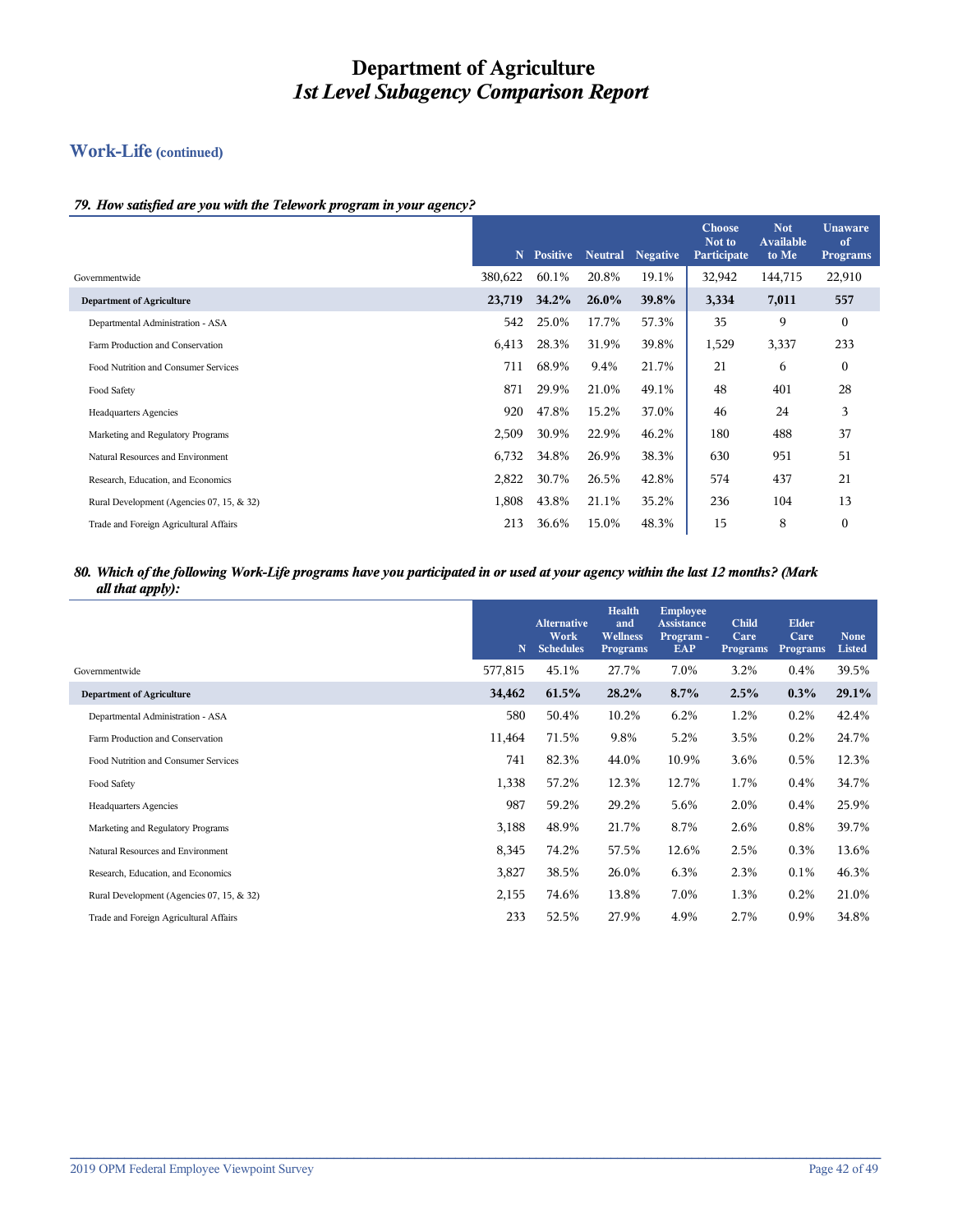## **Work-Life (continued)**

#### *81. How satisfied are you with the following Work-Life programs in your agency? Alternative Work Schedules (for example, compressed work schedule, flexible work schedule)*

|                                           | N       | Positive | <b>Neutral</b> | <b>Negative</b> | <b>Choose</b><br>Not to<br>Participate | <b>Not</b><br>Available<br>to Me | <b>Unaware</b><br>of<br><b>Programs</b> |
|-------------------------------------------|---------|----------|----------------|-----------------|----------------------------------------|----------------------------------|-----------------------------------------|
| Governmentwide                            | 410,019 | 77.9%    | 15.2%          | 6.9%            | 71,628                                 | 75,146                           | 22,071                                  |
| <b>Department of Agriculture</b>          | 28,653  | 83.5%    | 11.6%          | 4.8%            | 2,443                                  | 2,643                            | 804                                     |
| Departmental Administration - ASA         | 448     | 69.0%    | 14.9%          | 16.0%           | 50                                     | 74                               | 11                                      |
| Farm Production and Conservation          | 10,398  | 88.1%    | 8.3%           | 3.6%            | 675                                    | 257                              | 167                                     |
| Food Nutrition and Consumer Services      | 700     | 89.6%    | $6.0\%$        | 4.4%            | 37                                     | 3                                | $\pm$                                   |
| Food Safety                               | 923     | 77.6%    | 14.2%          | 8.2%            | 69                                     | 312                              | 40                                      |
| <b>Headquarters Agencies</b>              | 804     | 75.1%    | 12.5%          | 12.4%           | 108                                    | 66                               | 12                                      |
| Marketing and Regulatory Programs         | 2,425   | 75.9%    | 17.2%          | 6.9%            | 345                                    | 313                              | 121                                     |
| Natural Resources and Environment         | 7,758   | 87.4%    | 9.1%           | 3.5%            | 212                                    | 289                              | 81                                      |
| Research, Education, and Economics        | 2,714   | 73.8%    | 19.5%          | 6.7%            | 681                                    | 275                              | 173                                     |
| Rural Development (Agencies 07, 15, & 32) | 1,985   | 86.5%    | 9.3%           | 4.2%            | 111                                    | 55                               | 14                                      |
| Trade and Foreign Agricultural Affairs    | 171     | 76.3%    | 13.3%          | 10.4%           | 45                                     | 14                               | 5                                       |

#### *82. How satisfied are you with the following Work-Life programs in your agency? Health and Wellness Programs (for example, onsite exercise, flu vaccination, medical screening, CPR training, health and wellness fair)*

|                                           | N       | <b>Positive</b> | <b>Neutral</b> | <b>Negative</b> | <b>Choose</b><br>Not to<br>Participate | <b>Not</b><br><b>Available</b><br>to Me | <b>Unaware</b><br>of<br><b>Programs</b> |
|-------------------------------------------|---------|-----------------|----------------|-----------------|----------------------------------------|-----------------------------------------|-----------------------------------------|
| Governmentwide                            | 387,606 | 65.8%           | 26.8%          | 7.4%            | 98,937                                 | 44,796                                  | 45,335                                  |
| <b>Department of Agriculture</b>          | 19,652  | $62.9\%$        | 29.2%          | 7.9%            | 5,077                                  | 5,889                                   | 3,760                                   |
| Departmental Administration - ASA         | 281     | 48.4%           | 40.8%          | 10.9%           | 103                                    | 118                                     | 75                                      |
| Farm Production and Conservation          | 4,441   | 41.9%           | 45.8%          | 12.3%           | 1,865                                  | 3,048                                   | 2,047                                   |
| Food Nutrition and Consumer Services      | 563     | 73.6%           | 22.4%          | 4.0%            | 107                                    | 44                                      | 24                                      |
| Food Safety                               | 554     | 51.0%           | 39.4%          | 9.6%            | 224                                    | 371                                     | 180                                     |
| <b>Headquarters Agencies</b>              | 649     | 71.0%           | 23.7%          | 5.4%            | 171                                    | 94                                      | 72                                      |
| Marketing and Regulatory Programs         | 1,909   | 58.0%           | 33.2%          | 8.8%            | 540                                    | 464                                     | 285                                     |
| Natural Resources and Environment         | 7,202   | 76.0%           | 18.0%          | 6.0%            | 725                                    | 246                                     | 166                                     |
| Research, Education, and Economics        | 2,445   | 60.9%           | 30.8%          | 8.3%            | 700                                    | 384                                     | 300                                     |
| Rural Development (Agencies 07, 15, & 32) | 986     | 50.0%           | 41.6%          | 8.3%            | 357                                    | 498                                     | 305                                     |
| Trade and Foreign Agricultural Affairs    | 149     | 63.3%           | 27.0%          | 9.7%            | 58                                     | 13                                      | 14                                      |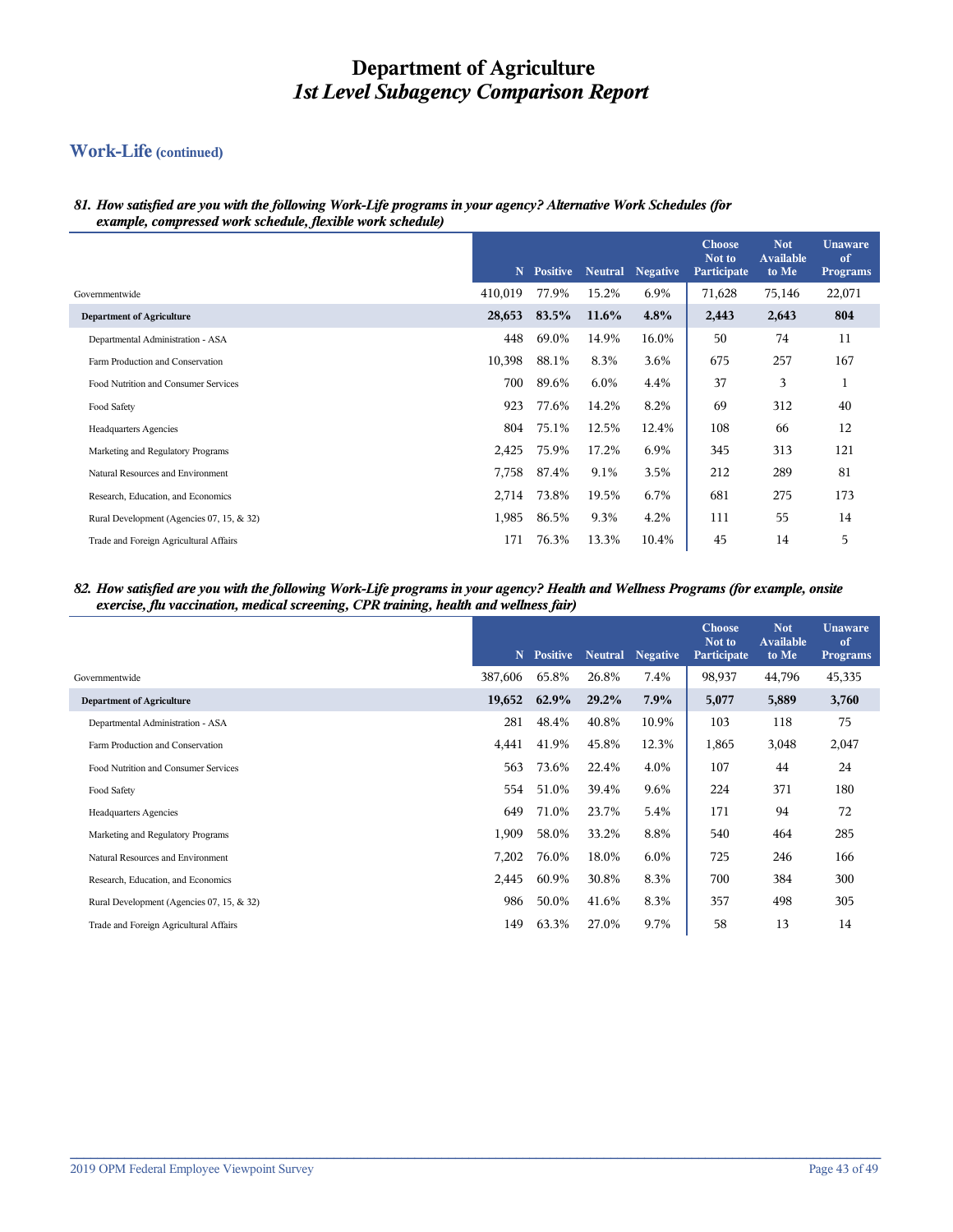## **Work-Life (continued)**

*83. How satisfied are you with the following Work-Life programs in your agency? Employee Assistance Program - EAP (for example, short-term counseling, referral services, legal services, information services)*

|                                           | N       | <b>Positive</b> | <b>Neutral</b> | <b>Negative</b> | <b>Choose</b><br>Not to<br><b>Participate</b> | <b>Not</b><br><b>Available</b><br>to Me | <b>Unaware</b><br>of<br><b>Programs</b> |
|-------------------------------------------|---------|-----------------|----------------|-----------------|-----------------------------------------------|-----------------------------------------|-----------------------------------------|
| Governmentwide                            | 282,014 | 45.4%           | 49.0%          | 5.7%            | 221,222                                       | 15,633                                  | 56,971                                  |
| <b>Department of Agriculture</b>          | 17,983  | 43.4%           | 50.4%          | 6.3%            | 12,858                                        | 807                                     | 2,684                                   |
| Departmental Administration - ASA         | 326     | 41.5%           | 55.1%          | 3.4%            | 189                                           | 17                                      | 50                                      |
| Farm Production and Conservation          | 5,291   | 36.4%           | 58.5%          | 5.1%            | 4,555                                         | 350                                     | 1,219                                   |
| Food Nutrition and Consumer Services      | 397     | 51.3%           | 43.9%          | 4.8%            | 302                                           | 7                                       | 32                                      |
| Food Safety                               | 769     | 49.9%           | 44.8%          | 5.3%            | 461                                           | 26                                      | 72                                      |
| <b>Headquarters Agencies</b>              | 461     | 44.0%           | 52.4%          | 3.6%            | 414                                           | 15                                      | 93                                      |
| Marketing and Regulatory Programs         | 1,700   | 45.6%           | 48.6%          | 5.8%            | 1,164                                         | 79                                      | 248                                     |
| Natural Resources and Environment         | 5,241   | 47.6%           | 44.3%          | 8.1%            | 2,725                                         | 64                                      | 253                                     |
| Research, Education, and Economics        | 1,792   | 39.0%           | 54.4%          | 6.7%            | 1,608                                         | 91                                      | 332                                     |
| Rural Development (Agencies 07, 15, & 32) | 1,102   | 38.3%           | 56.9%          | 4.9%            | 779                                           | 51                                      | 215                                     |
| Trade and Foreign Agricultural Affairs    | 85      | 43.1%           | 46.3%          | 10.6%           | 116                                           | 9                                       | 26                                      |

#### *84. How satisfied are you with the following Work-Life programs in your agency? Child Care Programs (for example, child care center, parenting classes and support groups, back-up care, subsidy, flexible spending account)*

|                                           | N       | Positive | <b>Neutral</b> | <b>Negative</b> | <b>Choose</b><br>Not to<br><b>Participate</b> | <b>Not</b><br><b>Available</b><br>to Me | <b>Unaware</b><br>of<br><b>Programs</b> |
|-------------------------------------------|---------|----------|----------------|-----------------|-----------------------------------------------|-----------------------------------------|-----------------------------------------|
| Governmentwide                            | 190,221 | 31.2%    | 62.6%          | 6.2%            | 248,558                                       | 65,987                                  | 70,671                                  |
| <b>Department of Agriculture</b>          | 10,153  | 25.5%    | 68.4%          | 6.1%            | 13,312                                        | 6,310                                   | 4,545                                   |
| Departmental Administration - ASA         | 195     | 25.9%    | 70.5%          | 3.6%            | 223                                           | 89                                      | 75                                      |
| Farm Production and Conservation          | 3,363   | 27.7%    | 67.8%          | 4.5%            | 4,154                                         | 2,244                                   | 1,655                                   |
| Food Nutrition and Consumer Services      | 228     | 28.1%    | 62.9%          | 9.0%            | 310                                           | 109                                     | 91                                      |
| Food Safety                               | 380     | 28.5%    | 68.4%          | 3.1%            | 542                                           | 249                                     | 159                                     |
| <b>Headquarters Agencies</b>              | 273     | 29.0%    | 66.6%          | 4.4%            | 382                                           | 181                                     | 146                                     |
| Marketing and Regulatory Programs         | 1,010   | 26.1%    | 67.9%          | 6.0%            | 1,350                                         | 444                                     | 382                                     |
| Natural Resources and Environment         | 2,416   | 23.6%    | 67.7%          | 8.7%            | 3,335                                         | 1,555                                   | 967                                     |
| Research, Education, and Economics        | 1,145   | 24.0%    | 69.1%          | 6.9%            | 1,655                                         | 585                                     | 441                                     |
| Rural Development (Agencies 07, 15, & 32) | 634     | 20.5%    | 74.6%          | 4.9%            | 757                                           | 432                                     | 325                                     |
| Trade and Foreign Agricultural Affairs    | 73      | 28.6%    | 57.8%          | 13.6%           | 124                                           | 13                                      | 26                                      |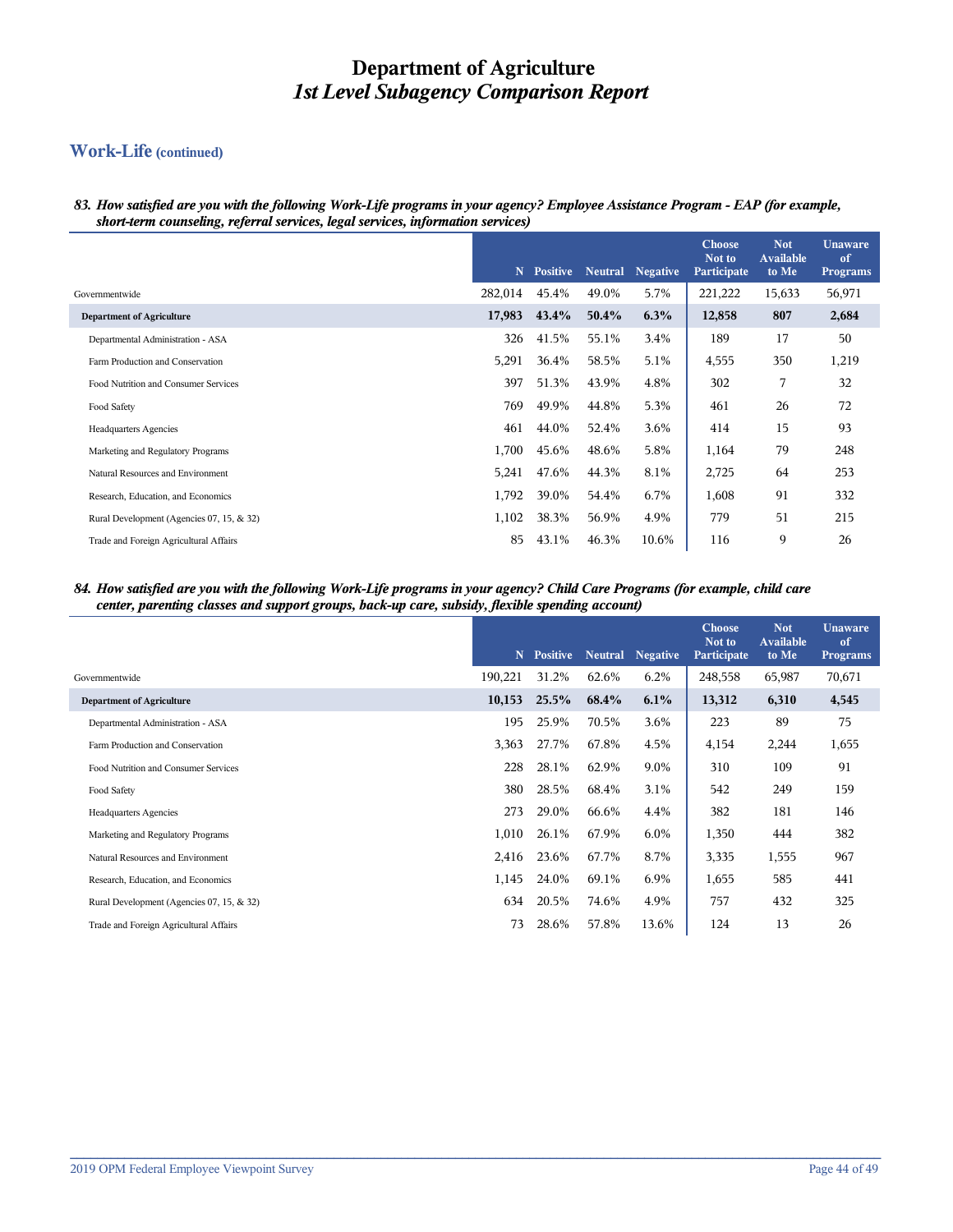## **Work-Life (continued)**

*85. How satisfied are you with the following Work-Life programs in your agency? Elder Care Programs (for example, elder/adult care, support groups, resources)*

|                                           | N       | <b>Positive</b> | <b>Neutral</b> | <b>Negative</b> | <b>Choose</b><br>Not to<br>Participate | <b>Not</b><br><b>Available</b><br>to Me | <b>Unaware</b><br>of<br><b>Programs</b> |
|-------------------------------------------|---------|-----------------|----------------|-----------------|----------------------------------------|-----------------------------------------|-----------------------------------------|
| Governmentwide                            | 158,590 | 21.6%           | 74.1%          | 4.3%            | 244,230                                | 59,125                                  | 111,402                                 |
| <b>Department of Agriculture</b>          | 8,741   | 16.5%           | 78.9%          | 4.6%            | 13,240                                 | 5,608                                   | 6,633                                   |
| Departmental Administration - ASA         | 179     | 20.5%           | 77.0%          | 2.4%            | 203                                    | 76                                      | 122                                     |
| Farm Production and Conservation          | 2,804   | 14.4%           | 82.1%          | 3.5%            | 4,239                                  | 2,052                                   | 2,289                                   |
| Food Nutrition and Consumer Services      | 178     | 18.6%           | 76.1%          | 5.4%            | 319                                    | 94                                      | 147                                     |
| Food Safety                               | 342     | 24.7%           | 72.5%          | 2.9%            | 558                                    | 217                                     | 210                                     |
| <b>Headquarters Agencies</b>              | 227     | 18.7%           | 76.1%          | 5.2%            | 364                                    | 166                                     | 222                                     |
| Marketing and Regulatory Programs         | 905     | 18.0%           | 77.3%          | 4.7%            | 1,354                                  | 363                                     | 550                                     |
| Natural Resources and Environment         | 2,096   | 15.1%           | 79.0%          | 5.8%            | 3,316                                  | 1,348                                   | 1,502                                   |
| Research, Education, and Economics        | 969     | 15.5%           | 79.0%          | 5.5%            | 1,607                                  | 495                                     | 738                                     |
| Rural Development (Agencies 07, 15, & 32) | 555     | 13.2%           | 82.0%          | 4.7%            | 697                                    | 413                                     | 474                                     |
| Trade and Foreign Agricultural Affairs    | 54      | 24.9%           | 64.8%          | 10.3%           | 116                                    | 14                                      | 50                                      |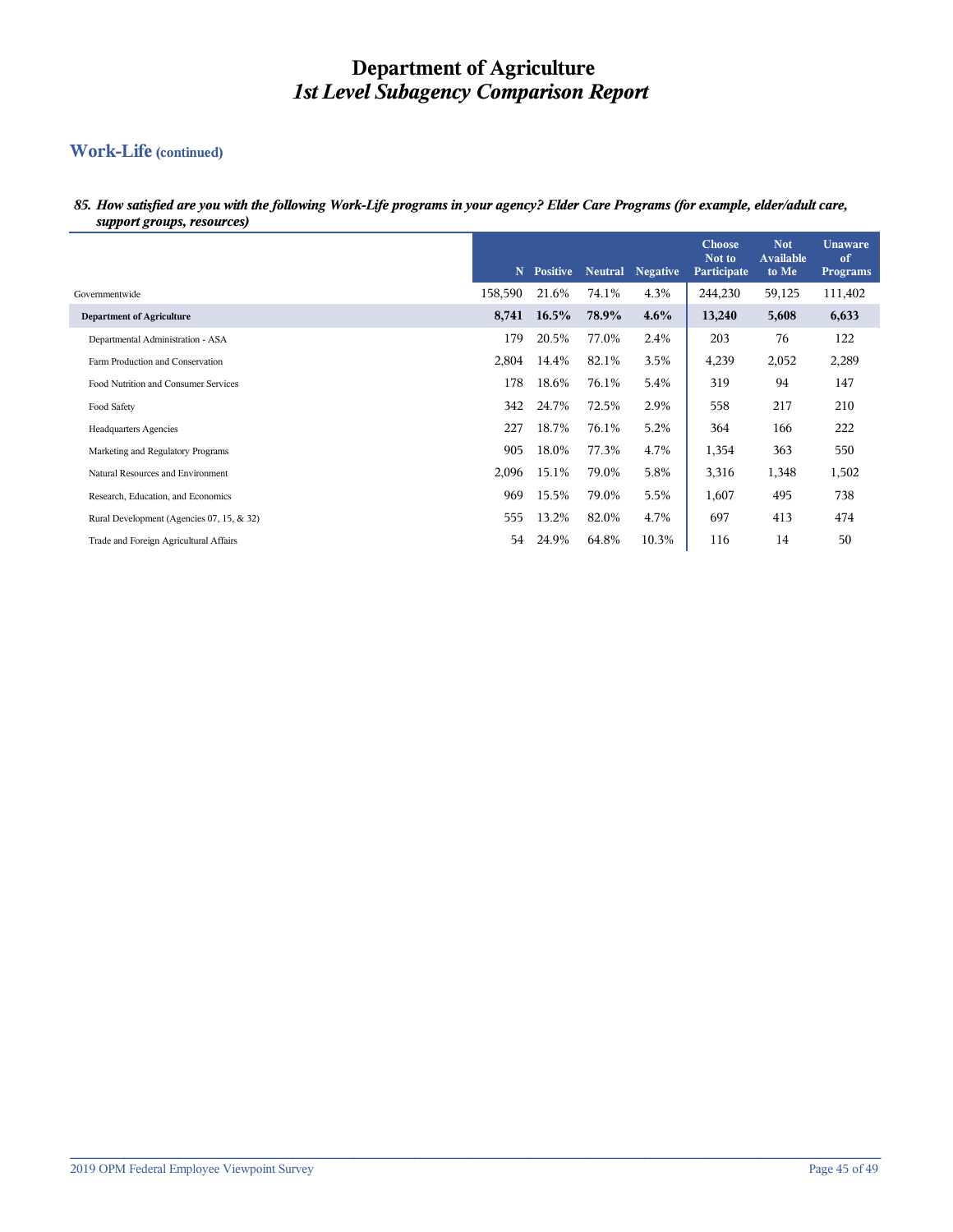## **My Employment Demographics**

| Where do you work? |               |
|--------------------|---------------|
|                    | $\frac{0}{0}$ |
| Headquarters       | 24.9%         |
| Field              | 75.1%         |

#### *What is your supervisory status?*

|                | $\frac{0}{0}$ |
|----------------|---------------|
| Senior Leader  | 0.9%          |
| Manager        | 7.0%          |
| Supervisor     | 20.2%         |
| Team Leader    | 11.8%         |
| Non-Supervisor | 60.1%         |

#### *What is your pay category/grade?*

|                                                      | $\frac{0}{0}$ |
|------------------------------------------------------|---------------|
| Federal Wage System                                  | 0.9%          |
| GS 1-6                                               | 4.7%          |
| GS 7-12                                              | 68.2%         |
| GS 13-15                                             | 23.5%         |
| Senior Executive Service                             | 0.5%          |
| Senior Level (SL) or Scientific or Professional (ST) | 0.2%          |
| Other                                                | 2.0%          |

#### *What is your US military service status?*

|                                         | $\frac{0}{0}$ |
|-----------------------------------------|---------------|
| No Prior Military Service               | 86.2%         |
| Currently in National Guard or Reserves | 0.5%          |
| Retired                                 | 3.7%          |
| Separated or Discharged                 | 9.6%          |

**\_\_\_\_\_\_\_\_\_\_\_\_\_\_\_\_\_\_\_\_\_\_\_\_\_\_\_\_\_\_\_\_\_\_\_\_\_\_\_\_\_\_\_\_\_\_\_\_\_\_\_\_\_\_\_\_\_\_\_\_\_\_\_\_\_\_\_\_\_\_\_\_\_\_\_\_\_\_\_\_\_\_\_\_\_\_\_\_\_\_\_\_\_\_\_\_\_\_\_\_\_\_\_\_\_\_\_\_\_\_\_\_\_\_\_\_\_\_\_\_**

Note: Percentages for demographic questions are unweighted.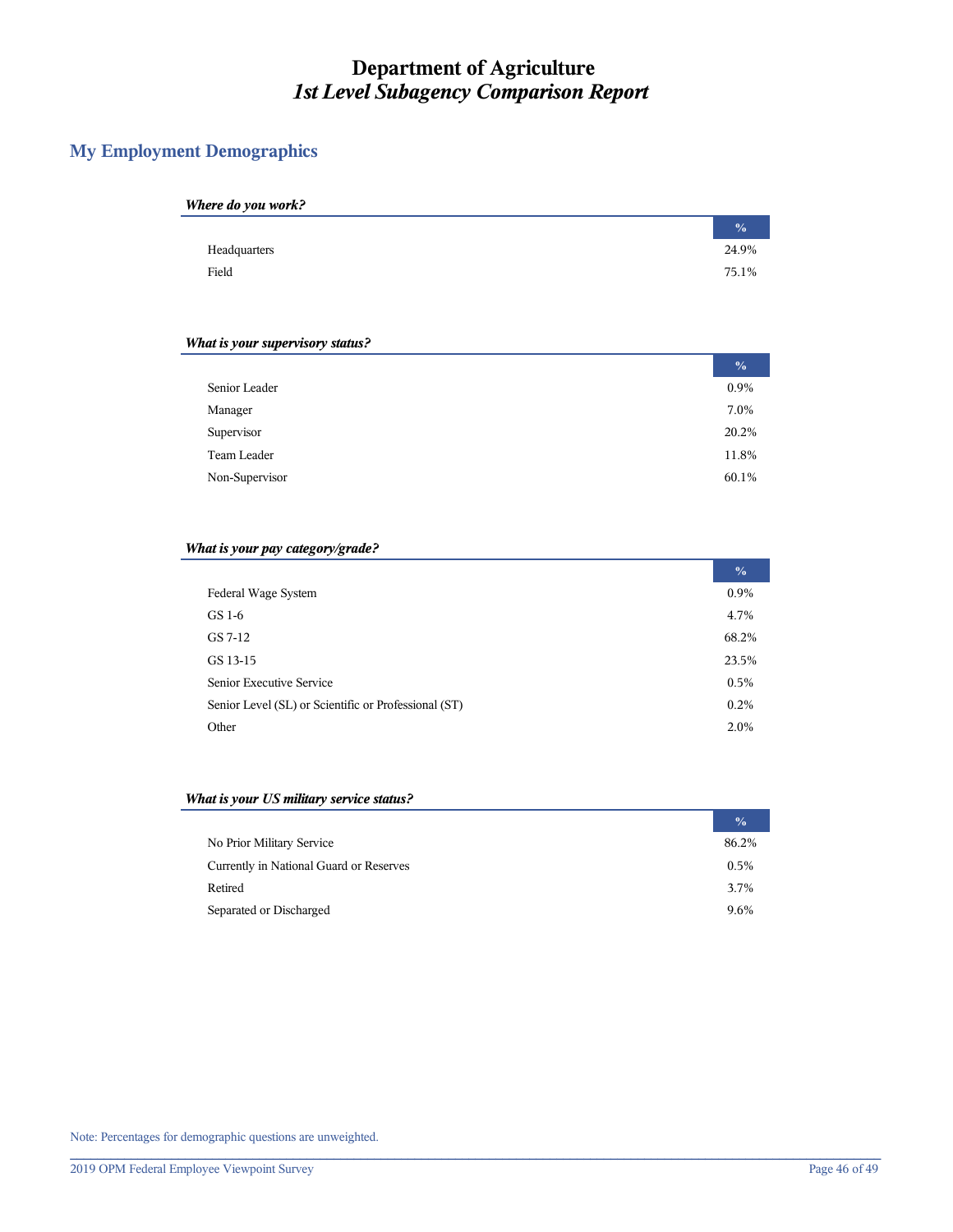## **My Employment Demographics (continued)**

| ow iong nuve you been wan ine r eaerui Government (excluumg muuury service); |               |
|------------------------------------------------------------------------------|---------------|
|                                                                              | $\frac{0}{0}$ |
| Less than 1 year                                                             | 1.2%          |
| 1 to 3 years                                                                 | 6.6%          |
| 4 to 5 years                                                                 | 6.6%          |
| 6 to 10 years                                                                | 14.9%         |
| 11 to 14 years                                                               | 14.0%         |
| 15 to 20 years                                                               | 19.6%         |
| More than 20 years                                                           | 37.2%         |
|                                                                              |               |

# *How long have you been with the Federal Government (excluding military service)?*

#### *How long have you been with your current agency (for example, Department of Justice, Environmental Protection Agency)?*

|                    | $\frac{0}{0}$ |
|--------------------|---------------|
| Less than 1 year   | 2.2%          |
| 1 to 3 years       | 9.8%          |
| 4 to 5 years       | 9.1%          |
| 6 to 10 years      | 15.9%         |
| 11 to 14 years     | 13.8%         |
| 15 to 20 years     | 18.4%         |
| More than 20 years | 30.8%         |

#### *Are you considering leaving your organization within the next year, and if so, why?*

|                                                         | $\frac{0}{0}$ |
|---------------------------------------------------------|---------------|
| No                                                      | 66.0%         |
| Yes, to retire                                          | 8.1%          |
| Yes, to take another job within the Federal Government  | 15.0%         |
| Yes, to take another job outside the Federal Government | 5.8%          |
| Yes, other                                              | 5.1%          |

#### *I am planning to retire:*

|                              | $\frac{0}{0}$ |
|------------------------------|---------------|
| Within one year              | 5.2%          |
| Between one and three years  | 12.7%         |
| Between three and five years | 11.9%         |
| Five or more years           | 70.3%         |

**\_\_\_\_\_\_\_\_\_\_\_\_\_\_\_\_\_\_\_\_\_\_\_\_\_\_\_\_\_\_\_\_\_\_\_\_\_\_\_\_\_\_\_\_\_\_\_\_\_\_\_\_\_\_\_\_\_\_\_\_\_\_\_\_\_\_\_\_\_\_\_\_\_\_\_\_\_\_\_\_\_\_\_\_\_\_\_\_\_\_\_\_\_\_\_\_\_\_\_\_\_\_\_\_\_\_\_\_\_\_\_\_\_\_\_\_\_\_\_\_**

Note: Percentages for demographic questions are unweighted.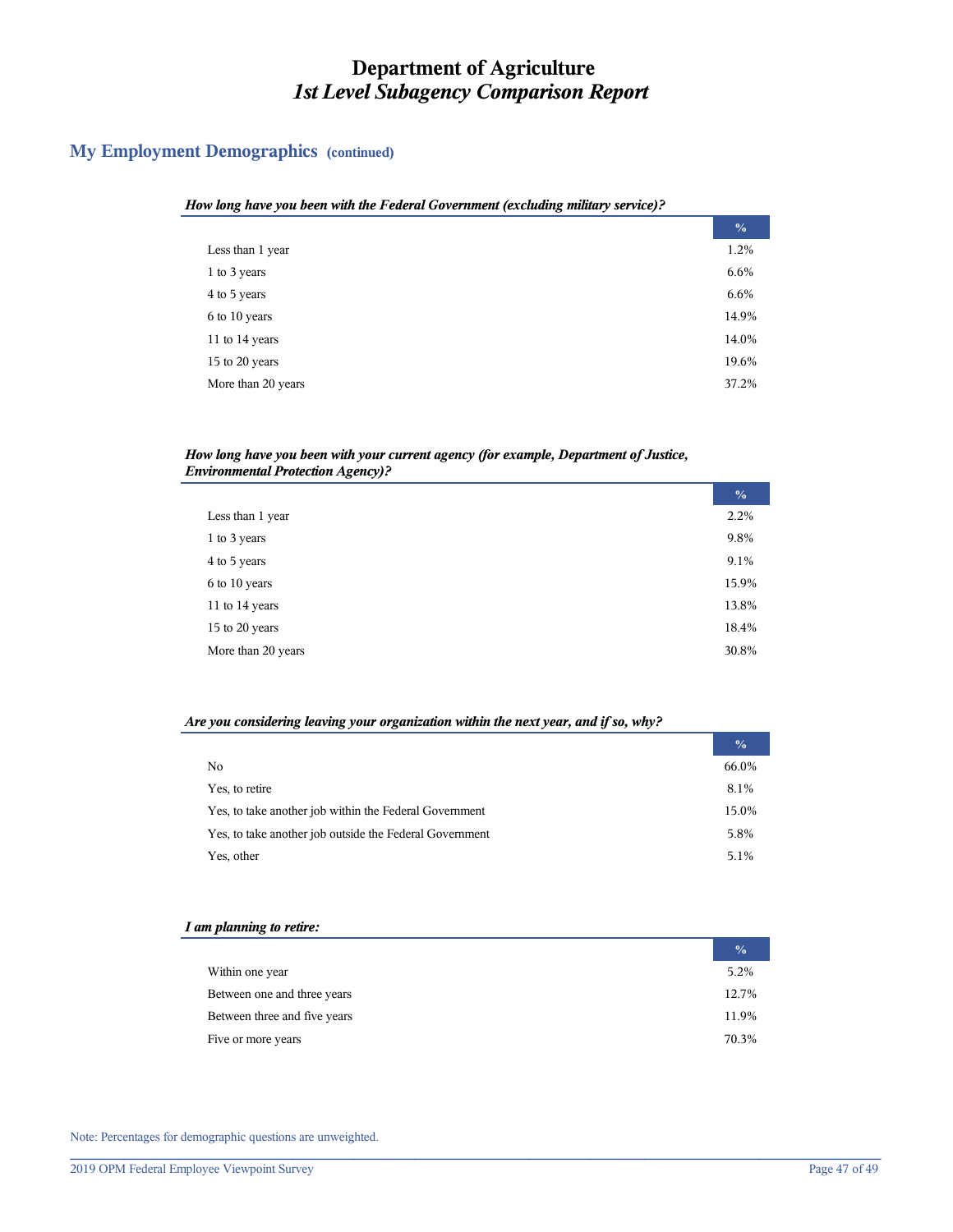## **My Personal Demographics**

| Are you of Hispanic, Latino, or Spanish origin? |               |
|-------------------------------------------------|---------------|
|                                                 | $\frac{0}{0}$ |
| Yes                                             | 7.4%          |
| No                                              | 92.6%         |

#### *Please select the racial category or categories with which you most closely identify.*

|                                  | $\frac{0}{0}$ |
|----------------------------------|---------------|
| White                            | 83.1%         |
| <b>Black or African American</b> | 8.6%          |
| All other races                  | 8.3%          |

#### *What is your age group?*

|                    | $\frac{0}{0}$ |
|--------------------|---------------|
| 29 years and under | 4.8%          |
| 30-39 years old    | 18.7%         |
| 40-49 years old    | 24.3%         |
| 50-59 years old    | 34.7%         |
| 60 years or older  | 17.4%         |

#### *What is the highest degree or level of education you have completed?*

|                                               | $\frac{0}{0}$ |
|-----------------------------------------------|---------------|
| Less than High School/High School Diploma/GED | 5.6%          |
| Certification/Some College/Associate's Degree | 23.2%         |
| <b>Bachelor's Degree</b>                      | 41.9%         |
| Advanced Degrees (Post Bachelor's Degree)     | 29.3%         |

#### *Are you an individual with a disability?*

|     | $\frac{0}{2}$ |
|-----|---------------|
| Yes | 10.9%         |
| No  | 89.1%         |

Note: Percentages for demographic questions are unweighted. For confidentiality reasons, percentages for the 'My Personal Demographics' questions may be suppressed. Any suppressed percentages are noted.